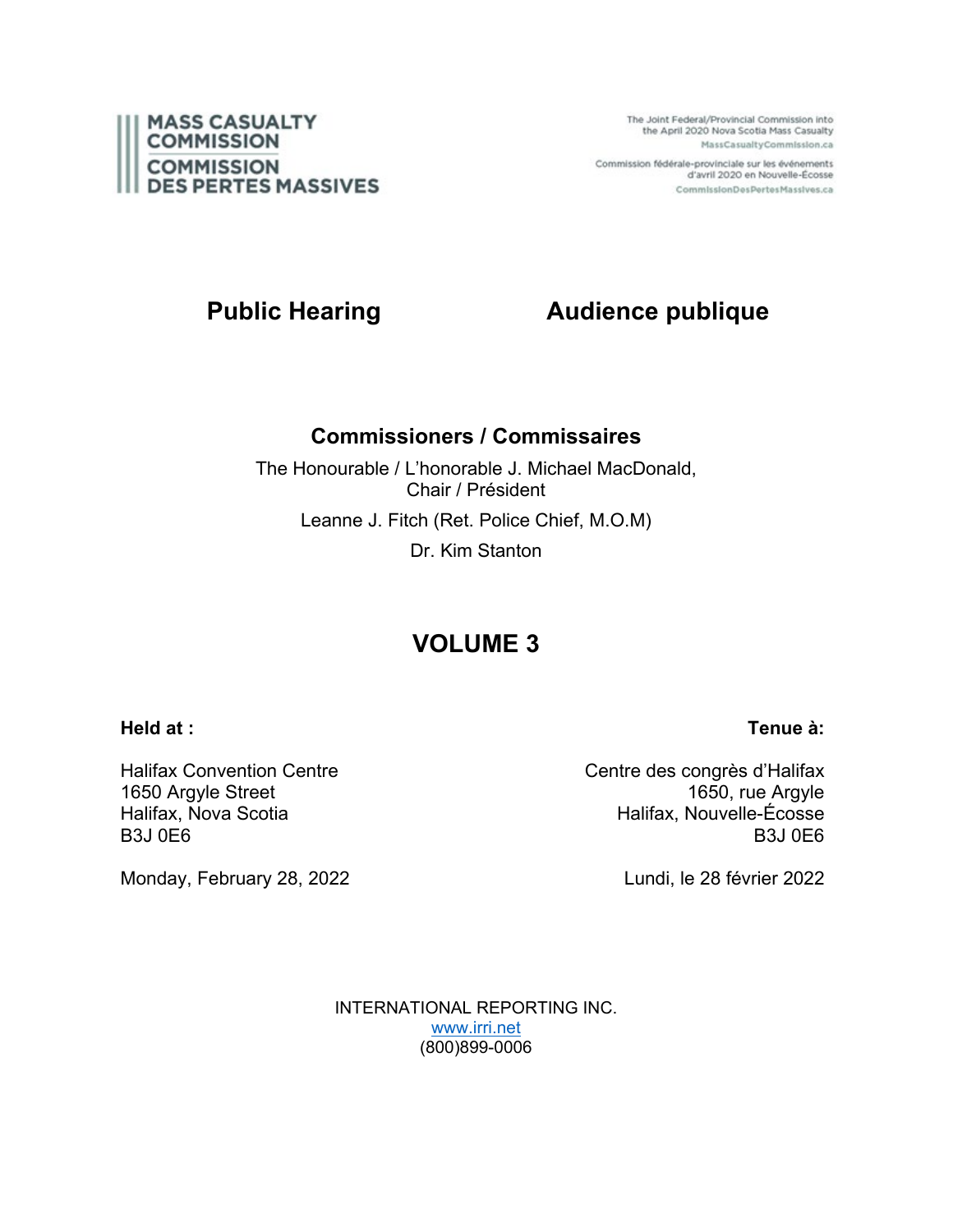# **II Appearances / Comparutions**

Mr. Roger Burrill **Commission Counsel /** Conseil de la commission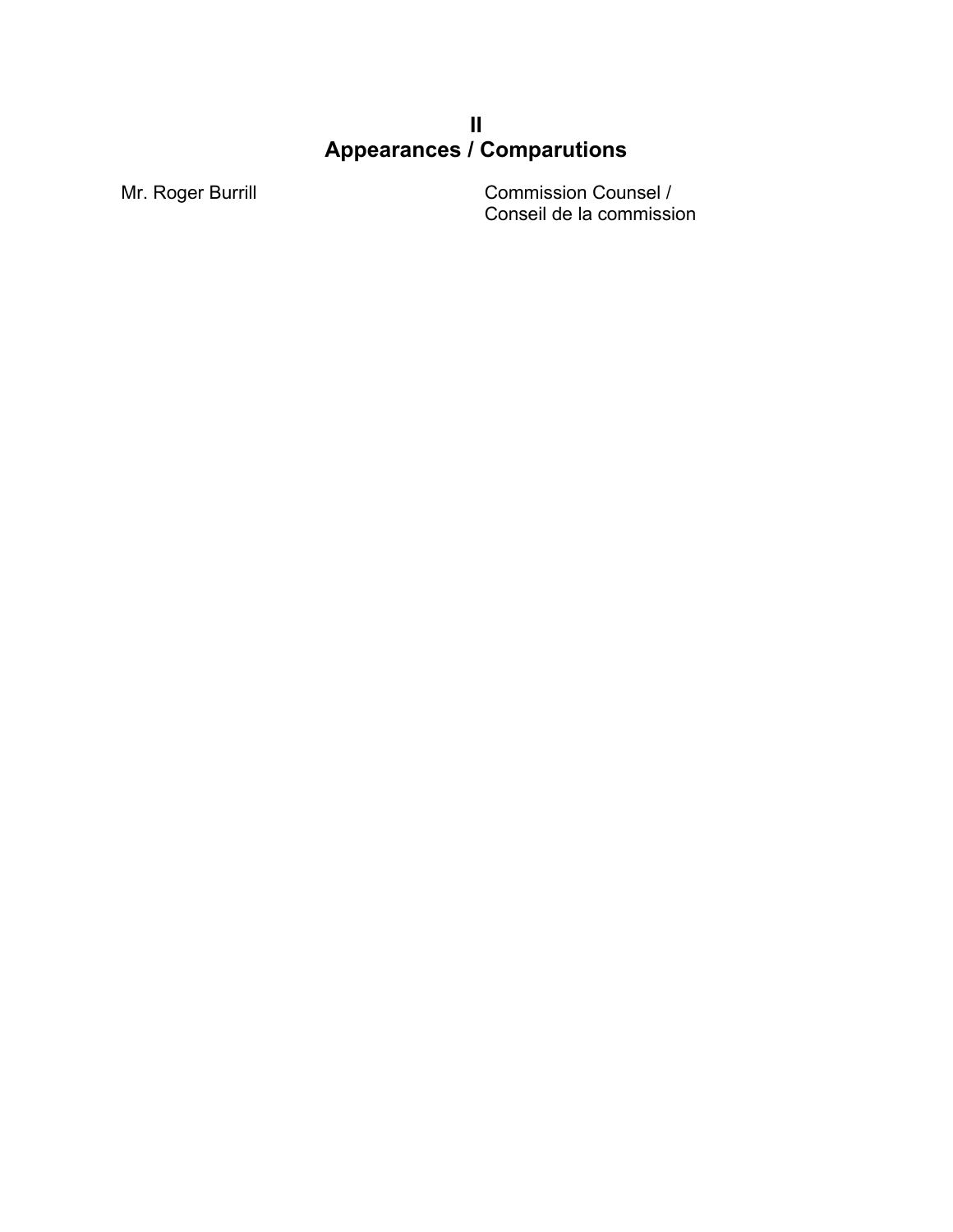**III Table of Content / Table des matières**

Events in Portapique Presentation by Mr. Roger Burrill 6 and 1999 and 1999 and 1999 and 1999 and 1999 and 1999 and 1999 and 1999 and 199

**PAGE**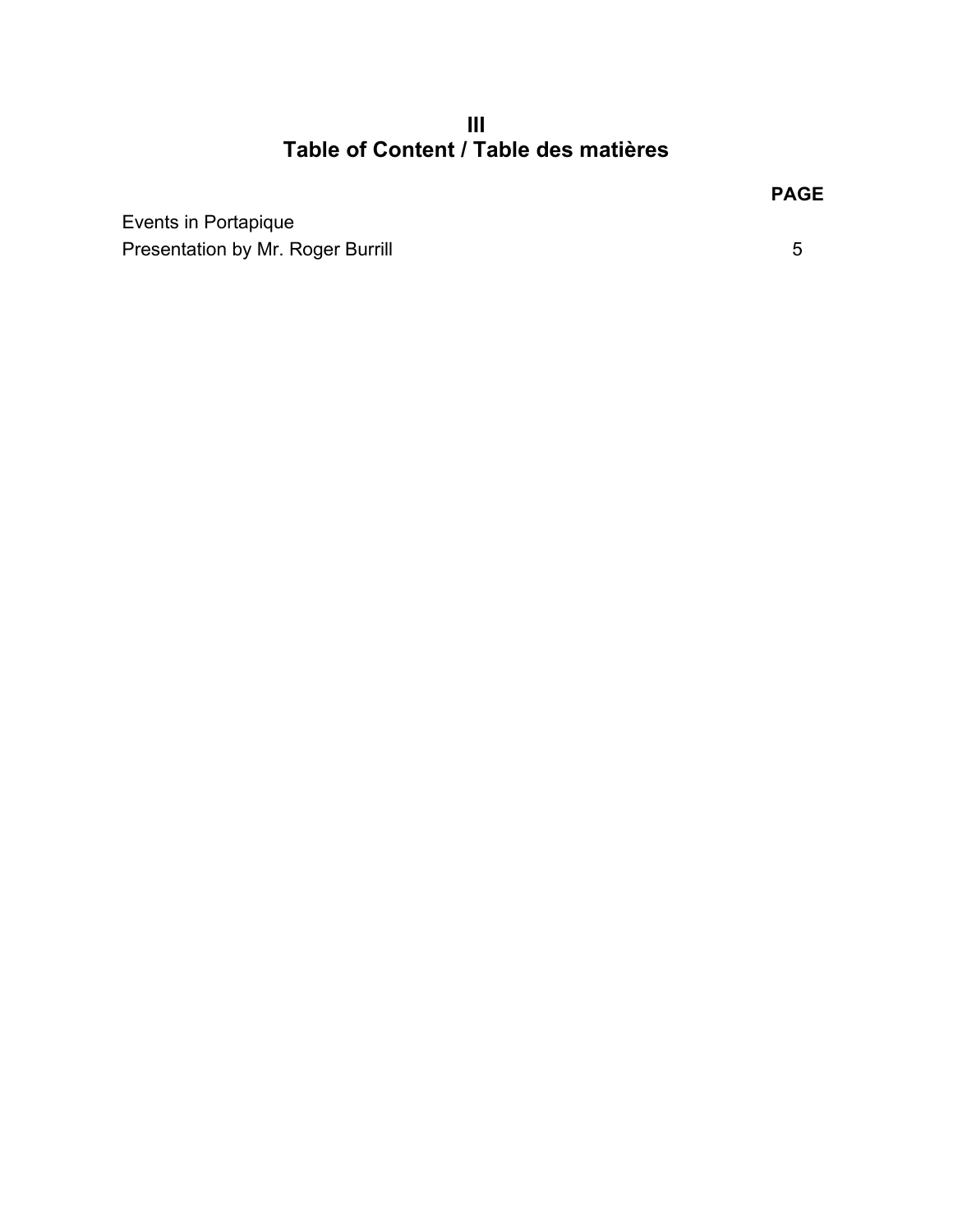# **IV Exhibit List / Liste des pièces**

| <b>No</b> | <b>DESCRIPTION</b>            | <b>PAGE</b> |
|-----------|-------------------------------|-------------|
|           | Portapique: April 18-19, 2020 |             |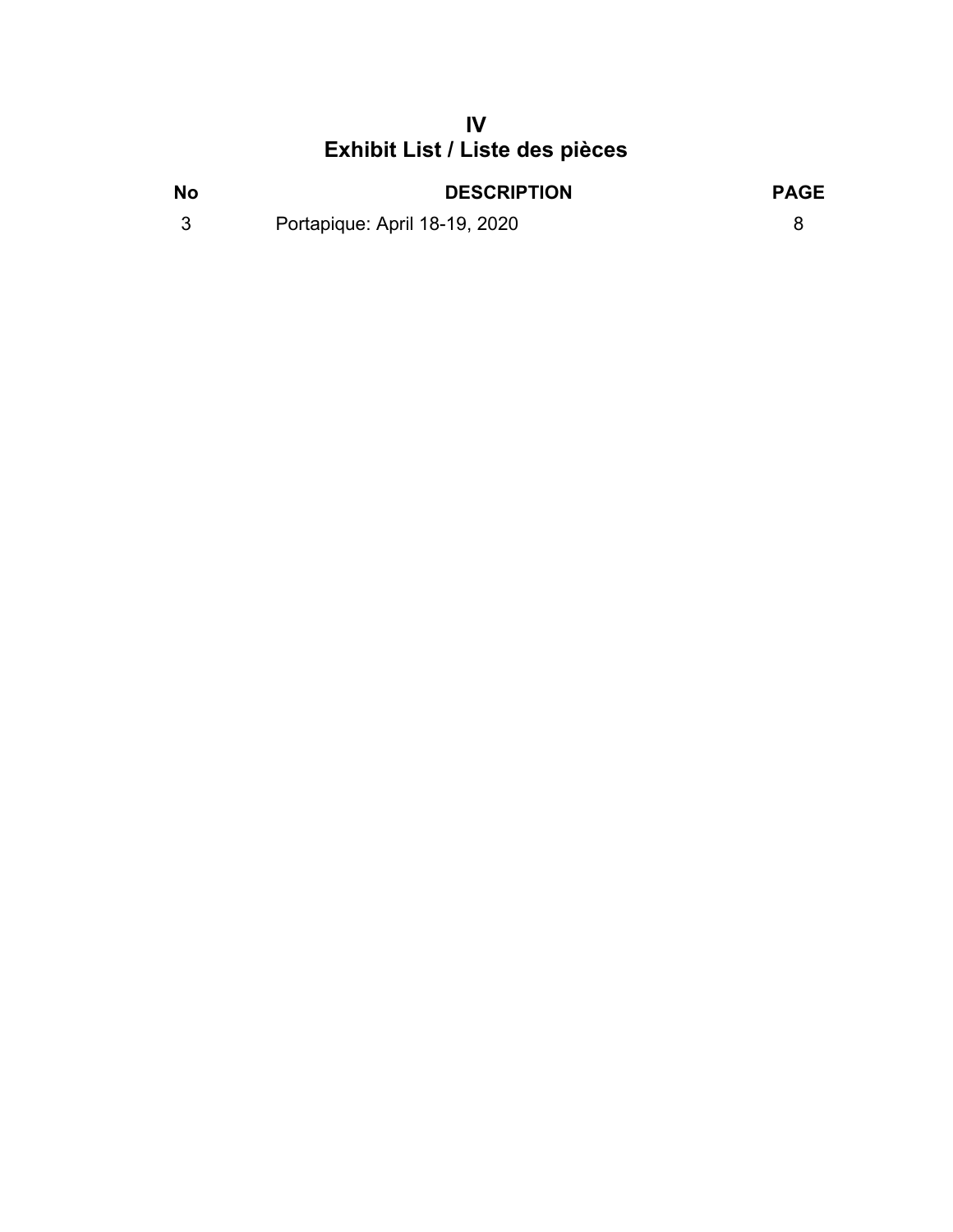Halifax, Nova Scotia --- Upon commencing on Monday, February 28, 2022 at 9:34 a.m.

 **REGISTRAR DARLENE SUTHERLAND:** Good morning. The proceedings of the Mass Casualty Commission are now in session with Chief Commissioner Michael MacDonald, Commissioner Leanne Fitch, and Commissioner Kim Stanton presiding.

 **COMMISSIONER MacDONALD:** Good morning everyone. I want to acknowledge that we are in Mi'kma'ki, the traditional and unceded territory of the Mi'kmaq. And as we start every day, we dedicate today and every day and we will be inspired by the memory of the lives taken, their loved ones, those injured, all those most affected and those wonderful communities from which they come. This is an especially important acknowledgement today.

**I offer my remarks with mixed emotions.** Both emotions are profound. First, the motion is relief, a profound sense of relief that we will be sharing with the public in our first opportunity, what happened over those horrible 13 hours in April of 2020? It won't be the final word, but it is what we understand and what we are best able to determine so far in our process, and it's so important for this moment for this to be shared with you, the public.

 And it's important for two main reasons: one, without this knowledge, rumours and speculation fill the void, and without this knowledge there is no foundation upon which we can build, we can build to determine why what happened, happened, and how we can then, having learned why what happened, happened, come up with solid policy recommendations so that something like this might not happen again, and that those lives lost and that those horrific injuries to those most affected will not have been in vain.

 Our second profound emotion that's mixed for us today is sadness. We know what we will be sharing, beginning today, however necessary, will cause turmoil in the hearts of those most affected. We know it will cause more suffering, more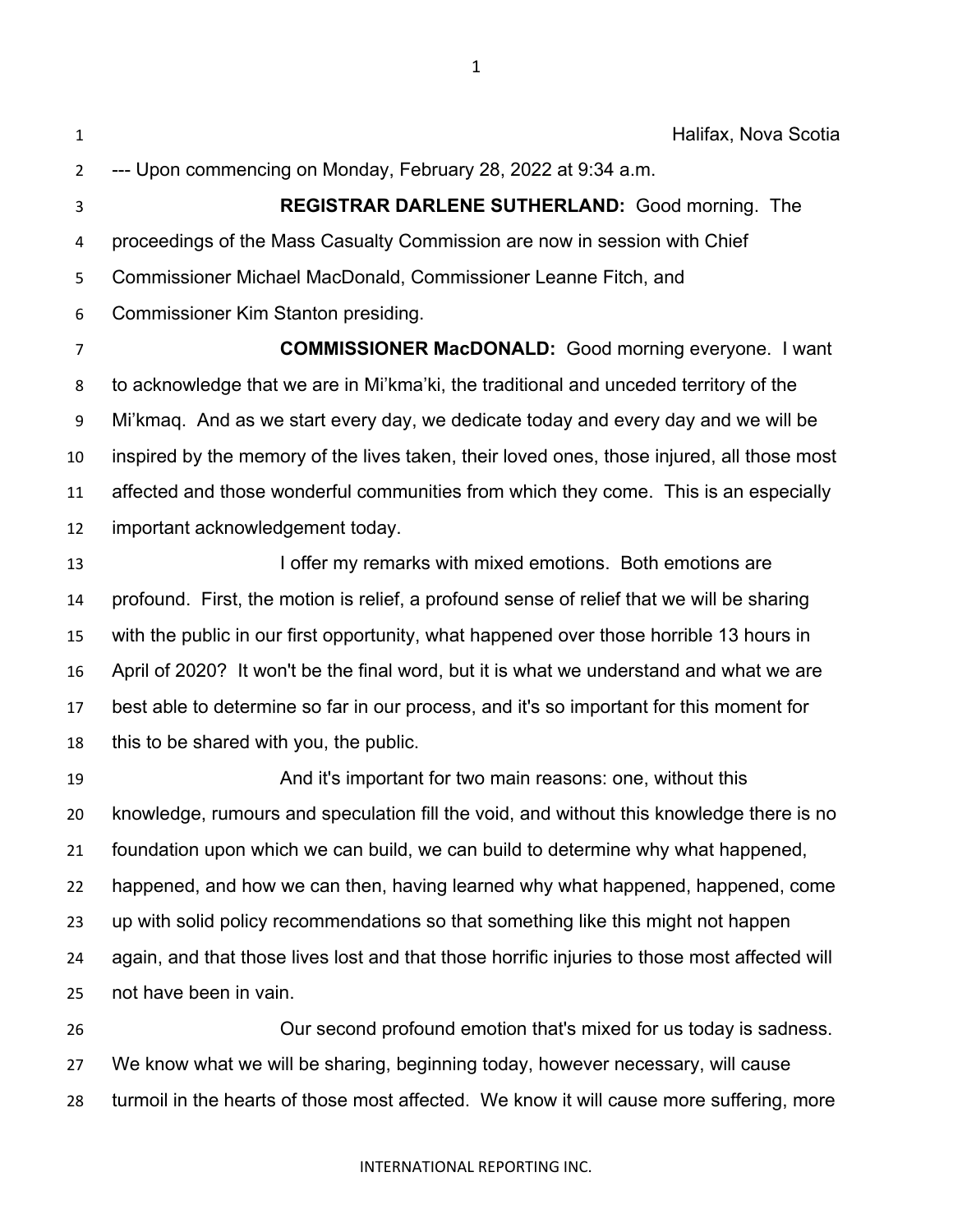horrific memories to emerge. I'm not going to even try to pretend that I can understand the boundless pain and suffering that has been endured by the loved ones, their extended families.

 And if you look at our, at our background image, you will see a ripple, the ripple effect of what happened during those 13 hours. The ripple, as I said, the immediate impact to those affected, the loved ones, families, friends, neighbours, communities. And the witnesses, the witnesses who are not Participants who will be themselves, many of them, hearing this for the first time will be reliving and reimagining this for the first time since those events, and we've contacted them all. We've contacted them all to let them know that this will now be public and that there are supports available for them. And of course, I remind all of you that there are supports available for all of you as well.

13 And our website is designed so that there's a quick exit button if you're feeling overwhelmed and, of course, these will all be recorded and you can -- you can follow at your own pace.

 The ripple extends to the past victims of crime throughout the country and what they may be feeling, to other communities just like these wonderful communities. And this morning, we will begin with Portapique.

 You know, we talk about those moments we remember, those moments in history that we remember and, of course, this is one of them. And it's not just one of those moments for Nova Scotian's; it's one of those moments for Canadians. What were you doing? We remember.

 But it's worse than that. It's way worse than that. It's not a moment. It's 13 hours. What were you doing during those 13 horrendous hours? I'd like to acknowledge the Counsel for the Participants here today. It hasn't been easy for you. It hasn't been easy for you when you consider the volume of material that you've had to go through, and I spoke about that last week, but it's not just the volume of the material. It's the nature of the material. And you've done a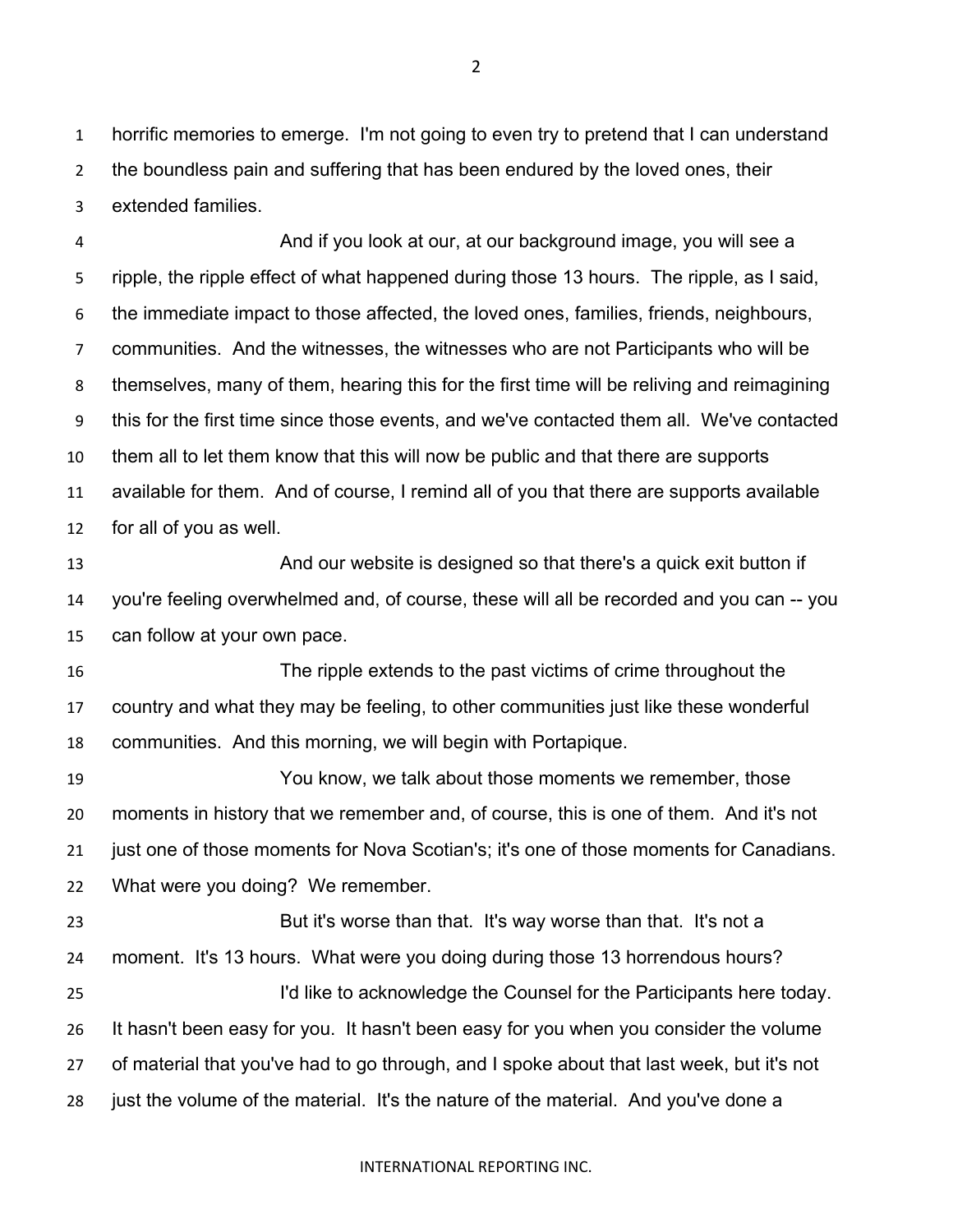wonderful job, and I'm sure you've had many arduous days and nights, particularly difficult for smaller firms, but you've done all a wonderful job doing that.

 We hope the Foundational Documents that we prepared helped you go through that enormous volume of materials which wasn't given to us in a way that was organized the way one might like it, through nobody's fault, but nonetheless, a huge volume of material that we've -- that you've had to go through. And as I said, we hope the Foundational Documents helped in terms of our organization of them and linking to the relevant sources. But I just want to say, you sure helped us. You sure helped us complete the picture that the public will now see today.

 You helped us make them ready for public. And we're not asking you to endorse them. The investigation continues, the -- your work continues, your review of them continues and we encourage you to help us make the factual foundation even better as we go forward.

 As we continue to investigate, as you continue to digest all these materials, we will hear from you. We'll hear from you specifically in a couple of days dealing with the Portapique documents, what's missing, what are the gaps and are there meaningful factual disputes that ought to be explored even further so that our factual foundation can be solid.

 But I do want to acknowledge and thank counsel because I know it hasn't been -- it just could not be an easy retainer.

 And I'm going to -- I understand there were some weather and traffic issues and not everyone is here yet, but I'm just going to, according to my understanding -- and unfortunately, we don't have the camera angles to highlight all of you in the video, but just wanted to acknowledge first law firms for the family, and I'll do it in alphabetical order.

 The law firm of Burchell MacDougall, Stephen Topshee, Linda Hupman and James Russell. From the law firm of Lenehan Musgrave, LLP, Jane Lenehan. From MDW Law, Tara Miller, Alix Dugout. From Patterson Law, Robert

#### INTERNATIONAL REPORTING INC.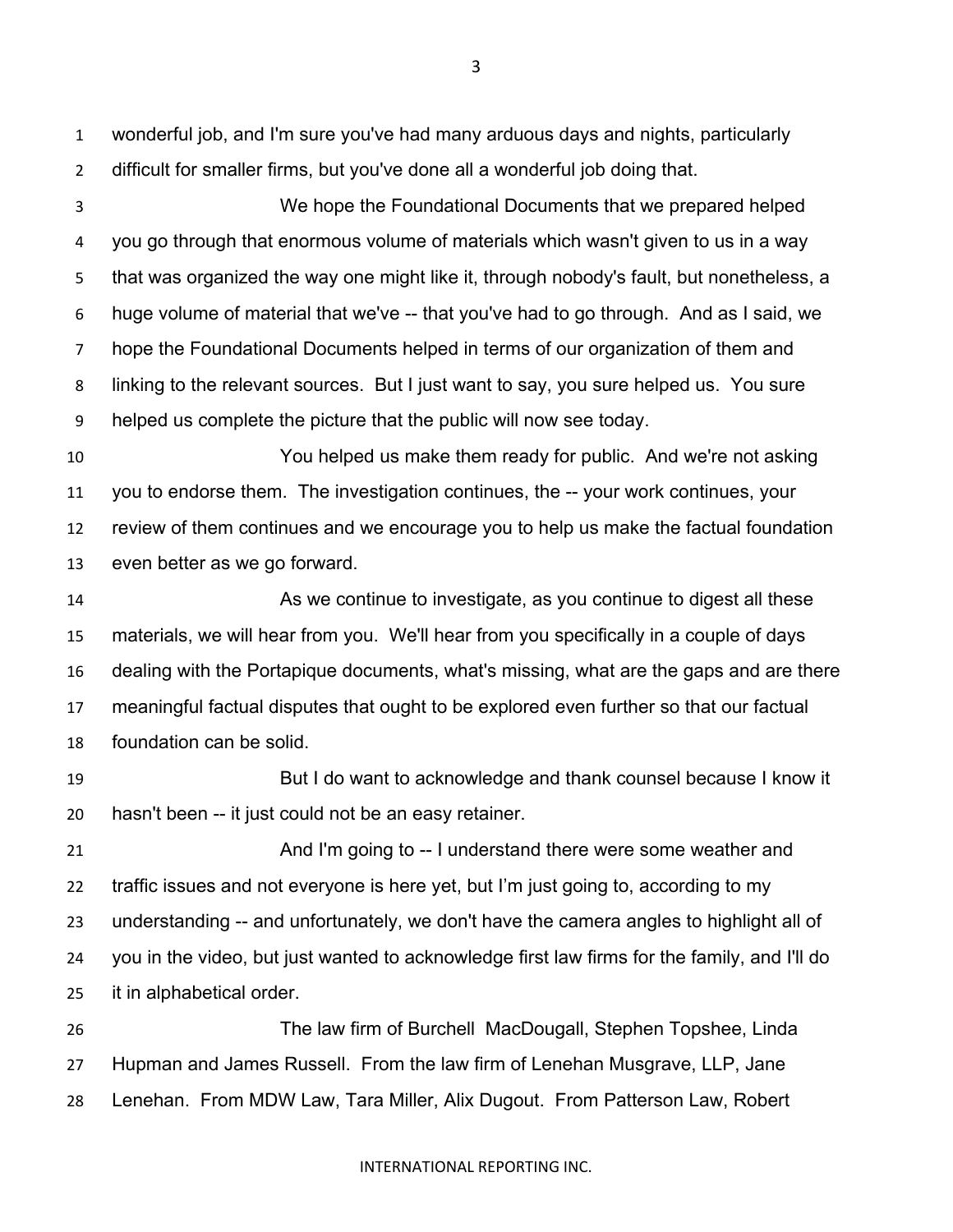Pineo, Sandra McCulloch, Grace MacCormick, Michael Scott, Matthew MacLellan, Anthony Scott, and Natasha Schigas. From Wells, Lamey, Bryson, Schnare & Mailman, Joshua Bryson and Erin Wagner. Representing the Attorney General of Canada, Lori Ward, Patricia McPhee, Heidi Collicutt. Representing the Attorney General of Nova Scotia, Ed Gores, Samantha Parris, Jeff Waugh. Representing the National Police Federation, Nijhawan McMillan Petrunia, Nasha Nijhawan, Kelly McMillan. **And I apologize if I have missed anyone.**  I'd like to take a few minutes as well, ladies and gentlemen, to address the media. Your job has not been easy. Your job will not be easy, and I commend you. We are so fortunate in this country to have an independent mainstream media. And members of the media, you will have a challenge. You will have a challenge to balance how much detail to include, how much of this difficult detail to include and how much to exclude in your reporting, and those are things that folks can likely never agree on, but you're independent and you will make your wise choices. So to the legal counsel and to the media and to our own team, let us remember, yes, our tasks are challenging. We are the lucky ones. Let us always remember that we are on the fortunate side of this equation. You know, we're going through a tough time in our history. COVID has denied the families the ability to grieve the way they should be able to. People are exhausted throughout the country with a sense of unease and uncertainty, but it is looking up. If you look at what's going on in Ukraine and the brave people fighting for the democracy that we are so fortunate to enjoy, and there are so many Ukraine Canadians, Ukraine is such an important country to Canada.

INTERNATIONAL REPORTING INC.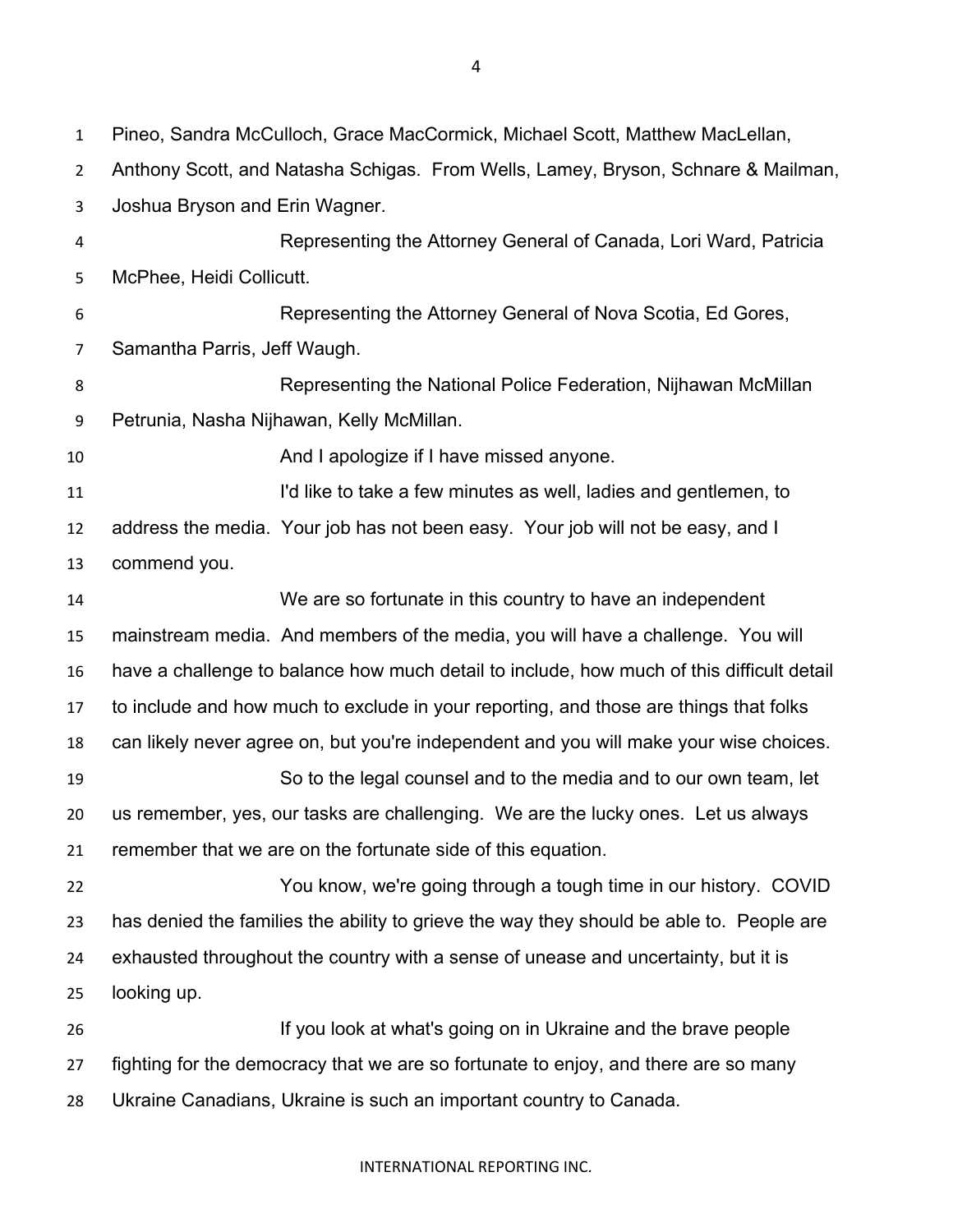So as we begin today with the mixed emotions of relief and sadness, perhaps this can be a new chapter going forward. There will be more Foundational Documents. There's a very large, complex Foundational Document called Command Decisions. I looked at them all last week. I won't repeat them now. And a Foundational Document involving public communications. And I just want you to know that they are being worked on now, so this is an iterative process, so they're being finalized now and we ask for everyone's patience. You know, the information is still coming in and they're being worked on, so like all inquiries, there will be -- it will be inevitable that we will have to adjust our schedule accordingly, but our number one priority was to get the facts, as best we know them now, to you, the public. And that's what we will begin to do. We wanted to do that in the fall. We wanted to do that in January. The volume of material and the factual matrix was just too complex. But here we are. And the journey continues. We will complete the factual foundation. We will then look at why it happened, Phase 2, and then we will come up with recommendations. Recommendations for policy changes to keep us all safer. So the factual foundation is so so important, but for us, it's the beginning. So while we all have to remain independent as an inquiry, as a media, as an institution, as lawyers, perhaps even though we have to remain independent within our spheres, we could perhaps best honour the memories of those lives taken, those loved ones, those injured, and those communities, as much as we can, take this journey together. Thank you very much and I would now like to call upon senior counsel Roger Burrill, who will begin to explain to the public the events in Portapique on 26 April  $18<sup>th</sup>$  and  $19<sup>th</sup>$ . Thank you. **--- PRESENTATION BY MR. ROGER BURRILL: MR. ROGER BURRILL:** Commissioners, Participants, Nova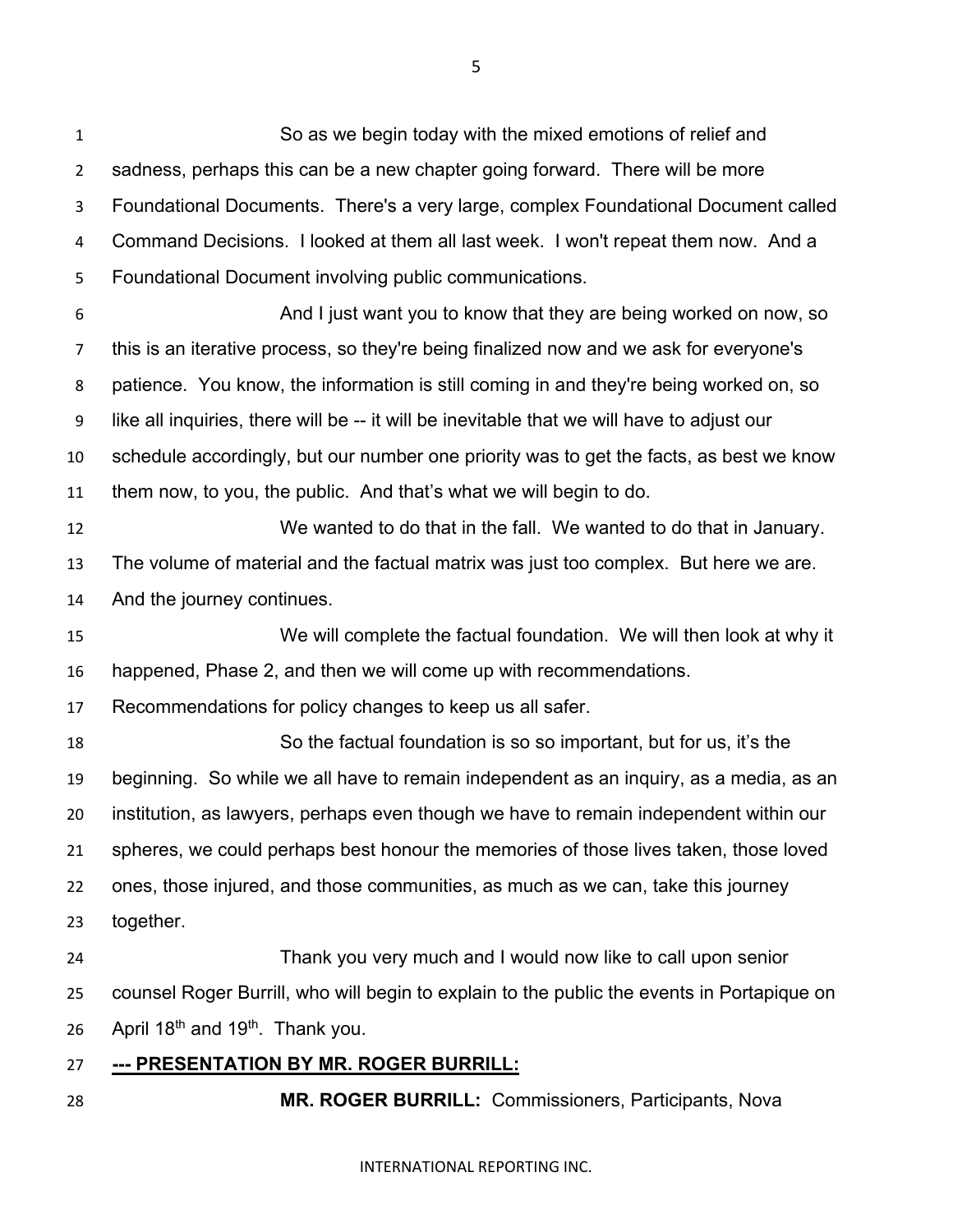Scotians, and Canadians, no doubt it has been a long, difficult time for Nova Scotians since April of 2020.

 We, as Commissioner MacDonald pointed out, have been living with the impact and the effects of a global pandemic and all the uncertainty associated there with, but also the ongoing lingering effects of the mass casualty are ever present for Nova Scotians. Ever present in the minds of Nova Scotians. And no doubt, in the minds of Canadians.

8 It has been difficult for Nova Scotians. It has been especially difficult for families and for those most affected by the mass casualty events.

 There is no doubt a natural inclination to want to know information, to try to understand that information, and try to make sense of all of the information. In short, it is a human instinct to want to have the answers.

 The following presentation to introduce the foundational document 14 entitled "Portapique: April  $18<sup>th</sup>$ -19<sup>th</sup>, 2020" will attempt to do and provide as many answers as we can.

**I underline as we can.** And we'll speak about that in a few moments, because it's always impossible to know everything. It is not impossible to do your best and try to understand and know everything.

**It will be a difficult undertaking for any human endeavour to know** everything.

 But you need to know that the document that will be presented here has been created as a result of an extensive review of subpoenaed materials within the possession now of the Mass Casualty Commission. It's the result of independent investigations and inquiries by Mass Casualty Commission's teams of investigators. It is the result of consultation with Participants who have provided information and access to information. It is also the result of information that has been provided by Nova Scotians.

So while it may be imperfect, it is, at this stage, the best efforts to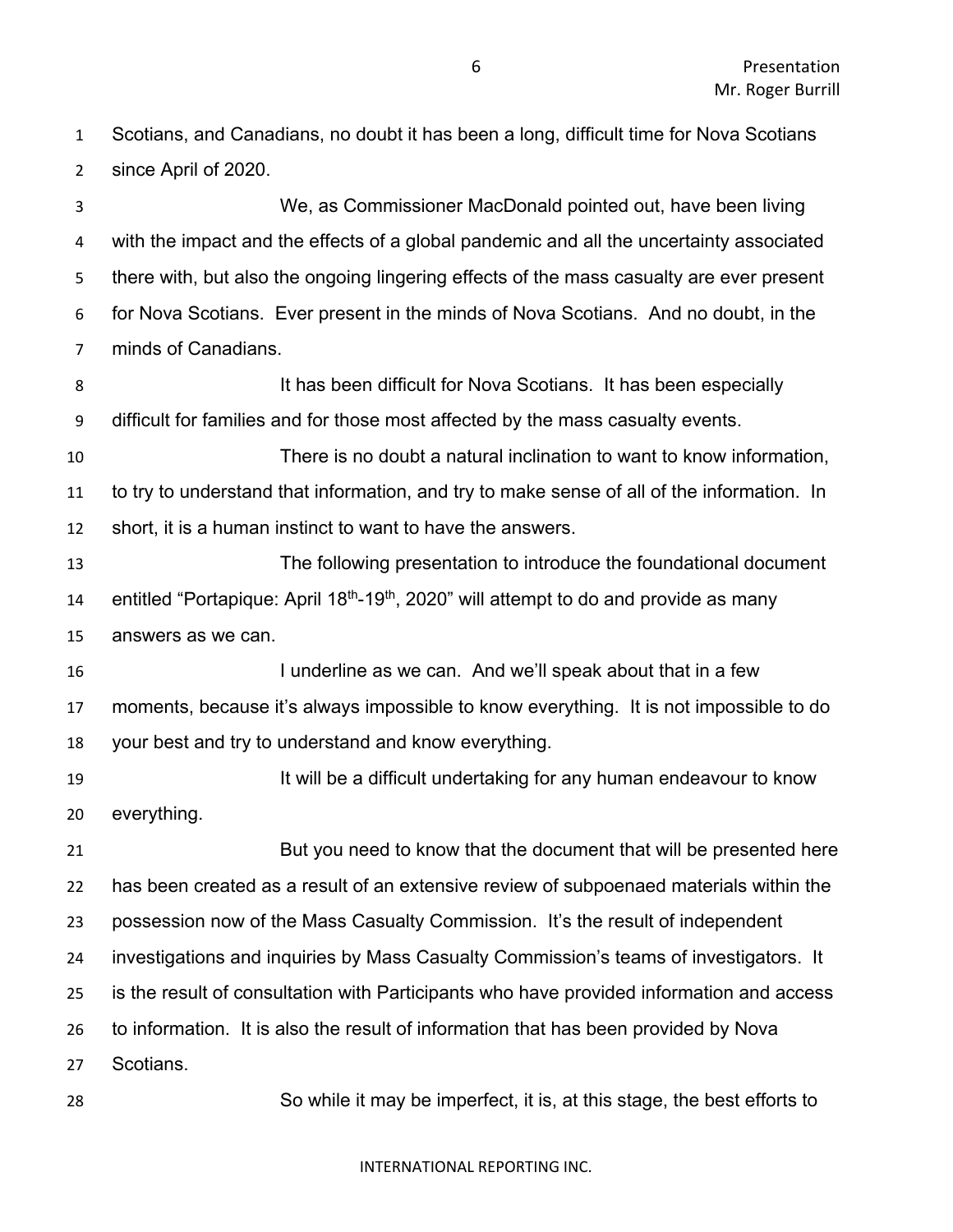1 present to you information as of February  $28<sup>th</sup>$ , 2022.

 You need to know that this is going to be a lengthy presentation. I'm afraid I'm going to be with you probably all day. But more importantly, it is a detailed investigation. And even more importantly, it's a disturbing presentation.

 Perhaps as a result of some of the commentary today, there will be more questions raised, leading to more answers. More answers is a good thing. This is an effort to provide information that is important to Nova Scotians who have waited a great deal of time. It is also an effort to provide information that is so fundamentally important to the work of the Mass Casualty Commission, as outlined in the Orders in Council in October of 2020.

 As indicated, this is not the final word. We do not state that what is found in the Foundational Documents present unquestioned fact. It is the best information known and may result in more information being provided.

 This particular presentation will do our best, or my best, to provide a chronological narrative of the early hours of what took place in Portapique. It's an attempt, as best we can, to reconstruct the events in Portapique. It is an exercise in fitting hundreds, if not thousands, of pieces of information to construct a narrative. It is, of course, a reconstruction of a narrative.

 There is, I will admit, unfortunately, an inexactitude to the information presented today in some areas. This cannot be helped. It will cause some stress, some consternation. It will raise questions. All that is a good thing.

 Quick note of explanation at the front end. We will use -- I will use the expression "perpetrator". I will not use the proper name. This is a conscious choice. It's a bit awkward in terms of oral discussion, but it is a decision that has been made. People may agree or disagree. That's the decision that's been made by the Mass Casualty Commission in terms of addressing terminology.

 Final word of introduction. You will not enjoy this presentation. It's exhausting. It's hard. It has difficult, disturbing details. And it's not designed as a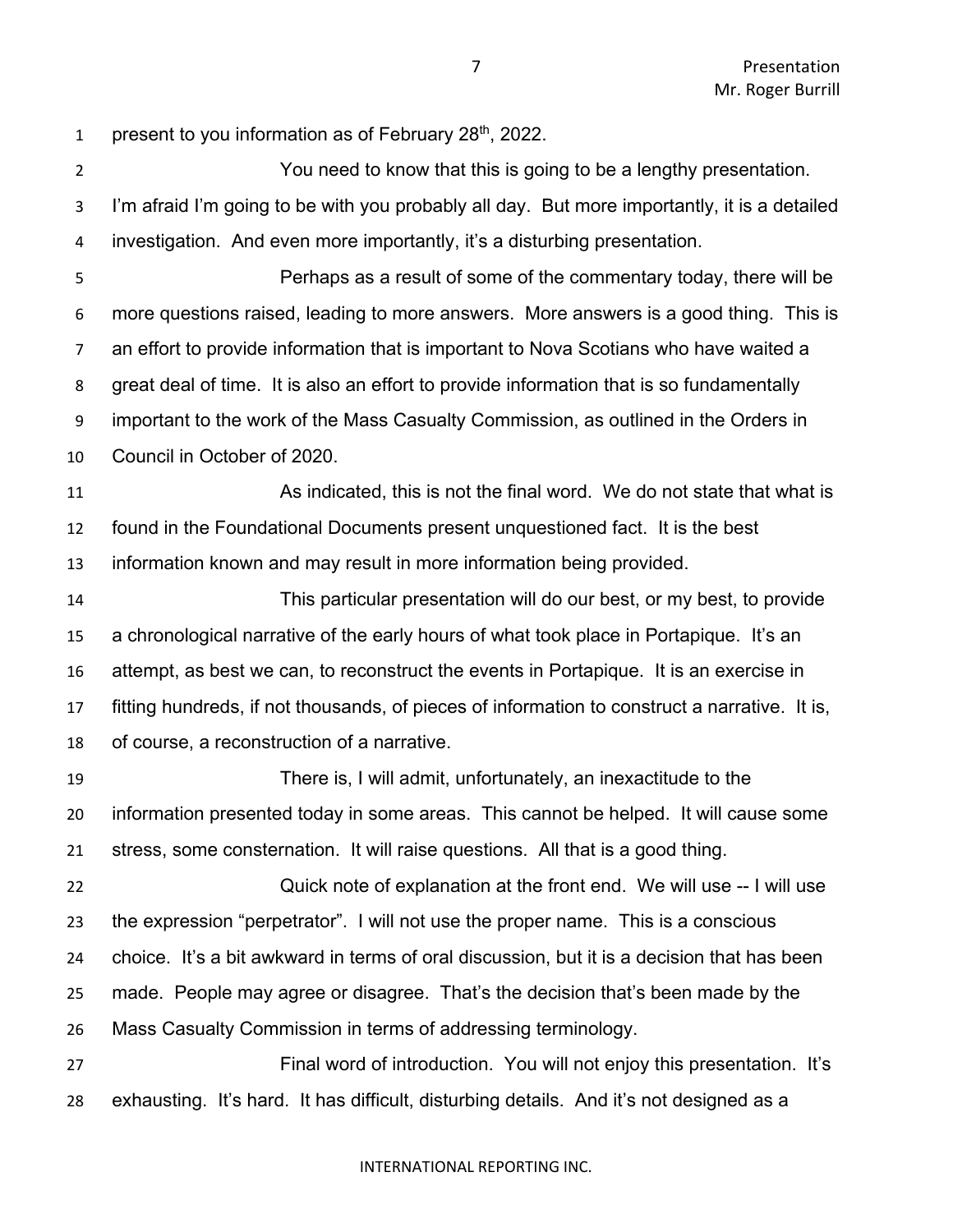tribute to the lost loved ones in the Portapique event. It is designed to put a light on information that explains what happens.

 And I said a final word. Lawyers always have a final, final word. That is, in keeping with the mandate of the Mass Casualty Commission, and with respect for the privacy and dignity of those who have suffered and are most affected, we're not going to be playing 9-1-1 excerpts that will portray people at their most vulnerable. We will not display graphic crime scene information. We will not display police investigative graphic information. Every attempt has been made to be respectful and honourable to those who have experienced such loss. So I turn now to the Registrar. Madam Registrar, I move to mark and tender into these proceedings the foundational document entitled "Portapique: April  $18^{th}$ -19<sup>th</sup>, 2020". **REGISTRAR DARLENE SUTHERLAND:** Thank you, Mr. Burrill. That will be marked Exhibit 3 in the proceeding. **--- EXHIBIT No. 3:** Portapique: April 18-19, 2020 **MR. ROGER BURRILL:** Exhibit 3. Thank you, Madam Registrar. Subject matter of this morning's proceedings are a summary of information available to the Mass Casualty Commission regarding the events in 20 Portapique on April  $18<sup>th</sup>$ ,  $19<sup>th</sup>$ . It contains observations and experiences of the residents 21 and people who were present in Portapique on April  $18<sup>th</sup>$ ,  $19<sup>th</sup>$ , 2020. Efforts have been made to consider the movements of the perpetrator in the community. There will be discussion of timing involved here, primarily 24 from 10:00 p.m., April  $18^{th}$ , to 10:45 p.m. There will also be discussion to set context a little bit before 10:00 p.m., and also after 10:45. It's very difficult to isolate time to that 45 minutes that were so fundamentally awful. During that 45 minutes, I will submit to you that there was much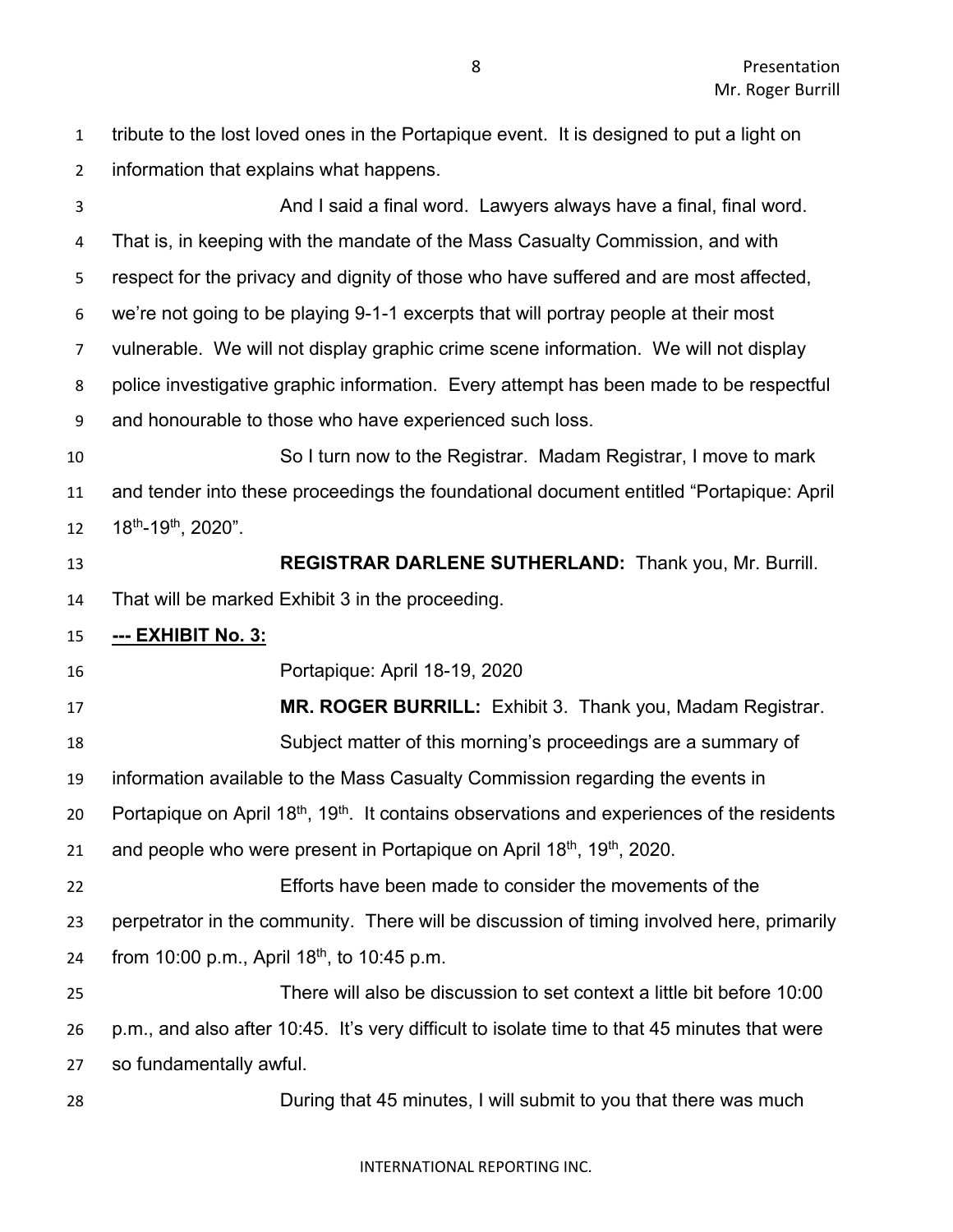mayhem on a large geographic area, there were no video cameras recording what took place, and there are difficult facts to reconcile in terms of all the information. This presentation contains details of the murders of Greg Blair, of Jamie Blair, of Lisa McCully, of Aaron Tuck, Jolene Oliver, Emily Tuck, Peter Bond, Joy Bond, Frank Gulenchyn, Dawn Gulenchyn, John Zahl, Joanne Thomas and Corrie Ellison, all who died on April 18th, 2020. **I** repeat, the information will not provide -- I will not be providing graphic crime scenes analysis, there will not be 9-1-1 transmissions played for you today. As indicated, the attempt is to be as honourable and respectful as we can. Commissioners, I wish to present the Foundational Document, Portapique April 18th-19th. Well, with any good narrative, you need to have a sense of place, you need to know where you are, and for those of us in the room it perhaps may not be all that difficult to know where we are. This is Nova Scotia, our beloved Nova Scotia. For those who are perhaps watching from away, this is, I'm sure, a familiar geographical land mass to you, but this is the start, this is our home. You'll see that we've indicated some places in the northeast, Sydney; Halifax in the central area; Yarmouth in the south; Amherst in the north. Of course, Nova Scotia is just simply filled with wonderful places that I haven't been able to indicate on this map. Commissioner MacDonald said to you a week ago that he was a proud Nova Scotian from Sydney, Nova Scotia in the northeast. My roots are from the southwest, Yarmouth County. Both of us are proud Nova Scotians, both of us are a long way from Portapique, but both of us were shaken by the details of what took place on April 18th and 19th, as all Nova Scotians were. Point out to you a little closer in geography, the three counties that will be reviewed over the next coming weeks and months. Nova Scotia is divided geographically into 18 counties, and it was the sort of rural governance system for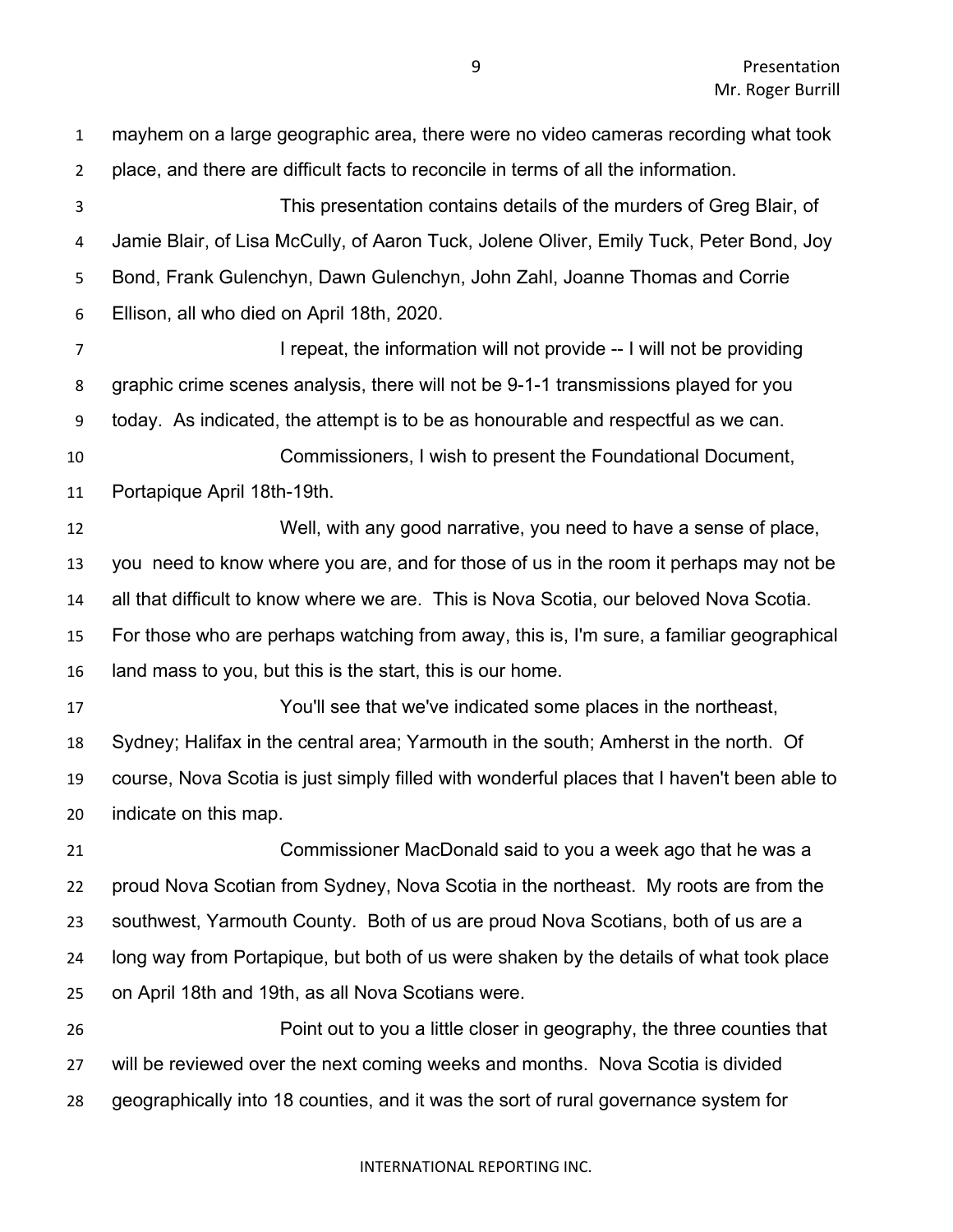years, if not decades. It's been refined a little bit, this is not a governance lesson, but I just wanted to give you a sense of what we're talking about here, central and northern Nova Scotia. These were the scenes of the mass casualty.

 I'm going to hone in a little bit more here. I'm going to take you to an area of specific geography that gets us closer to what happened in Portapique. I always knew this area as the Parrsboro Shore. I understand it goes by a number of names, but this is an area that I was familiar with as the Parrsboro Shore.

 Here are some geographical locations for you: Parrsboro in the west, Truro in the east. Parrsboro is a small locality, like 12, 1,300 people. I may be off on my numbers there, a thousand-odd people. Truro in the east is a town, municipality town of about 12, 13,000 people. You'll see where we've identified Portapique in the central with a dot. Also identified Five Islands. Nova Scotians will know that's a place of some historical and cultural significance. Parrsboro/Truro are about 90 kilometres away from each other. Portapique is roughly in the middle, a little bit closer to Truro, about 33, 34 kilometres from Truro. You'll see the description of Bass River and Great Village there. Those two places will be important at least for the narrative as it emerges. But this gives you a sense of the area that we're talking about.

 Moving again, as we do with these geographical reviews, to give you a better sense of what are we talking about specifically, and this is the Portapique area. You can notice, if you look at the slide, the first thing I notice is of course the Portapique River, which is to the west of the area of Portapique. There's two geographical areas that have been identified for you here, Five Houses to the west, that's a location that you'll hear about in the narrative over the next few weeks; and Highland Village in the east. These are very small localities, often residences -- few residents, summer residents there in -- over the summer periods, obviously. A beautiful place on the Cobequid Bay. The Cobequid Bay, of course, is to the south. You will know that Cobequid Bay is an extension of the world famous Bay of Fundy. So this gives you a sense of where we are physically in terms of Portapique and the area.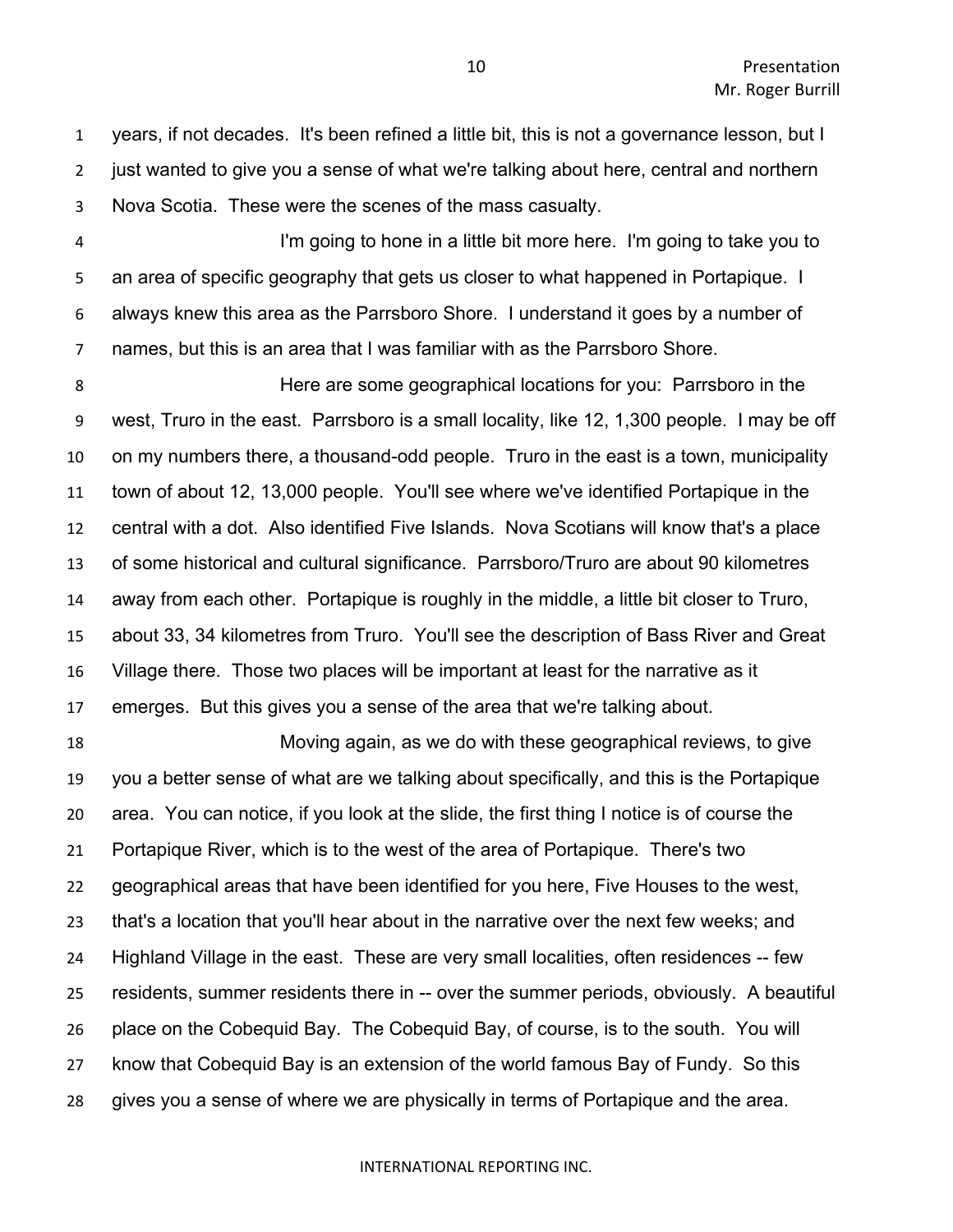Honing in a little bit more to give you an even more specific sense of the roads and travel ways around Portapique. And I'm going to be a little bit lengthy in this area, and perhaps a little bit tedious, but I'm doing this because everything that we describe in the geography situation here will have some bearing in the future with respect to what we hear about this incident, particularly later in this presentation.

 So first area I have to, or sorry, travel way I have to talk about is Highway 2. Highway 2 is the spine along the Parrsboro Shore that connects all of the communities together. It is the publicly owned, signed and maintained highway in the area. I think it's generally an 80 kilometre limit -- speed limit. It obviously is a paved asphalt road with two lanes generally, but it will connect Truro in the east to Parrsboro in the west, as I had described with a number of localities connected otherwise.

 Highway 2 actually runs from Halifax all the way up to the New Brunswick border, runs up through Bedford, up through Shubenacadie, up through Truro, along the Parrsboro Shore, then up to Springhill, up to Amherst. And it was years ago, perhaps generations ago, the regular way to travel from Nova Scotia to New Brunswick. Things have changed, obviously. But Highway 2 is important for these proceedings because of course there was a police response coming from the east on Highway 2 and coming from the west on Highway 2 that we'll talk a little bit about later.

 The next travel way of significance for you is the Portapique Beach Road. And if you hear me say Portapique Beach Road once, you're going to hear me say it hundreds if not a thousand times, simply because it's so fundamentally important to the narrative that took place here. Portapique Beach Road extends from Highway 2 down to the Cobequid Bay. It's about 1.5 kilometres long, runs north to south, and it is a scene of importance that we will talk about later.

 The third publicly maintained and signed area that I wish to point out to you is Brown Loop. Brown Loop has just been identified on the slide, is 670 metres long, it's a crescent shaped road, it runs off the highway from Highway 2. You will note that on the slide there is no connection between Brown Loop and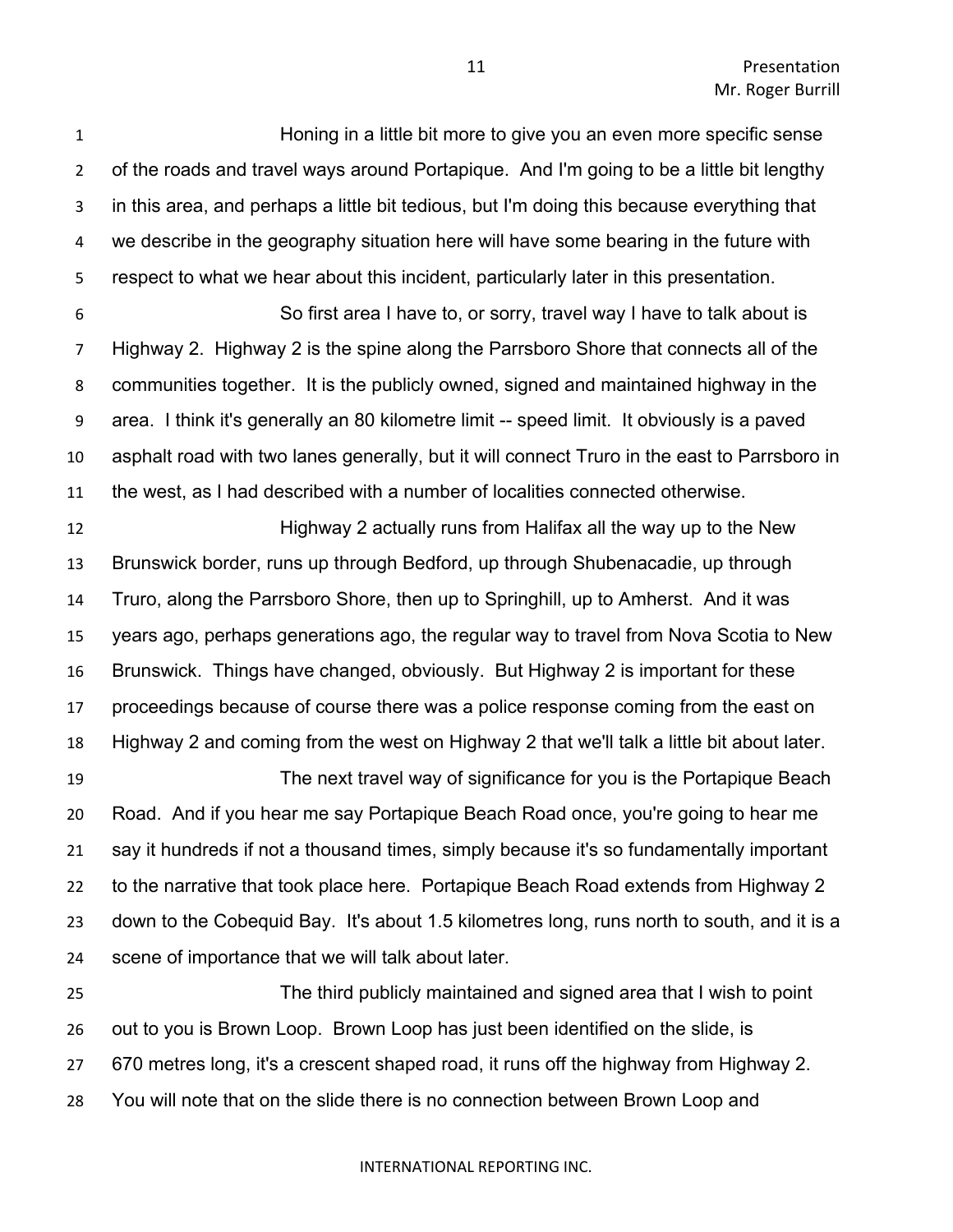Portapique Beach Road. There was at one time, I understand from the reviewing of the information and speaking to people who are local, something called the Old Post Road that may have connected those two roads at one time. On April 18th and 19th, it's our information that Brown Loop did not extend to Portapique Beach Road.

 So those are the publicly marked roads of importance for what's to come. I now need to speak to you about private roads, and I have indicated now that perhaps the most important one in terms of what took place on April 18th is Orchard Beach Drive.

 Orchard Beach Drive extends from an intersection at Portapique Beach Road south towards the Cobequid Bay. It's about 1.6 kilometres, and it intersects the community of Portapique to a certain extent, runs parallel with Portapique Beach Road. You too will hear me mention Orchard Beach Drive a lot in these proceedings.

 Cobequid Court, a scene of much misery and mayhem, located in the southern portion of Portapique, runs parallel to Orchard Beach Drive and actually extends through Portapique -- Orchard Beach Drive, about two-hundred-and-sixty-odd meters running east and west. The slide gives you a good sense of that. Bay View Court is another privately owned road in Portapique. Runs north/south from Cobequid Court down to Cobequid Bay. Faris Lane, F-A-R-I-S, Faris Lane runs from the southern portion of Portapique Beach Road east/west perhaps a little bit southeast northwest, along the coastline and it too is part of the private road section found within the Portapique area. Portapique Crescent. I had mentioned Portapique Beach Road, Orchard Beach Drive, Portapique Crescent is also important to the narrative as it 25 emerged on April  $18<sup>th</sup>$ . It's indicated there on the slide. It's about 450 metres long. It is a crescent-shaped type of road. It intersects with Orchard Beach Road on two occasions, one at the northern section and at the southern section. It too will have some bearing in terms of the narrative.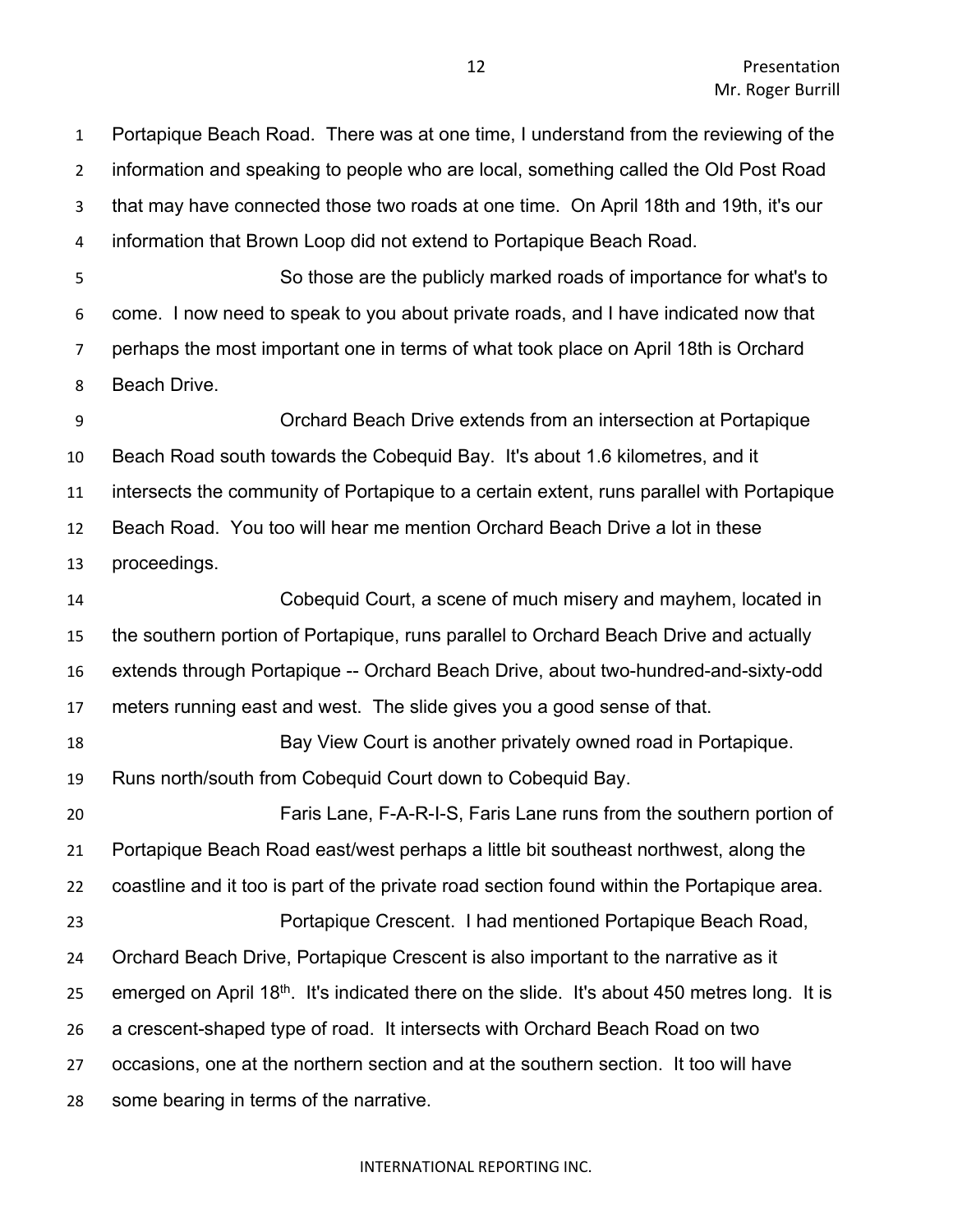You will hear the expression Orchard Beach Estates. Orchard Beach Estates is an association or an amalgamation of residents on private roads that I've just indicated, and they are an association for purposes of maintenance an operational upkeep of the roads in the community and in the community.

 So you now have the public roads, you have identified the private roads, and now I have to identify one more significant private road that we have identified here in quotation marks as the "Blueberry Field Road". The reason that is, is because it's a road in a blueberry field and it doesn't have an official marking or name. It is actually part of a private enterprise of Blueberry Field owned by a particular owner, and its significance to the dynamic here, the narrative, because it provided a route of travel for people coming in or going out of Portapique. Blueberry Field Road is not signed. It's referred to locally by some locals in this way. It runs on the west side of the blueberry field from Brown Loop in the north down to Cobequid Court and connects with Cobequid Court in the south. This, of course, will be important for the purposes of consideration in the future.

 Now, easy to have a look at maps and try to get a sense of roads, who's where and what's there, but we're of the view that it would be useful to the community, to people who are looking in on this, to get a better sense of what it's like to be on Portapique Beach Road. So the Commission arranged to have -- I always say it wrong -- GoPro footage from August of 2021 put together, so that you'll have an idea of what Portapique Beach Road looks like, what Orchard Beach Drive looks like. The 22 footage that you're going to see will not be representative of April 18<sup>th</sup> and 19<sup>th</sup>, 2020. It won't be representative, of course, because you didn't have cameras then at the time of the incident. The Commission was able to obtain this footage in August of 2021, August 25 23<sup>rd</sup> specifically. The foliage will be entirely different from April 18<sup>th</sup>. The lighting, of 26 course, will be entirely different from April  $18<sup>th</sup>$ . The climate will be different. You need to know that, and of course you know that, but the point simply being is the value of what we're going to show you now is to give you a sense of what it's like to be in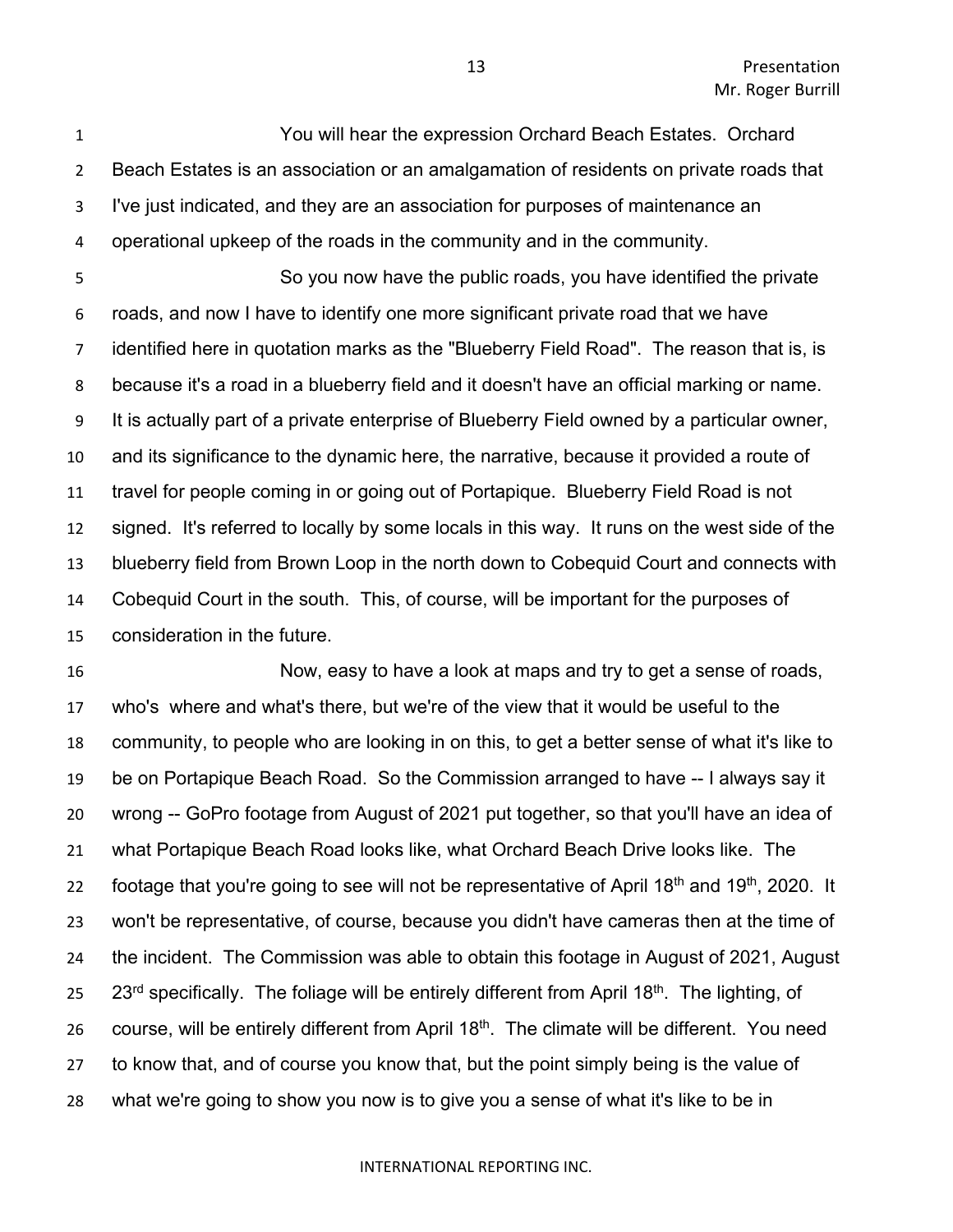Portapique.

| $\overline{2}$ | So I'm going to portray for you Portapique Beach Road. From the                               |
|----------------|-----------------------------------------------------------------------------------------------|
| 3              | top, at the north, at Highway 2 down through the south to Faris Lane. A word of               |
| 4              | warning here, if any of you are sensitive to jumpiness and/or lighting changes, it's a little |
| 5              | bit difficult to watch in that regard, and I just wanted to give you a sense. It's a two-     |
| 6              | minute video, top of Portapique Beach Road to the bottom of Portapique Beach Road.            |
| 7              | [VIDEO PLAYBACK]                                                                              |
| 8              | So you've now travelled the lengths of Portapique Beach Road,                                 |
| 9              | 1.5,1.6 kilometres. You have a sense of the expanse of the road. You have a sense of          |
| 10             | the geography, the topography of the road. Now for the next little while, I'm going to        |
| 11             | break up what you've seen and try my best to give you a sense of where the important          |
| 12             | landmarks are for purposes of the narrative as it emerges.                                    |
| 13             | [VIDEO PLAYBACK]                                                                              |
| 14             | Should have done a better job of introducing that. Sorry. I'm going                           |
| 15             | to do it again.                                                                               |
| 16             | [VIDEO PLAYBACK]                                                                              |
| 17             | You have now travelled from the top of Portapique Beach Road to                               |
| 18             | 33 Portapique Beach Road. You'll see the structure on the left, 33 Portapique Beach           |
| 19             | Road. You'll see the driveway in front. You've basically travelled about 160 metres           |
| 20             | from the top of the road down to 33 Portapique Beach Road. The idea is to at least give       |
| 21             | you a sense of the geography of where 33 Portapique Beach Road is. Why is that                |
| 22             | important? Well, because when the police first responded, the RCMP first responded in         |
| 23             | Portapique, they actually met witnesses and gained information right about where you're       |
| 24             | viewing here at this point outside 33 Portapique Beach Road. We've attempted in the           |
| 25             | bottom left corner to put an inset map in there, the idea simply to give you a sense          |
| 26             | generally of where you are as you're moving south along Portapique Beach Road.                |
| 27             | The next slide that I wish to speak to you about is moving from 33                            |
| 28             | Portapique Beach Road to the junction of Portapique Beach Road and Orchard Beach              |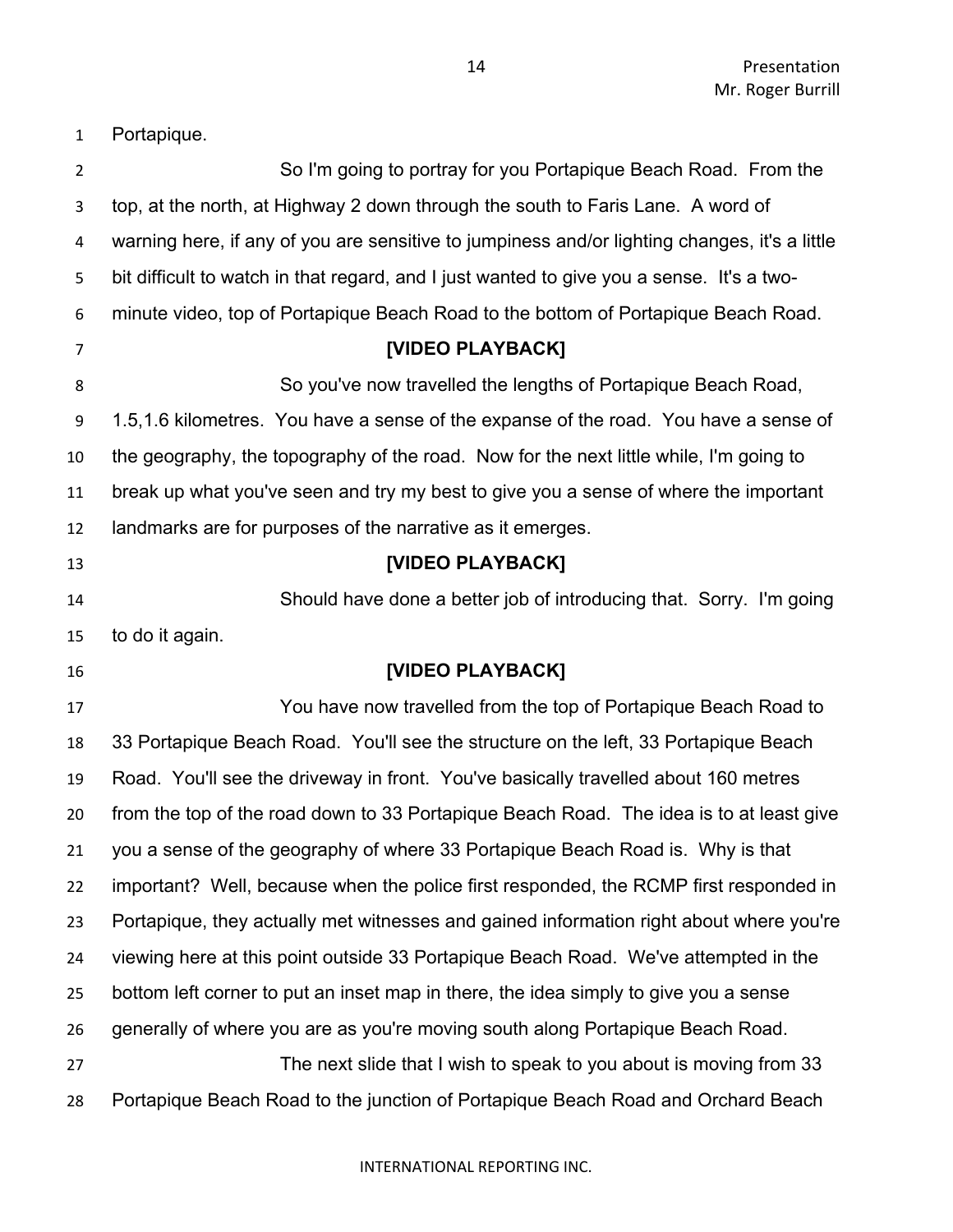Drive. That's the area I described earlier. This is important for purposes of later describing what it was the police saw, what they didn't see, where the perpetrator was when the police first arrived in Portapique. So this is 33 Portapique Beach Road, south to the junction of Orchard Beach Road -- Drive. **[VIDEO PLAYBACK]** Couple things. Bit of a distance. You can also see some topographical changes and the fact that the road spins or turns a little bit. We are now at the intersection of Orchard Beach Drive and Portapique Beach Road. I propose now to travel south for about 20 more seconds to come to 121 Portapique Beach Road, which will be important again later in the narrative with respect to police movement. **[VIDEO PLAYBACK]** 12 12 121 Portapique Beach Road on your left, the mailbox, if you can see any better than I can at stage, says 121. You will notice as you're proceeding south how you started to see the Portapique River and the Cobequid Bay to the right as you're moving towards that area. One twenty-one (121) is an area where the police moved through as they were engaging in their IARD movements throughout Portapique in terms of responding to the active shooter situation. I hope I can get in some more detail about that later. I know I will. Next slide will take you from 121 Portapique Beach Road to 200 Portapique Beach Road. It's about a 27-second slide. It is important, of course, because 200 Portapique Beach Road was the cottage of the perpetrator. You'll notice it when we get to it to be on the right side of the road as opposed to the residence that you're now seeing on the left. **[VIDEO PLAYBACK]** So you've now proceeded past some residence on the left, past a graveyard on the right. And on the right-hand side of this still you'll see some rocks or boulders. Those are the boulders that are in front of the entranceway to 200 Portapique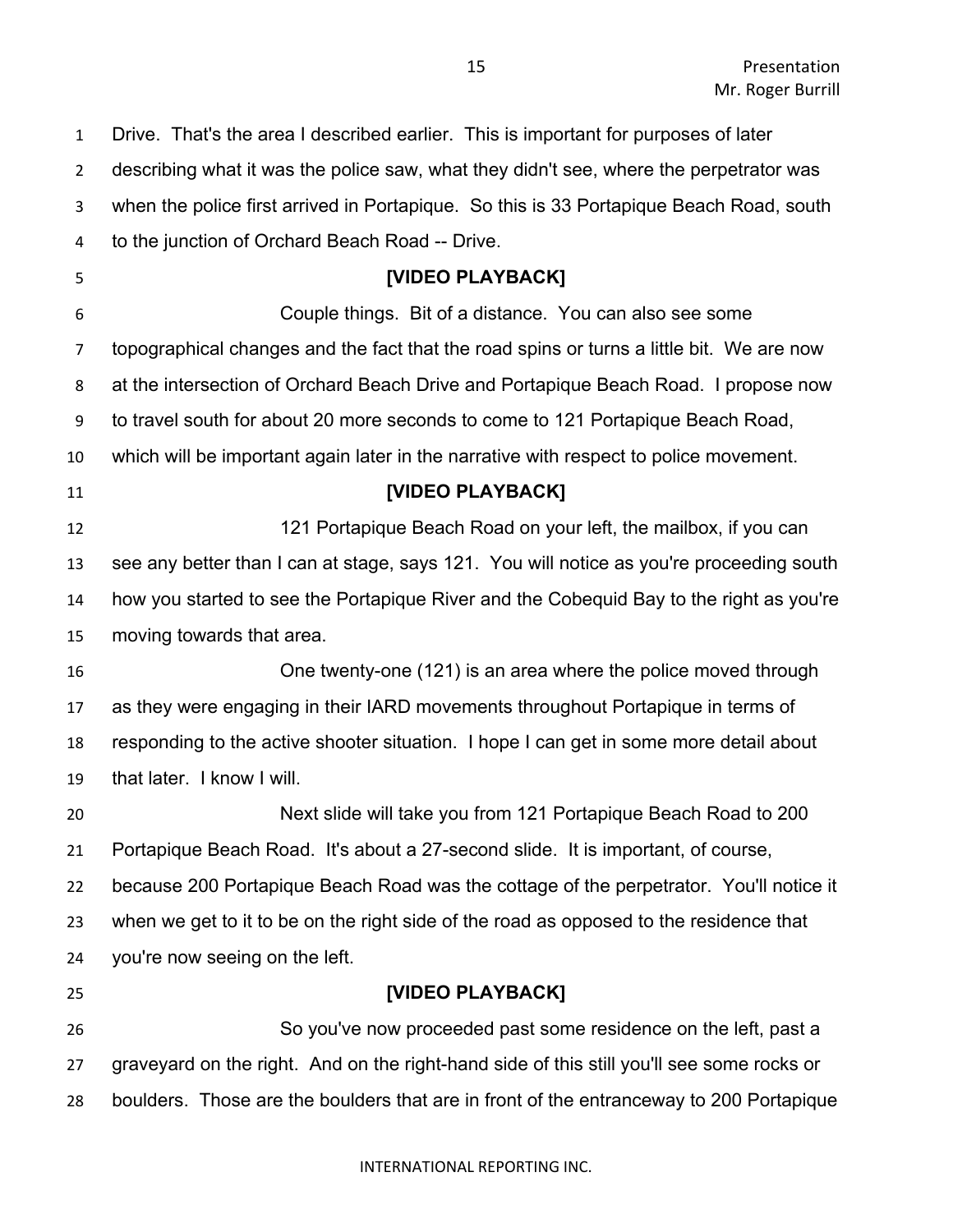Beach Road, 200 Portapique Beach Road being the cottage or the residence of the perpetrator on April 18th-19th, 2020.

 Now I'm going to proceed from 200 Portapique Beach Road south to 293 Portapique Beach Road. Two ninety-three (293) Portapique Beach Road is an important landmark location because this was the site of the murder of John Zahl and Joanne Thomas. 7 It is about, let's see, a 30-second clip. **[VIDEO PLAYBACK]** August 23rd, 2021, there's a trailer in the yard. The driveway is off to the left. You will, of course, notice the Portapique River off to the right. Continuing on from 293 Portapique Beach Road for five more seconds, it'll take you down to 4 Faris Lane, and that will complete, in the chunked-up section, Portapique Beach Road. **[VIDEO PLAYBACK]** Driveway to the left centre of the screen is 4 Faris Lane. It will be of some importance to the narrative later as we describe what happened in Portapique Beach -- sorry, in Portapique. We do the same thing here. I'm going to break up Orchard Beach Drive simply because it'll give you a better sense geographically of where we are. The first slide will be the duration or the length of Orchard Beach Drive. It's about two minutes, 20 seconds going from the intersection at Portapique Beach Road down to Cobequid Court. **[VIDEO PLAYBACK]** Orchard Beach Drive, the length of that private road, you'll notice a few differences, perhaps, from Portapique Beach Road. To me, it would appear that there's a great deal more foliage. It's a little bit more enclosed. It is, however, running parallel in a north-south direction to Portapique Beach Road on the east -- sorry, to its west.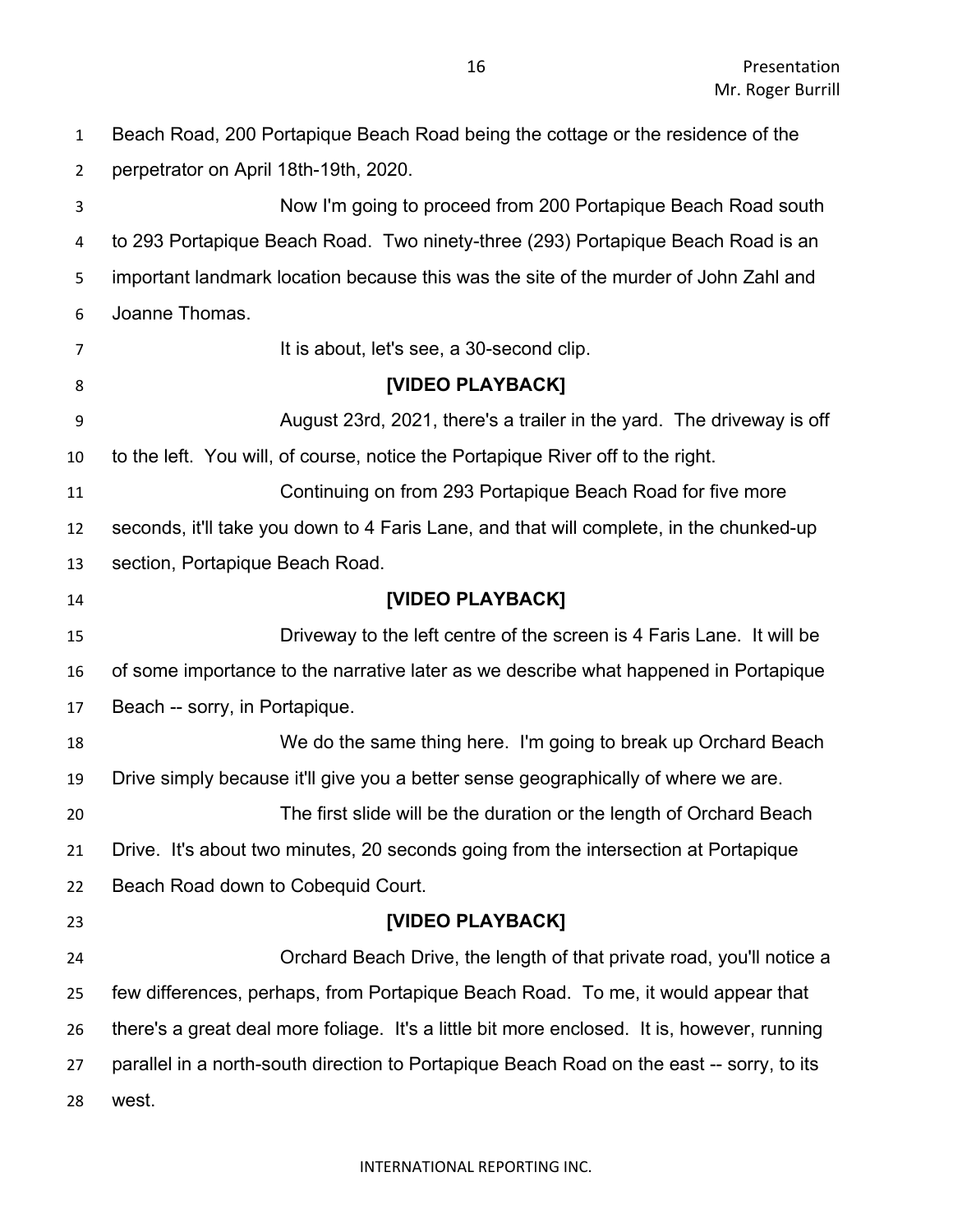| $\mathbf{1}$   | So as I said earlier, we're going to chunk it up a little bit and I hope                    |
|----------------|---------------------------------------------------------------------------------------------|
| $\overline{2}$ | to give you some sense of some important landmarks for purposes of the narrative.           |
| 3              | The first clip will start at the intersection of Orchard Beach Drive                        |
| 4              | and go to 71 Orchard Beach Drive. Seventy-one (71) Orchard Beach Drive is an                |
| 5              | important location because it was the home of Don and Frank Gulenchyn.                      |
| 6              | [VIDEO PLAYBACK]                                                                            |
| $\overline{7}$ | Seventy-one (71) Orchard Beach Drive is located or was located on                           |
| 8              | the left-hand side of the slide or the still that you see here. There are still remnants of |
| 9              | the driveway that are observable in this slide.                                             |
| 10             | This was the home of Don and Frank Gulenchyn that was entirely                              |
| 11             | burned to the ground, and they were murdered there.                                         |
| 12             | Next slide, 71 Orchard Beach Drive, will take you to the northern                           |
| 13             | intersection of Cobequid Crescent. The idea at this stage is to give you a sense of         |
| 14             | distances, length and positioning for purposes of later discussion.                         |
| 15             | On the left is the intersection of Cobequid Court -- Cobequid                               |
| 16             | Crescent. I said Cobequid Crescent. I meant Portapique Crescent. Forgive me. I told         |
| 17             | you I would get it mixed up. The names are very similar.                                    |
| 18             | Portapique Crescent to the left. This is the northern intersection. It,                     |
| 19             | too, has some significant involvement in terms of the narrative later.                      |
| 20             | Next slide or clip will be from the northern intersection of Portapique                     |
| 21             | Crescent to 123 Orchard Beach Drive.                                                        |
| 22             | [VIDEO PLAYBACK]                                                                            |
| 23             | One twenty-three (123) Orchard Beach Drive is a fundamentally                               |
| 24             | important address in the narrative as well. It was the home of Greg and Jamie Blair,        |
| 25             | who were murdered that night. It's off to the left. You can see the driveway proceeding     |
| 26             | in that direction on the east side of Orchard Beach Drive.                                  |
| 27             | This is where the mayhem, it will be submitted by the Mass                                  |
| 28             | Casualty Commission, really commenced in terms of the violence and perpetration of          |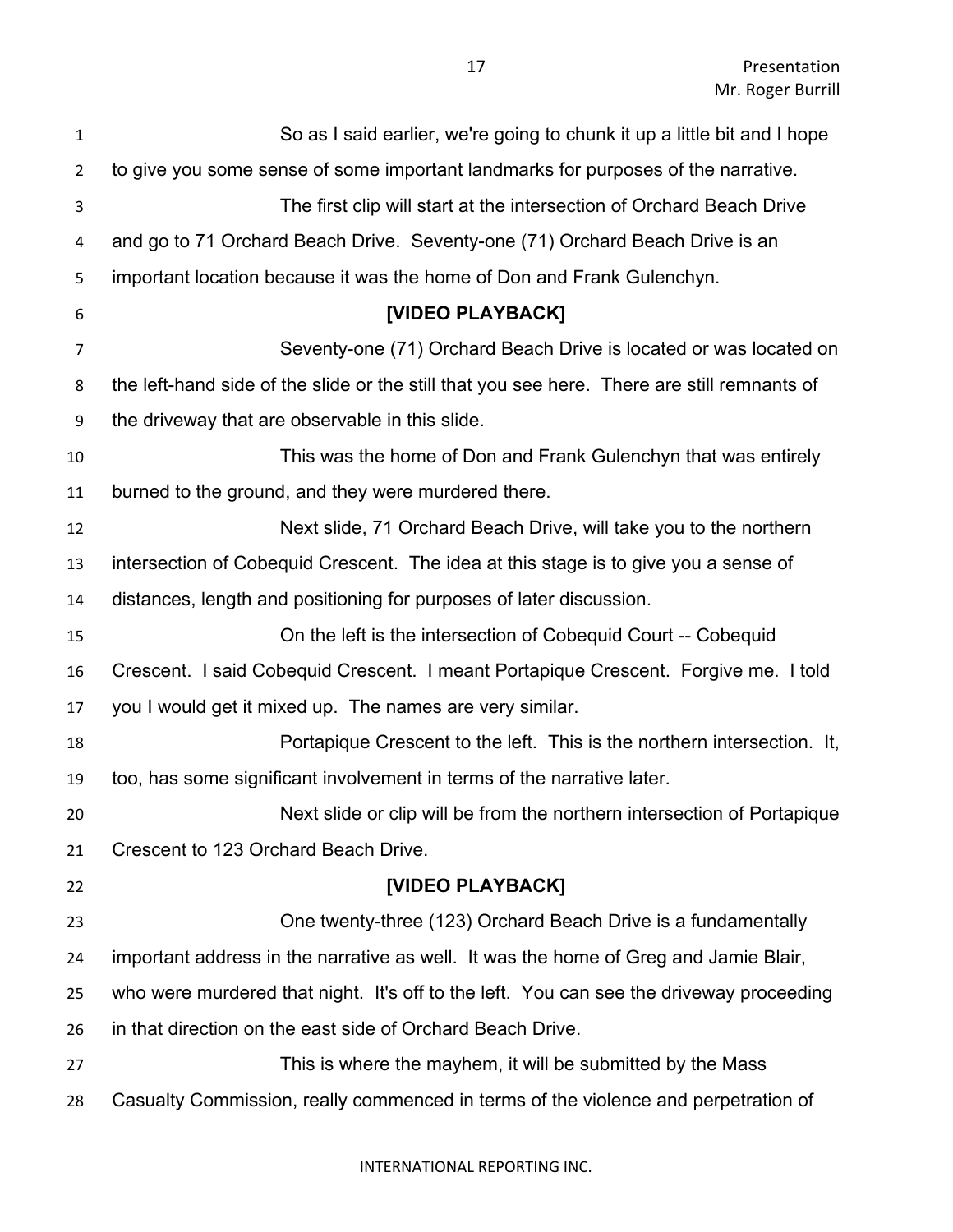| $\mathbf{1}$   | violence against innocent parties.                                                         |
|----------------|--------------------------------------------------------------------------------------------|
| $\overline{2}$ | I'm now going to move to the next slide that takes you from 123                            |
| $\mathbf{3}$   | Orchard Beach Drive to 135 Orchard Beach Drive. And this distance is important             |
| 4              | because it's not a great deal of distance.                                                 |
| 5              | [VIDEO PLAYBACK]                                                                           |
| 6              | One twenty-three (123) and 135 were neighbours, right next door to                         |
| 7              | each other, and you can see by the travelling here how short a distance it is. One thirty- |
| 8              | five (135) actually you can see the structure in this case with the fence out in front.    |
| 9              | One thirty-five (135) was the location and the residence of Lisa                           |
| 10             | McCully, who was also murdered in this atrocity.                                           |
| 11             | Then we go from 135 Orchard Beach Drive to the next physical                               |
| 12             | location of significance at 136 Orchard Beach Drive; this, too, is a very quick clip.      |
| 13             | [VIDEO PLAYBACK]                                                                           |
| 14             | One thirty-six is where the gate is displayed here, the red gate.                          |
| 15             | One thirty-six (136) is also referred to throughout the materials and in the narrative as  |
| 16             | the warehouse of the perpetrator.                                                          |
| 17             | So the perpetrator owned property at 136 Orchard Beach Drive                               |
| 18             | across the street from 135 Orchard Beach Drive. And you can still see the fence at 135     |
| 19             | and how close it is to the gate of 136.                                                    |
| 20             | The next clip will take us from 136 Orchard Beach Drive, the                               |
| 21             | warehouse, to the southern intersection of Portapique Crescent. This is a little           |
| 22             | lengthier; it's about 40 seconds in length. It will give you a sense of the geographical   |
| 23             | distances between waypoints that we'll be discussing.                                      |
| 24             | [VIDEO PLAYBACK]                                                                           |
| 25             | Intersection of Portapique Crescent, the southern intersection. You                        |
| 26             | can see, obviously, the distance and the differences between the distances that the        |
| 27             | slides depict.                                                                             |
| 28             | Now going to move from this intersection at the Portapique                                 |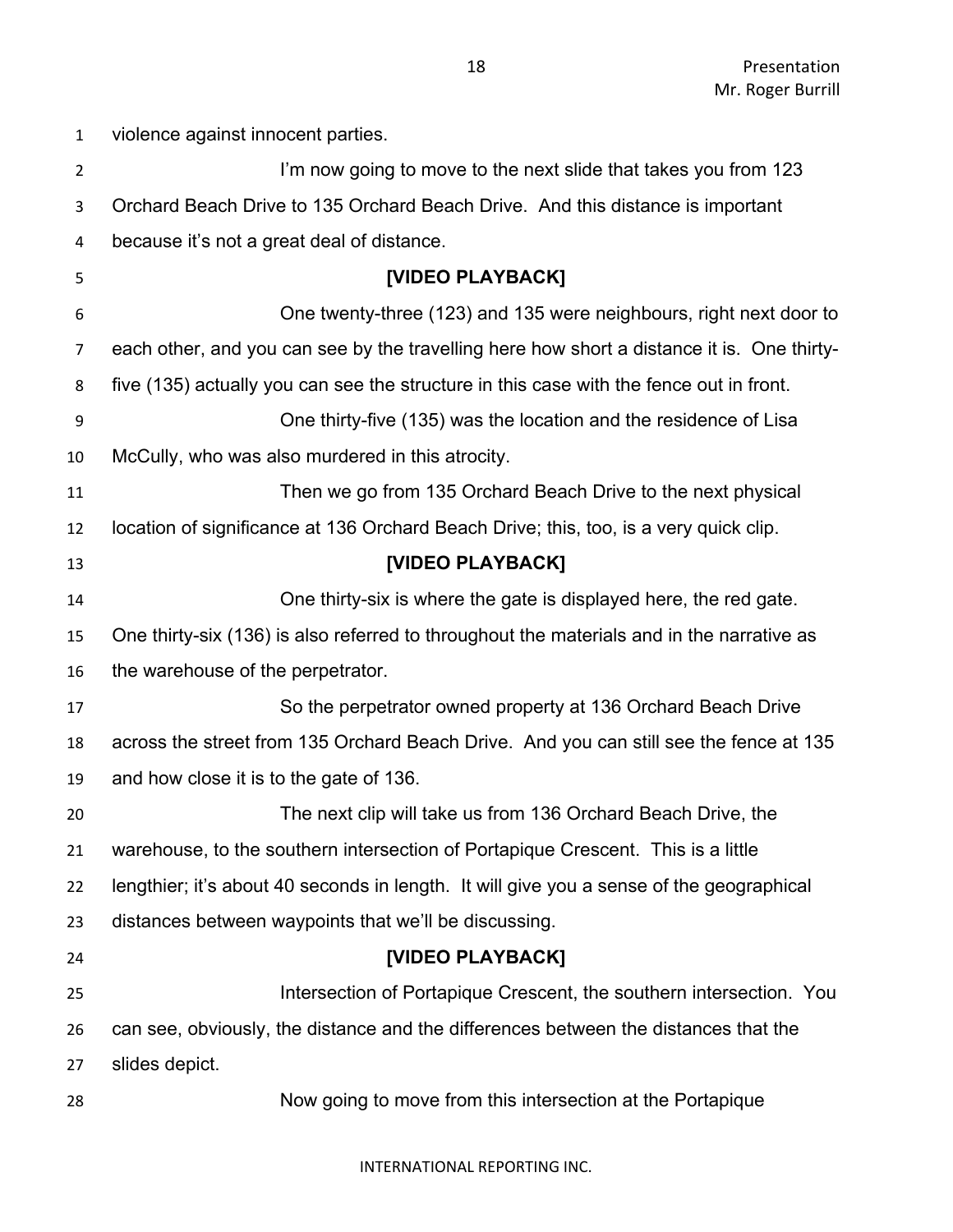| 1  | Crescent, travelling south towards Cobequid Court.                                        |
|----|-------------------------------------------------------------------------------------------|
| 2  | [VIDEO PLAYBACK]                                                                          |
| 3  | So this clip ends at Cobequid Court in the southern portion of                            |
| 4  | Portapique. You can see ahead of you the Cobequid Bay, and that gives you a sense         |
| 5  | of the distances, the length, and the residences, and the landmarks on Portapique         |
| 6  | Beach Board, and on Orchard Beach Drive.                                                  |
| 7  | But there is a third location of significance and importance here as                      |
| 8  | well, and that's Cobequid Court. And as I had said to you earlier, Cobequid Court         |
| 9  | intersects with Orchard Beach Drive, runs east and west, and propose to show you -- a     |
| 10 | little bit shorter in terms of geography, show you an immersive experience of being at    |
| 11 | the west end of Cobequid Court.                                                           |
| 12 | [VIDEO PLAYBACK]                                                                          |
| 13 | So you've now travelled the length of the west side of Cobequid                           |
| 14 | Court from the intersection towards the blue house, the Bond household at that time.      |
| 15 | Once again, I'm just going to chunk it up for you, just so that you get a sense for where |
| 16 | we are in terms of important waypoints.                                                   |
| 17 | [VIDEO PLAYBACK]                                                                          |
| 18 | First clip, short clip, stops at 41 Cobequid Court. Forty-one (41)                        |
| 19 | Cobequid Court was the residence of Aaron Tuck, Jolene Oliver, and Emily Tuck. You'll     |
| 20 | see the driveway off to the left in the still. The driveway proceeds some 60 metres       |
| 21 | south -- or, sorry; 30 metres south to the residence that we haven't shown you here but   |
| 22 | that's the residence of the Tuck-Oliver household. And that's the driveway entrance to    |
| 23 | that location.                                                                            |
| 24 | The next clip will take you from 41 Cobequid Court to 46 Cobequid                         |
| 25 | Court.                                                                                    |
| 26 | [VIDEO PLAYBACK]                                                                          |
| 27 | Household here of Joy and Peter Bond, 46 Cobequid Court, and                              |
| 28 | you'll see how relatively close it was to the driveway at 41 Cobequid Court. That was     |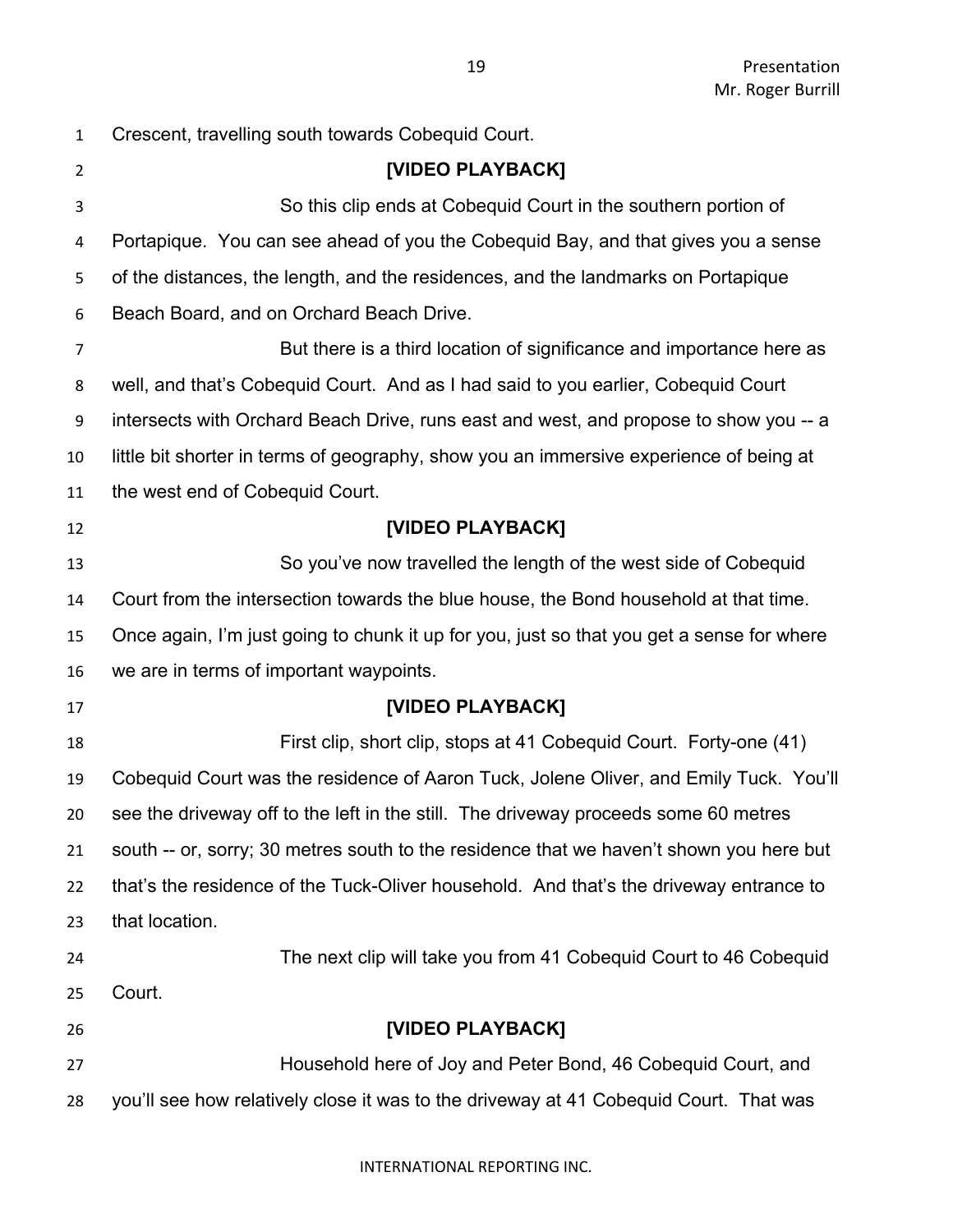| 1              | about a seven-second drive, and I simply wish to point out to you that the proximity of |
|----------------|-----------------------------------------------------------------------------------------|
| $\overline{2}$ | those two locations is perhaps important to the narrative as it emerges.                |
| 3              | So I now wish, before a short break, to situate some of the                             |
| 4              | landmarks that we have seen, in terms of the clips and the videos. I made reference to  |
| 5              | the fact that they'll be important to the narrative to come.                            |
| 6              | One twenty-three (123) Orchard Beach Drive, the residence of                            |
| 7              | Greg and Jamie Blair, is situated as isolated on the slide. Greg and Jamie Blair were   |
| 8              | murdered at this location.                                                              |
| 9              | Forty-one (41) Cobequid Court, the home of Aaron Tuck, Jolene                           |
| 10             | Oliver, and Emily Tuck. They were murdered at this location.                            |
| 11             | Forty-six (46) Cobequid Court, the home of Peter Bond and Joy                           |
| 12             | Bond. They were murdered at this residence on April 18th.                               |
| 13             | The next location of some geographical significance to the narrative                    |
| 14             | is 135 Orchard Beach Drive, the home of Lisa McCully and her two children. Lisa         |
| 15             | McCully was murdered outside this residence.                                            |
| 16             | Seventy-one (71) Orchard Beach Drive I had described earlier as                         |
| 17             | the home of Frank and Dawn Gulenchyn. Frank and Dawn Gulenchyn were murdered            |
| 18             | at this residence on April $18th$ , and their house was burned to the ground.           |
| 19             | A few other geographic locations of significance; Portapique Beach                      |
| 20             | Road and Orchard Beach Drive. The Commission will submit that the perpetrator was       |
| 21             | observed there at around 10:28 p.m. as the police were responding near 33 Portapique    |
| 22             | Beach Road.                                                                             |
| 23             | Two ninety-three (293) Portapique Beach Road, the home of John                          |
| 24             | Zahl and Joanne Thomas. They were murdered at this residence and the house was          |
| 25             | burned to the ground.                                                                   |
| 26             | Next geographical location of significance, we are going to submit                      |
| 27             | to you, is 287 Portapique Beach Road, and here I've indicated a trail or a travel-way   |
| 28             | between 293 Portapique Beach Road and 136 Orchard Beach Drive; that will be of          |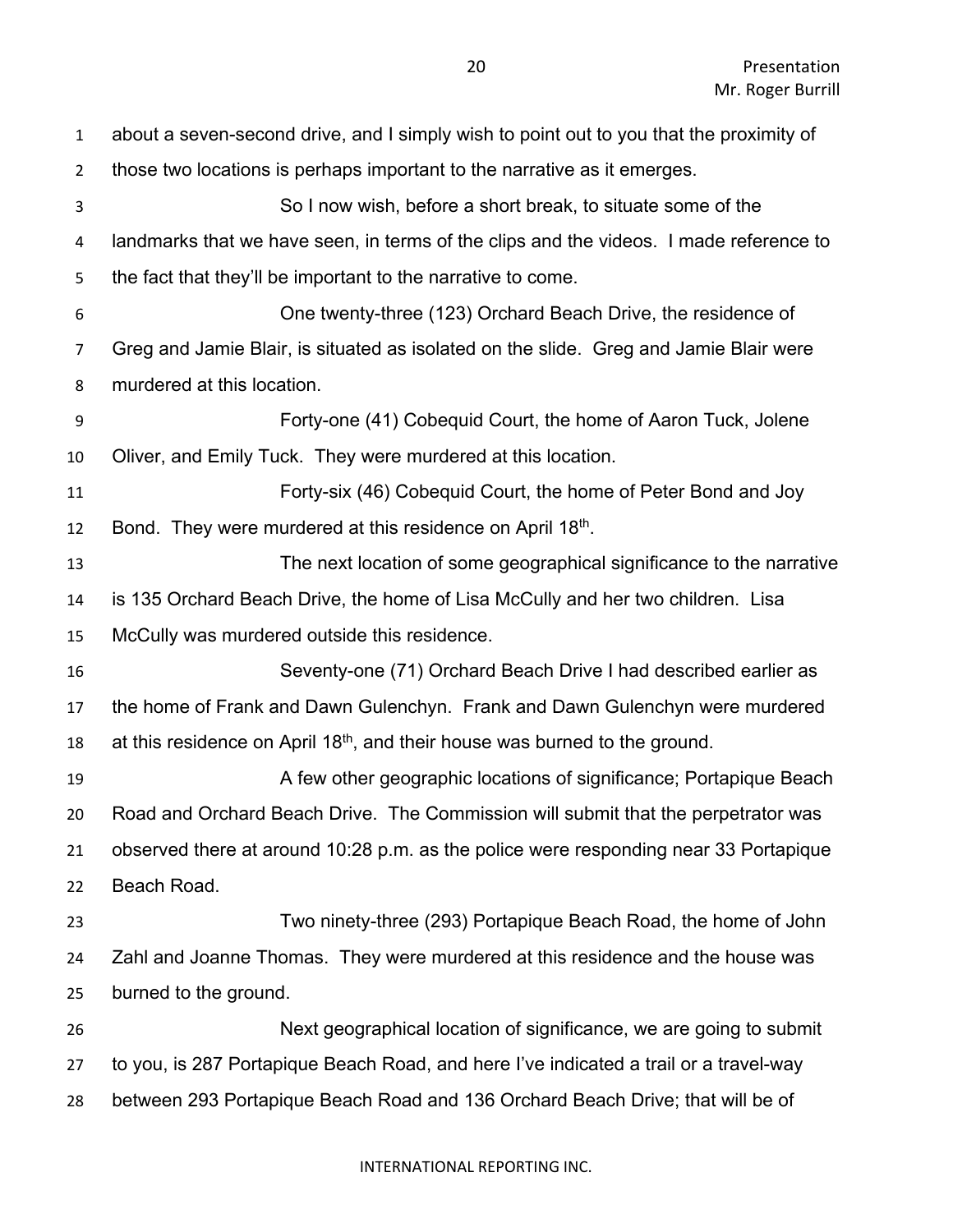One thirty-six (136) Orchard beach Drive, the warehouse. This is the location where the body of Corrie Ellison was located on the road outside the driveway. Indicate for you an important geographical point of the Blueberry Road south of the intersection -- the southern point near the intersection of Cobequid Court. Also suggest to you that there is significance to the southwest corner of Brown Loop, where a witness arrived at around 10:45, 10:50 to make observations or make a lack of observations. These points will be coming up over and over again and please forgive me for being so, how shall I say, lengthy and tedious with respect to the geography, but the point is to give you a setting so that the narrative can become clear to you. I propose, Commissioners, at this stage, perhaps a five/10-minute break, at which time I'll return to talk about timing a little bit. That will further the setting for us. **COMMISSIONER MacDONALD:** Thank you very much, Mr. Burrill. We'll break for 10 minutes. **REGISTRAR DARLENE SUTHERLAND:** Thank you. The proceedings are on break for 10 minutes. --- Upon breaking at 10:39 a.m. --- Upon resuming at 10:56 a.m. **REGISTRAR DARLENE SUTHERLAND:** Welcome back. The proceedings are again in session. **COMMISSIONER MacDONALD:** Mr. Burrill? **MR. ROGER BURRILL:** Thank you, Commissioner MacDonald. You've heard a lengthy and ongoing geography lesson, and I

some significance to you as well.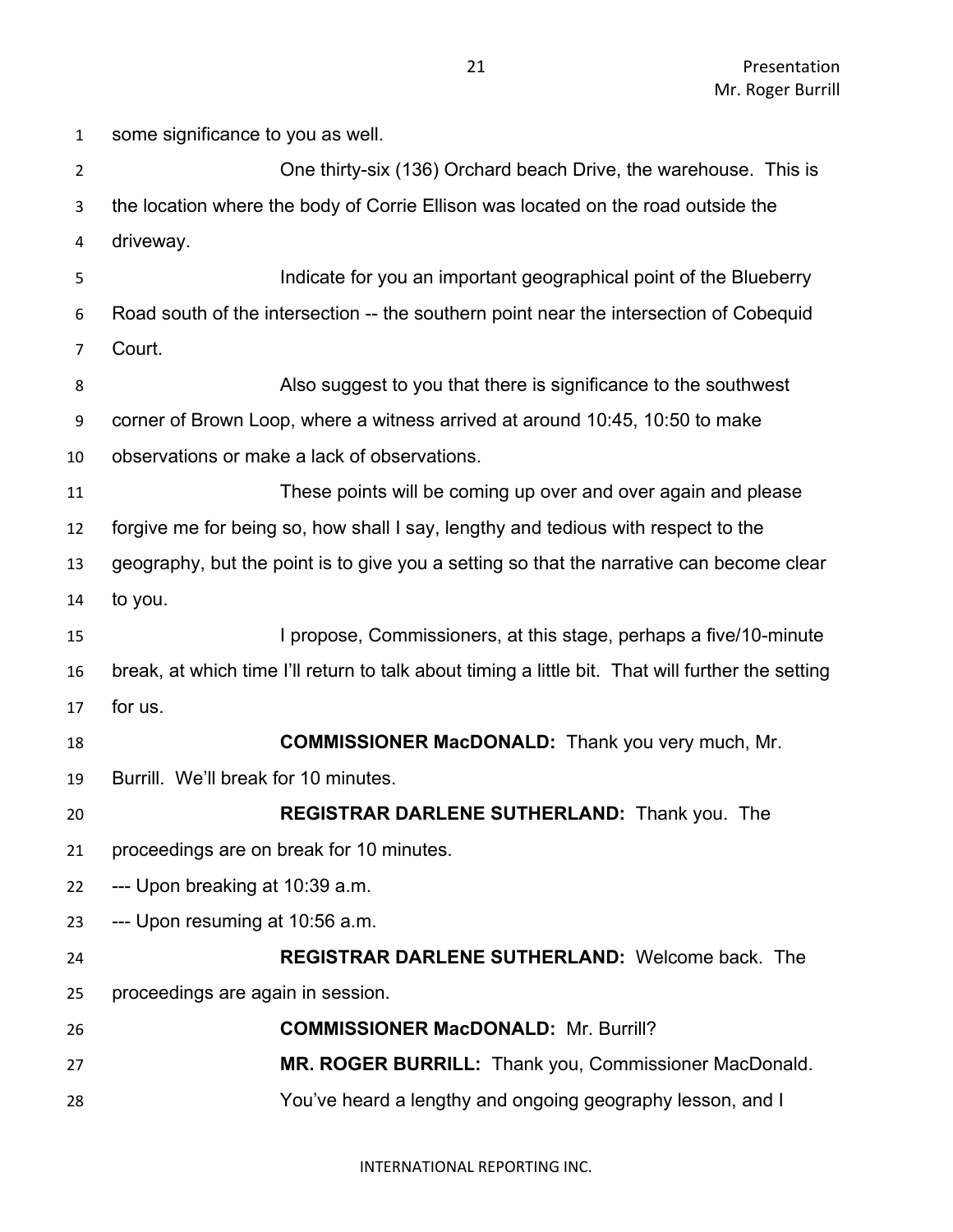apologize for that, other than to say to you, it will be very important for this afternoon's discussion, and tomorrow, for you to feel comfortable in where you are in terms of what took place and the landmarks discussed.

 The next stage of the presentation I wanted to raise with you is moving from the geographic perhaps to the temporal, or to the timing issues that emerge here with respect to the events in Portapique.

 And the Mass Casualty Commission has gathered a great deal of information and tried their very best to synthesize them into known indicators. That is, pieces of information that we can grab on to to say, "This is what happened at such a time and at such a place, such that you can fill in that information as best you can otherwise."

 So this particular slide indicates what we believe to be our known indicators of the perpetrator's whereabouts and movements. And they start in time chronologically from the very first 9-1-1 call at 10:01.

15 So at 10:01 on April 18<sup>th</sup>, Jamie Blair made a telephone call to 9-1- 1 making a complaint of the presence of the perpetrator at her residence at 123 Orchard Beach Drive.

 That call is a contemporaneous report of the events that were ongoing at that time. It's extremely important for purposes of situating the timing as to what took place.

 The next locator on the slide is the GPS location of Lisa McCully. The GPS location of Lisa McCully's telephone, her cellphone, shows that at 10:13:50 p.m., she was outside of her residence, in the front yard, and that the GPS signals became obstructed or scrambled in some manner with respect to how her location was being triangulated. All of this information with respect to triangulation and GPS is

 beyond my capacity, other than to say that there are inferences that could be drawn from what happened at 10:13:50 p.m., when she -- when her phone lacked the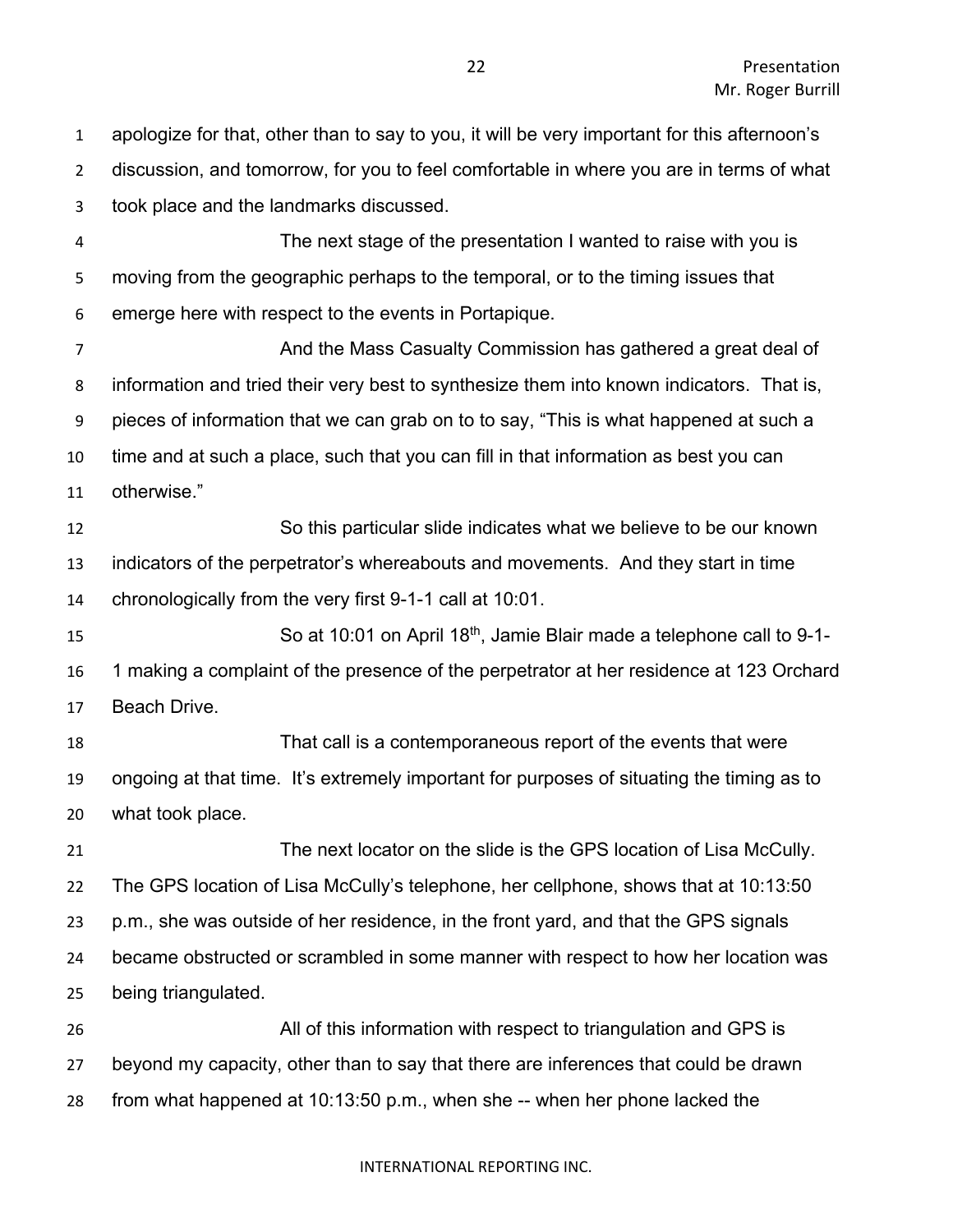triangulation processes that it might have otherwise, that begin that she would have been out on the front yard at 10:13:50, and likely was murdered at or around that time. Next key indicator of the perpetrator's whereabouts is a 9-1-1 call from four children, four children located in the residence at 135 Orchard Beach Drive. It's a telephone call that went on for about two hours, two hours and eight minutes, I believe is the number, with a call taker at the 9-1-1 center communicating with four children who were making the call from that residence. The information that is provided by the children in that call is contemporaneous, reporting about what took place, and is fundamentally important to understanding what happened with respect to the perpetrator and his movements that night. Fourth indicator on the slide is at 10:25 p.m. There was a 9-1-1 call from Andrew and Kate MacDonald. They were in a vehicle and made some observations of the perpetrator that night that we will discuss later in the proceedings today. Next indicator, Corrie Ellison's cellphone left images and they were retrieved from his cellphone at 10:40:12. The last images were recorded on his cellphone leaving some inferences to be drawn with respect to what took place or where the perpetrator was at the time of 10:40:12. And finally, Wilsons Gas Stops has a surveillance video at 10:51. Wilsons Gas Stops are located in Great Village, about 10 kilometres to the east. So while I described the prior slide as being key known indicators, this slide describes key indicators relevant to the sequence of events. That is, there are a number of pieces of information that we can plug into the six other factors to get a sense of where the perpetrator was. There is witnesses' recounts of Emily Tuck's cellphone, in that she sent a text at 10:03, meaning that she would have been alive at that time during the atrocities that were taking place in the northern part of Portapique at 123 Orchard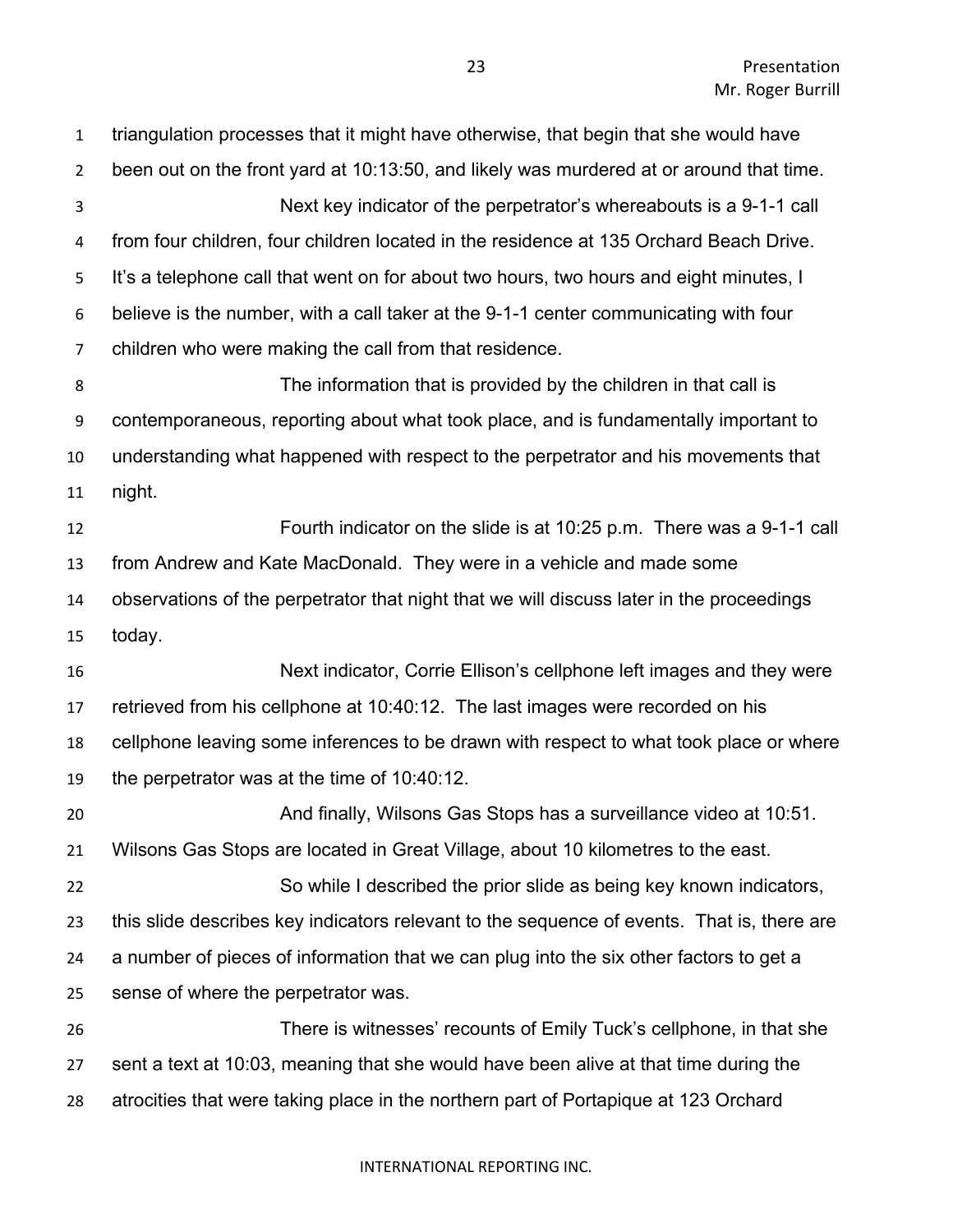Beach Drive.

| $\overline{2}$ | At 10:23, there are witnesses' accounts of Joanne Thomas, who                            |
|----------------|------------------------------------------------------------------------------------------|
| 3              | resided at 293 Portapique Beach Road, sending a text to a relative in the United States, |
| 4              | meaning that she would have been alive during the early proceedings and the rampage      |
| 5              | of the perpetrator.                                                                      |
| 6              | At 10:33, we know that the first responders were at the top of                           |
| $\overline{7}$ | Portapique Beach Road in the north end and that they began their ascent into the south   |
| 8              | on Portapique Beach Road for purposes of taking on the investigation and perhaps an      |
| 9              | attempt to neutralize the active shooter.                                                |
| 10             | We know as well there was a 9-1-1 call of Patricia Zimmerman, a                          |
| 11             | resident of Portapique present at 10:33 reporting some of her observations.              |
| 12             | And finally, a 9-1-1 call from a resident, Alan Griffon at 10:39 p.m.                    |
| 13             | All of that information, along with the geographical information that                    |
| 14             | we provided, hopefully will give you a picture. You now have a sense of space. You       |
| 15             | now have a picture, to a certain extent, of time.                                        |
| 16             | So now I have to talk to you about the perpetrator's role and his                        |
| 17             | engagement in the community of Portapique.                                               |
| 18             | The perpetrator owned properties there, properties of some                               |
| 19             | significance. I had outlined for you 200 Portapique Beach Road being what's referred to  |
| 20             | as "the cottage". You'll see the location there.                                         |
| 21             | He owned the warehouse at 136 Orchard Beach Drive                                        |
| 22             | And he also owned a tract of land at 287 Portapique Beach Road,                          |
| 23             | which was a wooded area.                                                                 |
| 24             | For purposes of setting the context for the narrative, 200                               |
| 25             | Portapique Beach Road is important, from the information that we have, on the basis      |
| 26             | that it was a residence that the perpetrator shared with Lisa Banfield. It's on the west |
| 27             | side of Portapique Beach Road. According to the reports and information that has been    |
| 28             | provided to the Mass Casualty Commission, it was a scene of some violence before         |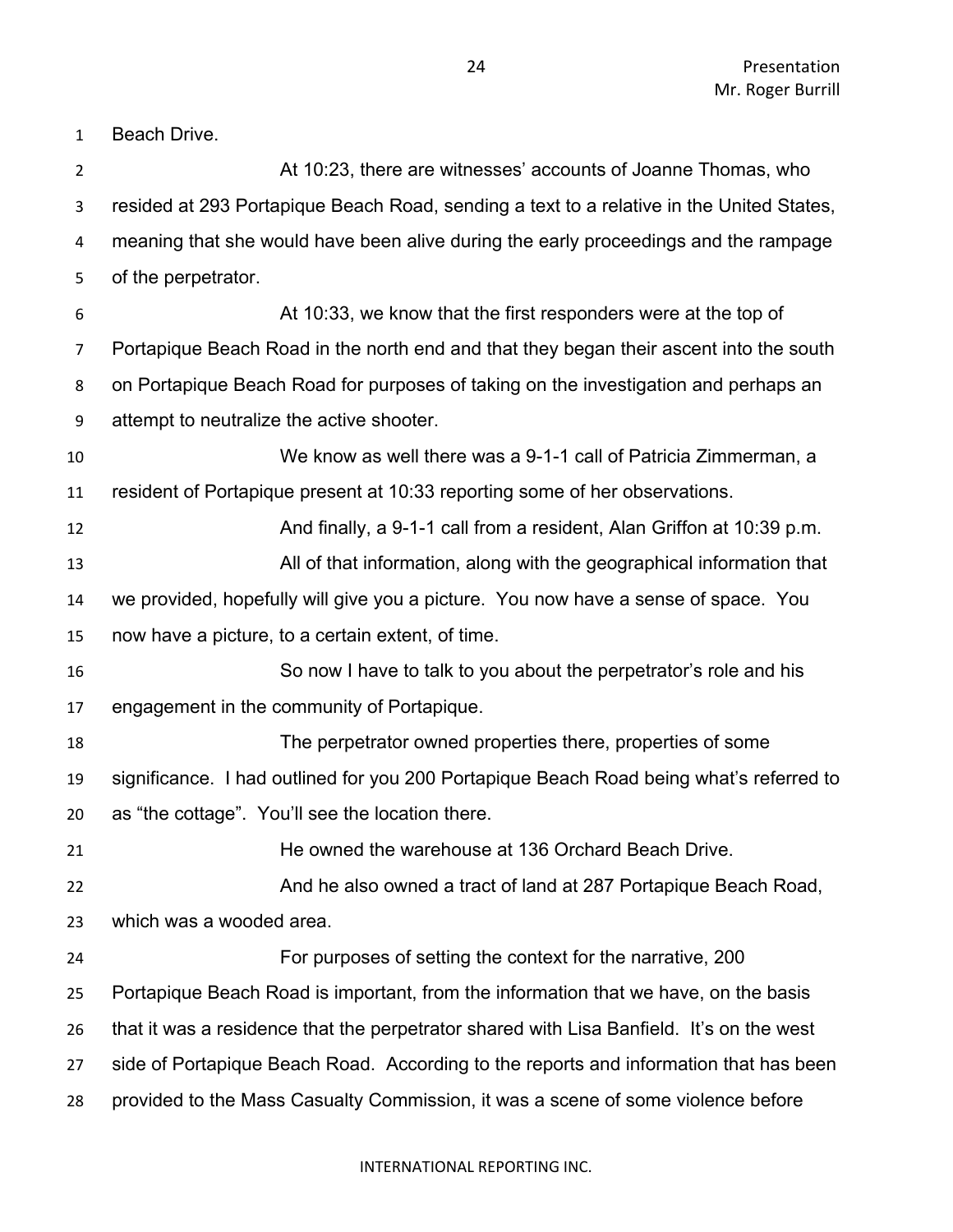1 10:00 p.m. on April 18<sup>th</sup>. The perpetrator resided at this location for weeks, if not a month or so prior to the mass casualty. He expressed some paranoia, perhaps that's a little strong word, but it expressed concern with respect to COVID-19. You'll recall in Nova Scotia that there was a state of emergency declared on March 20th. One thirty-six (136) Orchard Beach Drive, I described earlier we drove by it on the immersive clip. This is the warehouse, a large structure owned by the perpetrator whereby he saved and maintained a series of collectibles. He was a person who collected the physical objects, motorcycles, things of that nature. It was a place that he had spent a great deal of time on in terms of maintaining and building. The 136 Orchard Beach Drive warehouse has access to 200 Portapique Beach Road through trails in the woods or through the roadways in the area. It, too, was a location of some physical violence that we will talk about. It is also, importantly, the location of a replica RCMP police vehicle. Two eighty-seven (287) Portapique Beach Road is an oddly- shaped physical tract of land, I thought originally a triangle or an anvil shape. It's hard to describe exactly what it is, but you see how large it is. **It's east of Portapique Beach Road, west of Orchard Beach Drive,**  runs south on the east side all the way down to Cobequid Court. It runs southwest on the west side to about 293 Portapique Beach Road. The northeast corner is 136 Orchard Beach Drive, and we will suggest to you that there were cut trails through that property that are of some significance in terms of the narrative. There were no structures on April 18th on that land. So I'm still at the set-up stage, I'm afraid, folks, but you need to have some information with respect to prior to 10:00 p.m. And this information comes from a source called Lisa Banfield, who I described earlier as the perpetrator's partner or spouse. This information is necessary to relay to you for purposes of providing context as to what happened at 10 o'clock.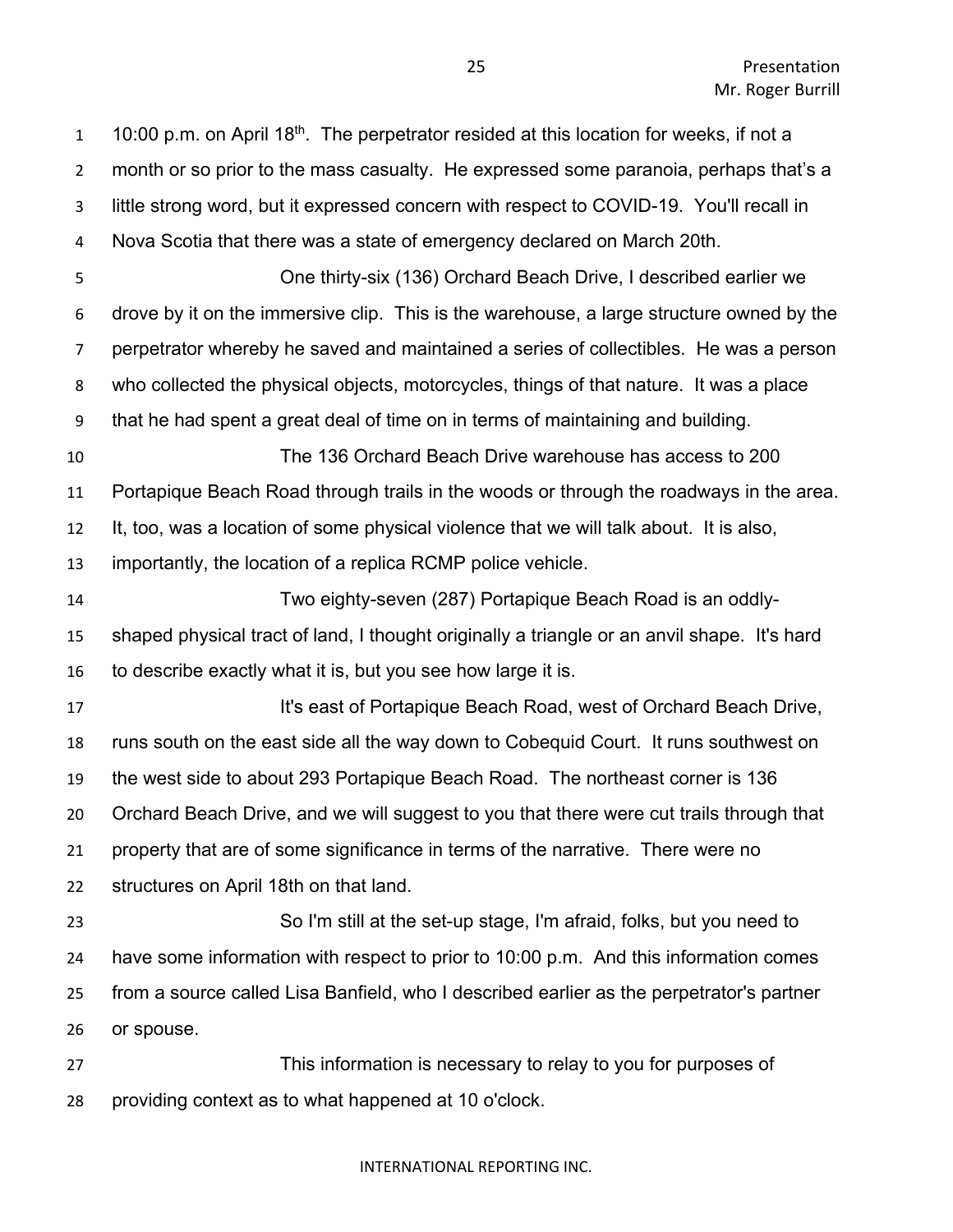Lisa Banfield, the partner, was picked up at 6:30 in the morning in Portapique by the Emergency Response Team. She was then removed from Portapique. She was taken to the Great Village, where the police had established a command post overnight in response to the mass casualty. She was taken to hospital in Truro and she was interviewed by police services. She was interviewed on April 19th, 2020. She was interviewed on April 20th, 2020. She was interviewed on April 28th, May the 8th, July 28th, October 23rd, 2020. These are lengthy recorded interviews the Commission has reviewed in detail. I will reference them for purposes of context as to what took place from 10 o'clock thereafter. The information that is being provided to you with respect to this context is coming from the statements of Lisa Banfield. More information with respect to Lisa Banfield's involvement in the mass casualty will be coming -- forthcoming in the Commission's inquiry, as she was prominent and will play a prominent role in some subsequent Foundational Documents. This important aspect of the Commission's work will be dealt with by other parties with respect to Ms. Banfield's situation. I'm bringing it to your attention for purposes of contextualizing what took place at 10 o'clock. Lisa Banfield, in her statements, indicates that she was celebrating a 19th anniversary with the perpetrator. She says that the couple had taken a drive through various locations on the afternoon of April 18th, 2020 through northern Nova Scotia. She says in her statements that they returned late in the afternoon of April 18th, 2020. She says that they shared drinks at 136 Orchard Beach Drive, the warehouse. She says that they received a video call from a friend of theirs or friends of theirs in Maine, mutual funds, in which they exchanged information and pleasantries. She says that the call content was relatively benign, and then she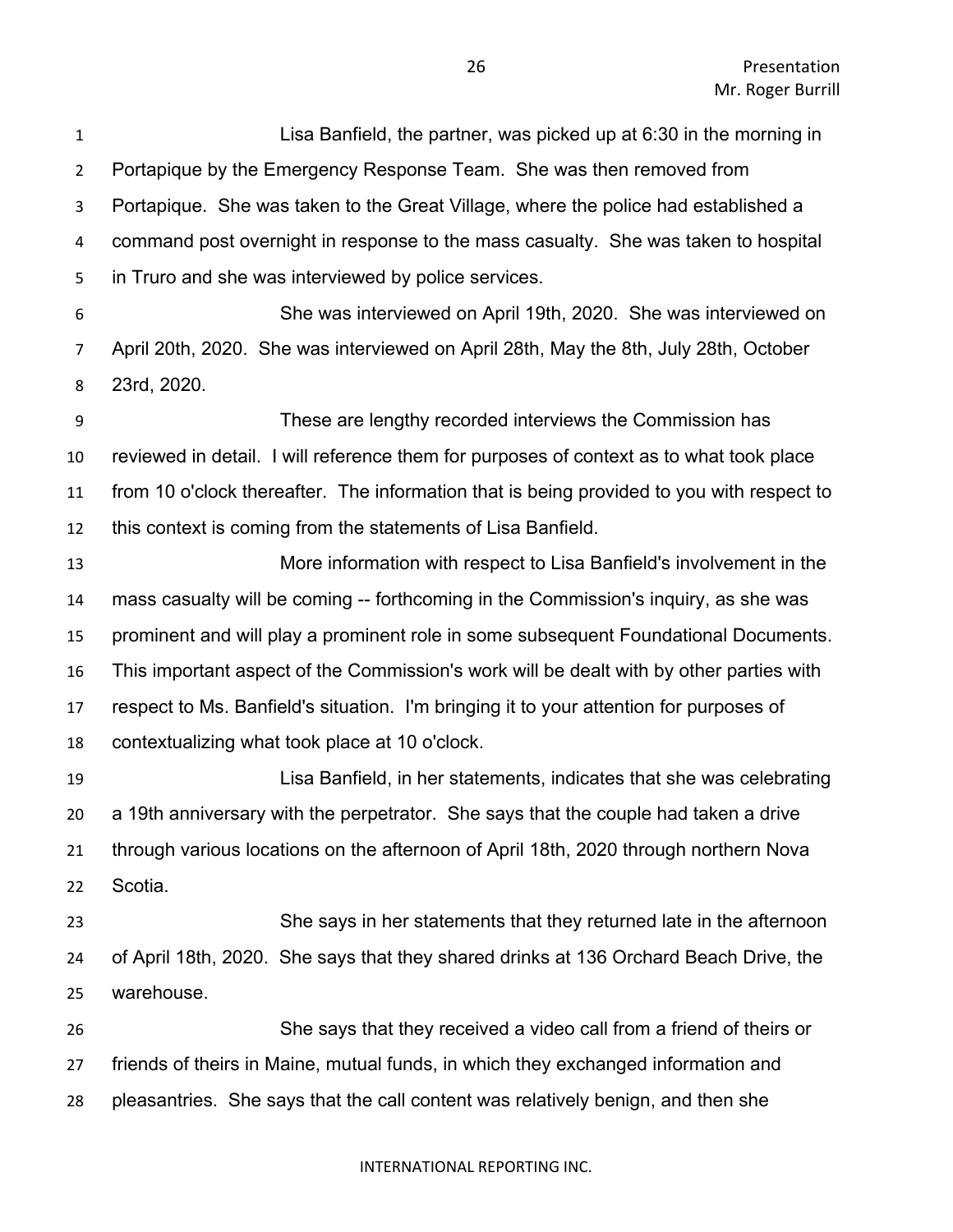informed that the discussion changed a little bit when there was conversation or

kibitzing between the perpetrator and the friend in Maine about a commitment ceremony

for purposes of the next year, recognizing a 20th year of engagement between the two

parties.

 Ms. Banfield says she overheard some negativity with respect to the commitment ceremony and indicated that she thought she heard the person in Maine say, "Don't do it" or "Run away" from the relationship, something to that effect. She says in her statements that this caused a dispute. She says that Ms. Banfield then left 136 Orchard Beach Drive, the warehouse, with a view to travelling through the trails to go to 200 Portapique Beach Road. Necessary to point out for you the geographical proximity between 200 Portapique Beach Road and 136 Orchard Beach Drive. You can see how they are

relatively close in terms of the wooded area between them.

 The Mass Casualty Commission investigators have come to a conclusion that there was a trail, a trail between those two locations. This is a rough indication of the cut trail through the woods, and that that trail led from 136 Orchard Beach Drive to 200 Portapique Beach Road.

 Continuing on with the synopsizing of the statement of Ms. Banfield, she says that after the dispute, the call ended and she left the warehouse to return to the cottage via the trail indicated. She says that she changed her mind at some point and returned to the warehouse to speak to the perpetrator. She says that she apologized to the perpetrator and that the perpetrator at this stage was in a rage. She says that an argument ensued and that she

decided to leave the warehouse. She says she left the warehouse, returned to the

cottage and went to bed at 200 Portapique Beach Road.

 Lisa Banfield says that, out of the blue when she was in bed, the perpetrator arrived at 200 Portapique Beach Road. Ms. Banfield says in her statements that she was dragged from her bed, she was assaulted by an enraged perpetrator.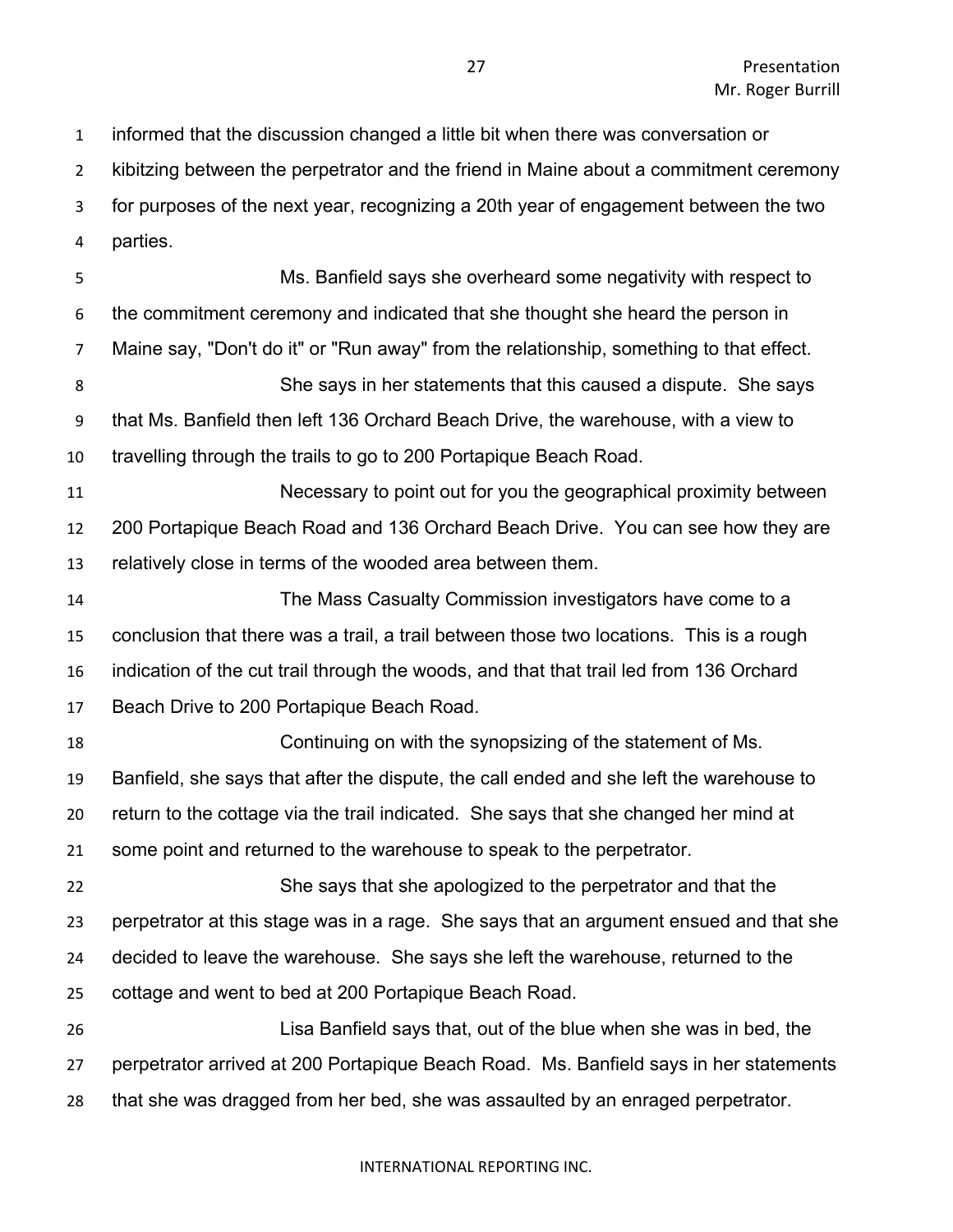She says that she was removed from the residence, that he had a firearm in his presence and that she observed him dousing the cottage with gasoline. She says at that stage, as she was leaving forcibly with the perpetrator, that the cottage was set alight and set on fire. She says that she attempted to leave the perpetrator. She was unsuccessful in doing so because of his physical containment of her. She says that she was directed by the perpetrator along the cut trail path to the warehouse. She says that she was informed that she would be killed if she tried to run away again, but that she would live if she cooperated with the perpetrator. Lisa Banfield reports in her multiple statements that she returned to the warehouse with the perpetrator. She says that she saw the perpetrator pour gasoline on his vehicles outside of the -- outside of the warehouse. She says that she was forcibly taken inside the warehouse by an enraged perpetrator. She says that he attempted to handcuff her, discharged her -- the firearm in the presence of Ms. Banfield, and then she reports being placed in the back seat of the replica RCMP vehicle. She says at that stage that the perpetrator was obtaining and loading the firearms into the front of the vehicle. She says that the perpetrator then headed upstairs as she was detained or contained within the back seat of the vehicle. She then reports that she escaped through the divider section or what was referred to in the materials as the Silent Patrolman, a strong plexiglass divider between the front and the back seat of the replica vehicle, was able to make her way through the divider physically, go through the front seat, and then make her way out the door and then out of the warehouse into the woods in a state of panic. She says that she saw the warehouse being lit afire and that she ran in a state of terror into the woods. So that's the report of Lisa Banfield. That leads us to 10:00 p.m. At this point, there are no reports of any fatalities. We have two structures just recently lit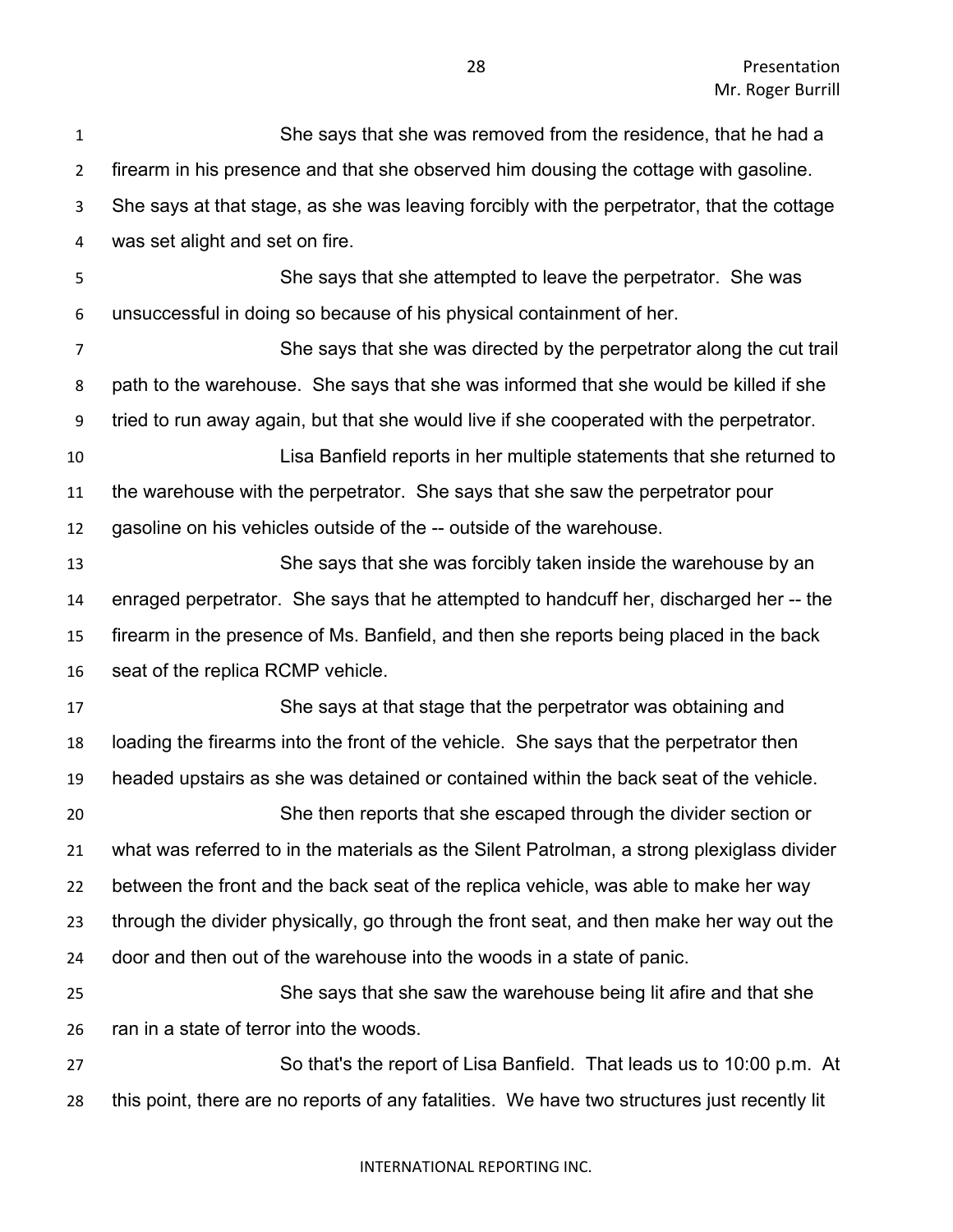alight, on fire, 200 Portapique Beach Road, and 136 Orchard Beach Drive, and that the narrative that you have heard that I have just relayed is exclusively derived from the statements of Ms. Banfield.

 That takes us to 10:00 p.m. You'll recall earlier where I did my best to explain the proximity between 123 Orchard Beach Drive, 135 Orchard Beach Drive and 136 Orchard Beach Drive, you'll see them delineated in the slide here.

 At 10:01 p.m., there is a 9-1-1 call from Jamie Blair at 123 Orchard Beach Drive. I have to caution you that it's a disturbing, disturbing call. It is essentially a contemporaneous report of murder. It's bothersome, it's troublesome, and it's been very difficult to work through.

 Ms. Blair is inside her home with her two children at 123 Orchard Beach Drive. Her husband, Greg Blair, is on the deck outside of the home, and then she reports that the perpetrator arrives in his vehicle. And we have isolated for you a small portion of that 9-1-1 call in which she says the following:

 "My neighbour, I think he just shot my husband. He's lying on the deck. There's a police car in the fucking driveway. There's a police car, but he drives -- he's denturist and drives like a -- there is an RCMP, it's decked and labelled RCMP, but it's not a police **officer.**" (As read)

 So you have from the very earliest stages of the mass casualty the earliest call from the first complainant at this stage describing a great deal of information and a certain degree of tragedy and horror that she's undertaken to be watching.

 She says later in the call that she went to check on her husband and told the call-taker that the man had left the deck and that he was coming back on the deck with a big gun. Jamie Blair then retreated to the bedroom with her two children. She had two children aged 9 and 11. She identified the man to the call-taker at this stage as Gabriel. She tells the call-taker that she's in the back room and that the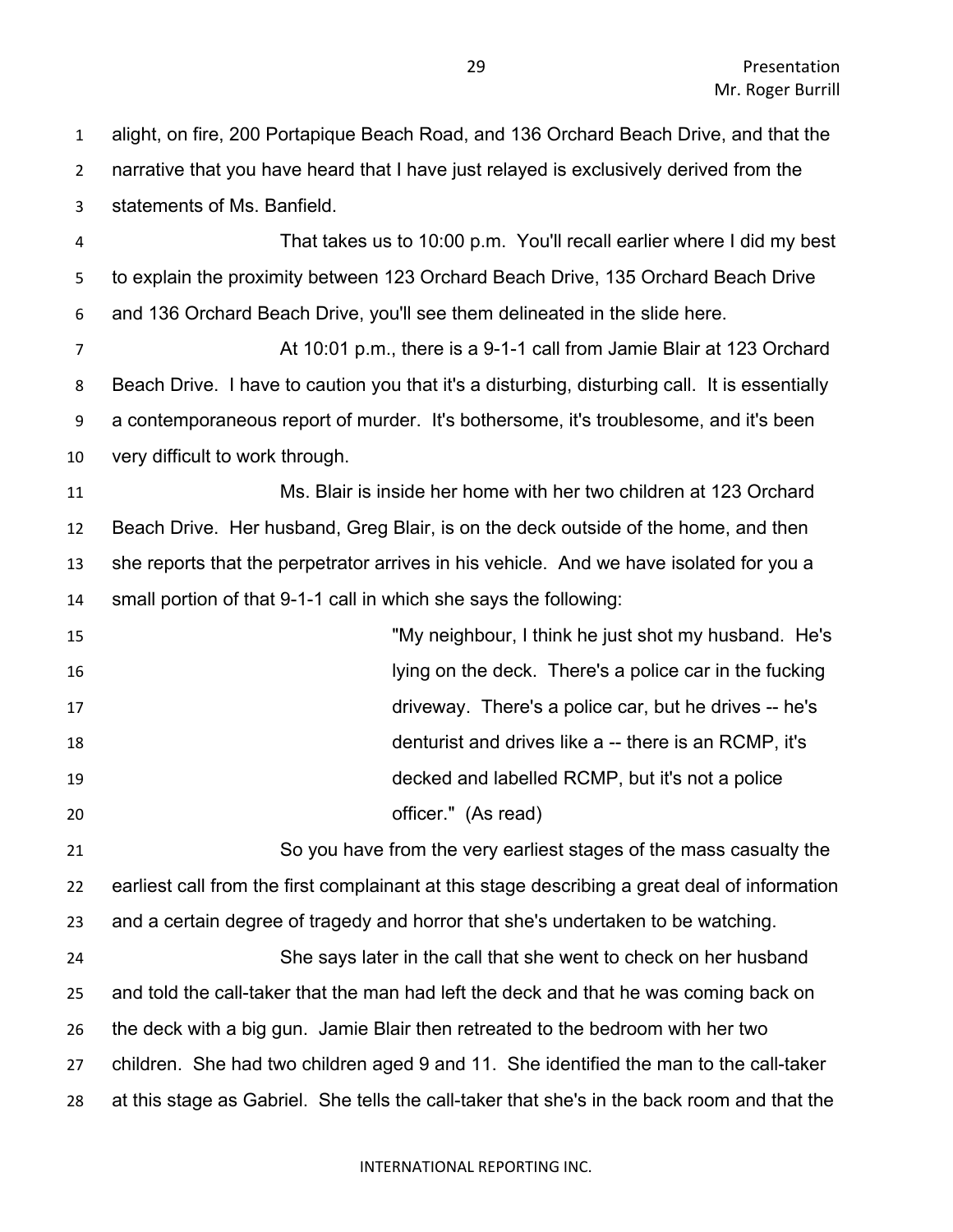perpetrator's car is still there. Ten seconds later, on the 9-1-1 recording, you hear banging sounds, you hear screaming sounds, and the phone line disconnects. It's awful. Jamie Blair was shot at this time through the door of her bedroom protecting her children.

 The children hide on the floor between the parent's bed and the back wall. Perpetrator entered the bedroom where he had shot Jamie Blair and shot her again. The perpetrator then left the bedroom.

 The children, in their investigative reports and interviews with the police, tell the police that they heard the perpetrator enter the home and they heard the perpetrator shoot their pet dog and cat before he came to the bedroom. The children informed the police investigators that the perpetrator fired multiple rounds through the bedroom door from the hallway and that their mother was blocking the door when she was shot.

 After the homicide, the perpetrator left the residence. The children, who were at this stage behind the bed in the bedroom where their mother had just been shot, relocate to one of the elder -- the elder child's bedroom closet. They hide in the closet, not knowing what's going on. They then hear smoke alarms. They fear fire. These are 9 and 11 year old's. They get dressed and they arrange to leave the residence. On their way out of the residence, the elder child notices burning logs scattered outside the wood fireplace in the living room.

 5:30 a.m. when the ERT team responds to clear the residence they noticed or discovered that the gas supply in the kitchen was open and dispersing openly. The house didn't burn. It was certainly set up to, it would be suggested by the Commission here.

 The children describe leaving 123 Orchard Beach Drive and going through a bike path to the McCully residence to their south. They knock on the McCully residence. It's answered by the two McCully children, who were residing at that residence at that time.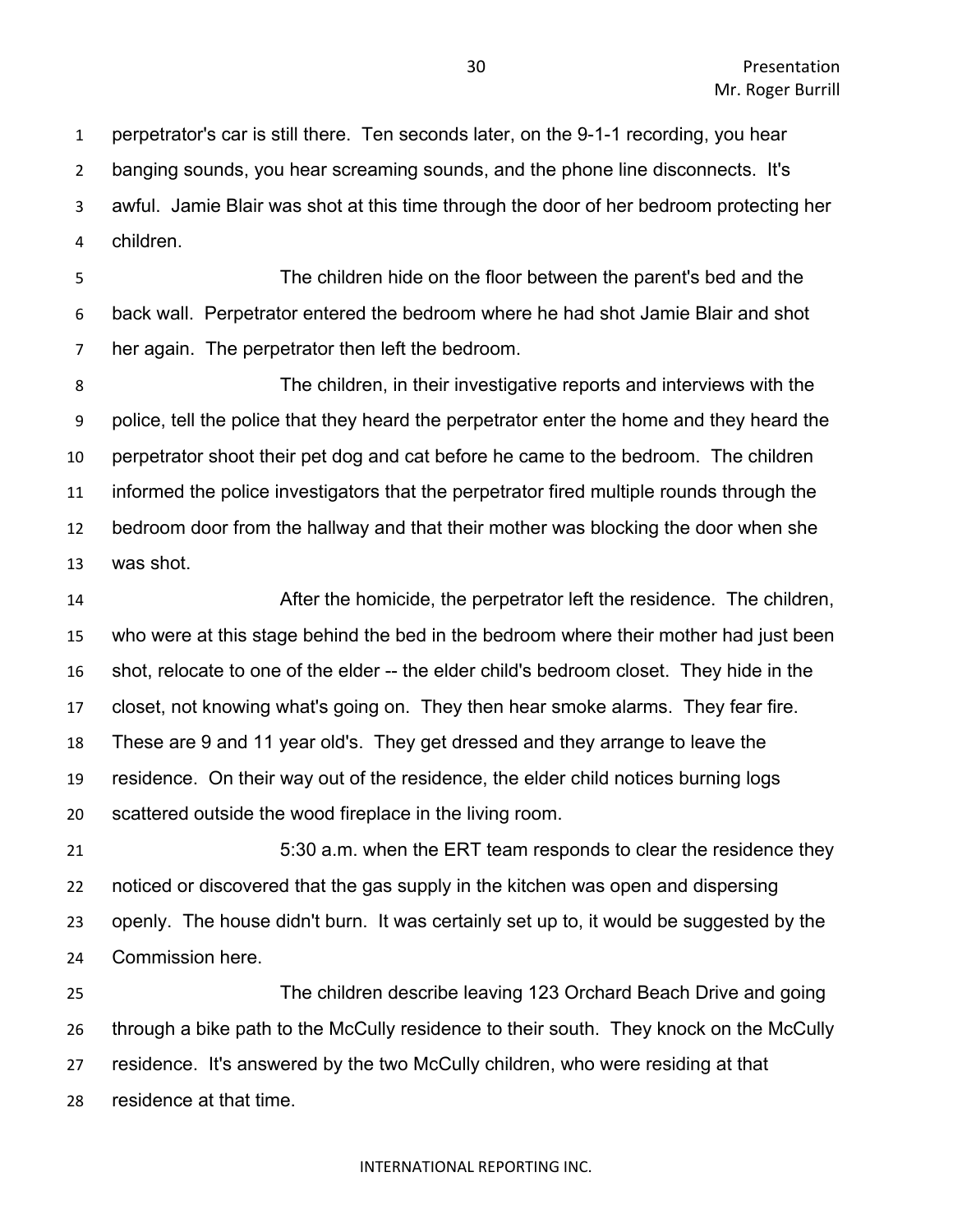The Blair children, in their statements to the police, made no note of encountering Lisa McCully on their way to 135 Orchard Beach Drive. So after the shooting of Greg and Jamie Blair, you have the two Blair children witnessing the horrors of that event and then making their way through a bike trail, through the wooded divide between the two locations, and making their way to 135 Orchard Beach Drive. At some time after this incident, at around 10:05, 10:06, 10:07, the time's unclear, we have four children together at 135 Orchard Beach Drive.

 Second point that I had raised earlier with respect to timing was 10:13:50. Mass Casualty Commission is of the view that Lisa McCully had left 135 Orchard Beach Drive before 1 -- 1 -- 10, sorry 10:13:50, and prior to the children making the 9-1-1 call at 10:16. So it's important for placement and timing, the phone of Lisa McCully and the ability of the phone to self-locate through GPS mechanisms is such that it's around 10:13:50 or earlier that the Mass Casualty Commission believes she was murdered.

 The phone was discovered later under her leg the next day. We submit that it's plausible that at 10:13:50 her body obstructed the phone's GPS signalling and that she was murdered at that time or shortly before. She left 135 Orchard Beach Drive sometime before that time, and before she -- as she leaves she is shot at some time and the signal is obstructed.

 The McCully children report being with their mother at 135 Orchard Beach Drive throughout the evening. There are two McCully children, both the same ages as the Blair children. They were with their mom. The younger child and Lisa McCully and the older child, excuse me, were in the basement. They were dealing with some mundane things late in the evening of April 18th. The younger child and Lisa McCully at around 10 o'clock or thereabouts went upstairs to go to bed, leaving the elder child in the basement below.

 The younger child heard some noise, according to the reports provided to the police, heard a noise or an explosion and then he saw his mother, Lisa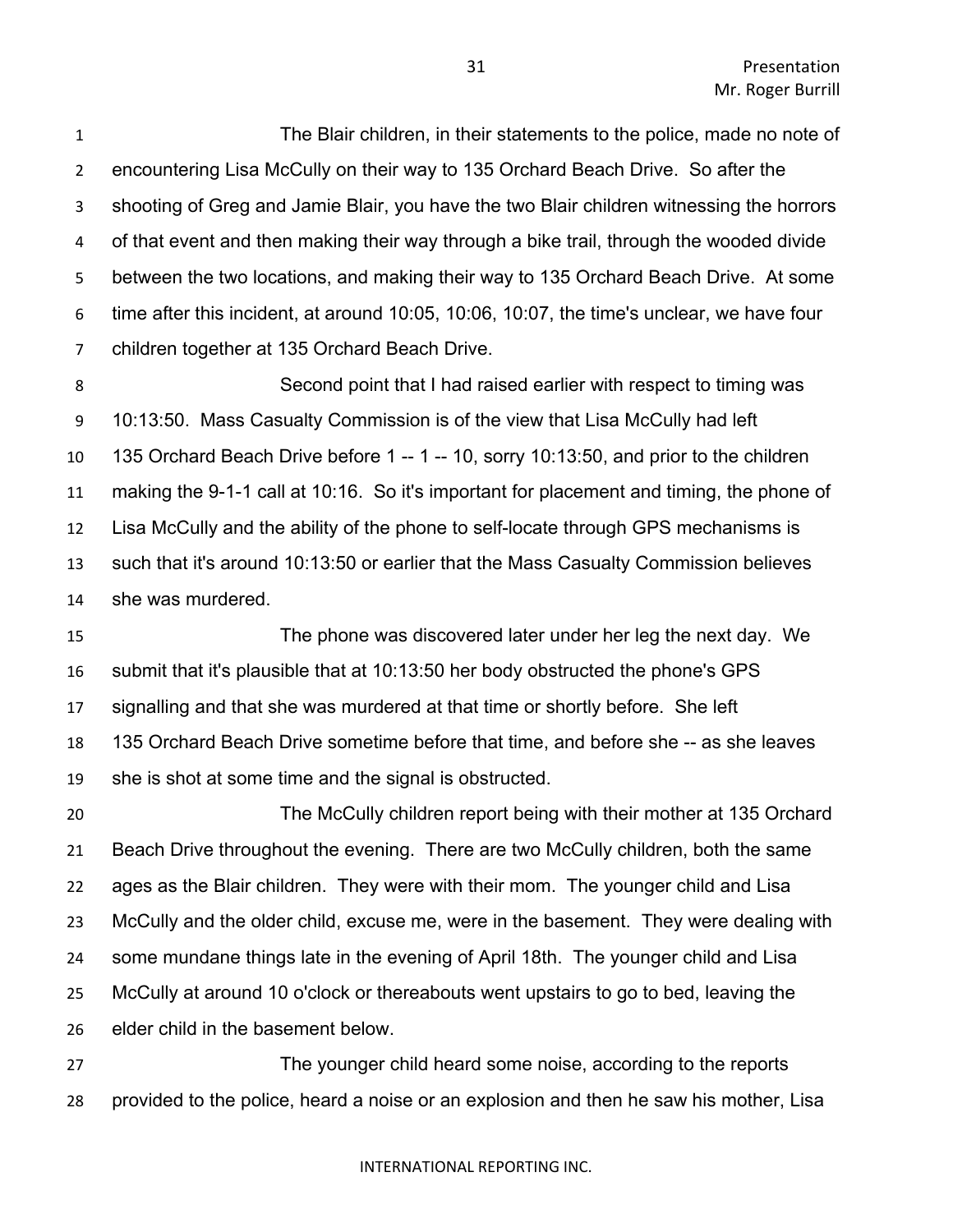McCully, go outside to see what was happening. She goes outside, and the last instructions she gives to the younger child are, "You stay here." Lisa McCully steps outside. She was wearing her nightwear at that time. She returns in for a sweater because it's cold, and she leaves again. The older child is in her bed, the younger child is in his bed upstairs. The younger child then hears shots, and he runs down at that stage to the bedroom of the elder child. They communicate, and then decide to go upstairs. When they go upstairs, they meet the Blair children at the door.

 10:16 p.m. There's a 911 call from the children to the OCC, or the operational -- the Communications Centre in Truro, the 911 Centre. As I indicated earlier, at that 10:16 time period, there was an ongoing call that lasted for 2 hours with the kids and the call taker. The children make the 911 call and advise of the Blair parent's homicide, that the perpetrator has set fire to his own garage. Two minutes into the call, at 10:18:30, we see the following exchange of text that has been presented for you, OCC being the call taker. "Did you see what kind of vehicle?" AD, being one of the children, "Ah, it was a police car. I couldn't find, I couldn't find the, ah, the license." Call taker: "Oh, okay. Did you see anything else about the vehicle? You said it was a police car?" "Yes, it was." "It was?" "Just like the, um, like the police car." So you have information at 10:18:30, 2 minutes into the telephone call, after people get oriented and things get oriented, describing a police car being involved in this casualty.

 Three minutes into the call at 10:19:22 p.m., the children advise that their mother, Lisa McCully, is not present. They advise the call taker that she went over there, and she hasn't come back. At 10:19:22, the older children advise that the 2 younger children have actually left the building and they are outside and they're not sure where they are. One of the younger children says that they went out on the ditch and the trail made -- that they had made to the Blair's location earlier, and they describe watching what they said was the perpetrator, watching him go back and forth, Gabriel in his car. They describe him going super fast on Orchard Beach Road. They use that expression, "Orchard Beach Road."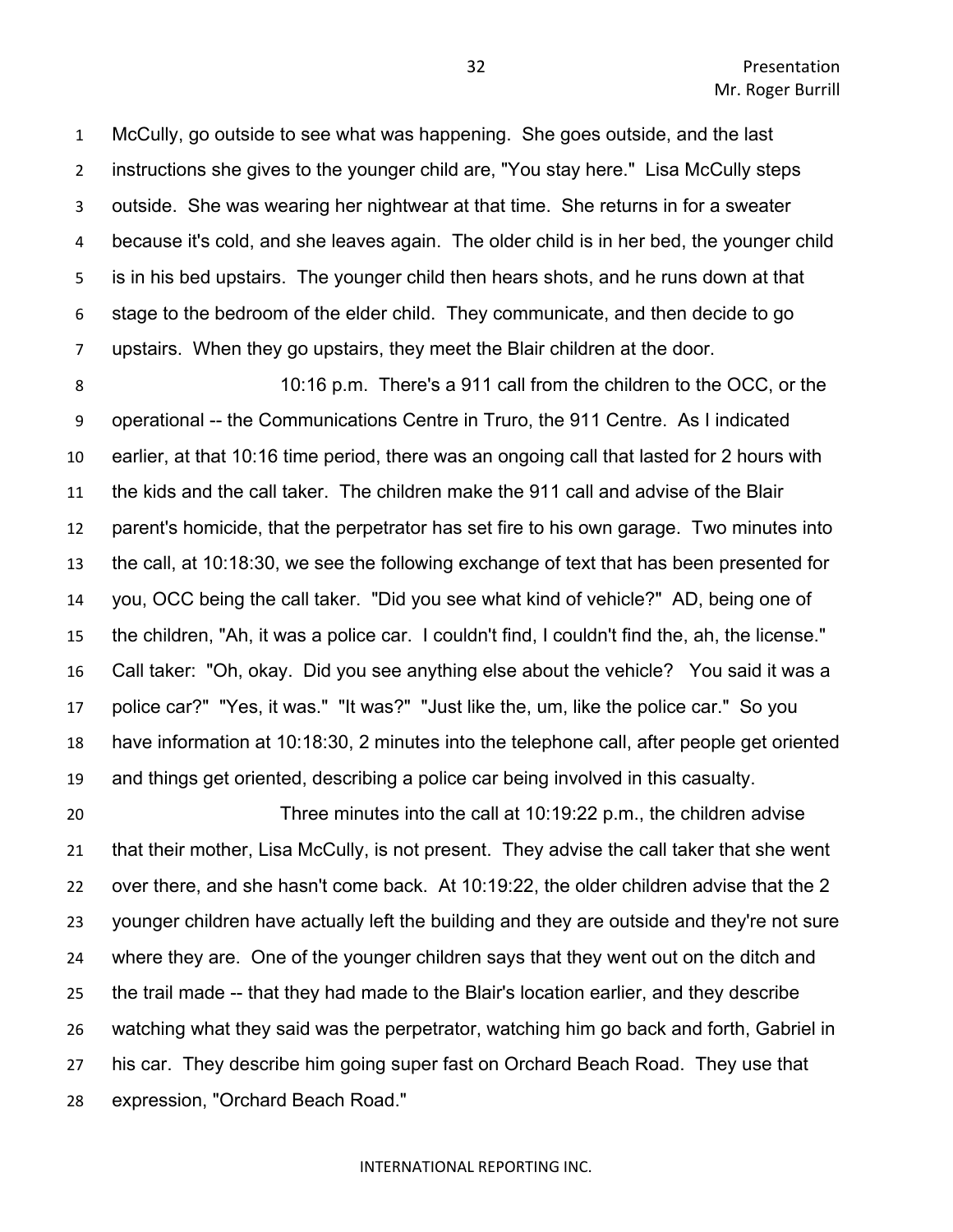Presentation Mr. Roger Burrill

 At 10:21:20, the children on the advise -- on the phone, advise that shots are going off every 30 seconds. At 10:22:32, the 2 older children advise the call taker that the 2 younger children who had gone out to the trail have returned to 135 Orchard Beach Drive. So at 10:22:32, we have all 4 children in the kitchen, in the middle of the house at 135. This is about six minutes into the call. The children describing a horrific scene of fire and shooting and no parents, the Blair children providing details even more specifically of the murder of their parents.

 10:30:12, children describe the car -- a car driving by, and they advise the call taker that it's the perpetrator, or that the perpetrator would blend in because of the car, because he has a cop car, to use the appropriate expression. I've listened to the 91 (sic) call, 11 call, I've listened to it more than once. It's alarming. I've been doing this a long time. The children's poise, their presence, their capacity, their ability to engage with the call taker is simply outstanding. They are calm, they are responsive, they are observant. They identify people, they identify places, they identify things, and they communicate with the call taker in a manner that is, as I said, outstanding. At one point, the kids express concern for elderly members of Portapique given the fires, and express concern for officer safety. I guess it's not my place to say what I think about the kids, but.

 You now have a sense of what took place at 123 Orchard Beach Drive and 135 Orchard Beach Drive, total horror, 4 children in a household talking to a call taker.

**I now need to take you to Cobequid Court, and I take you to**  Cobequid Court because it's part of the hypothesis of the Mass Casualty Commission, that after 123 and 135 casualties occurred, that more casualties occurred on Cobequid Court. I remind you that Cobequid Court is the home of Jolene Oliver, Aaron Tuck and Emily Tuck. 46 Cobequid Court, their home, or the residence at that time of Peter Bond and Joy Bond.

This is a different aerial view of the location of the Bond and the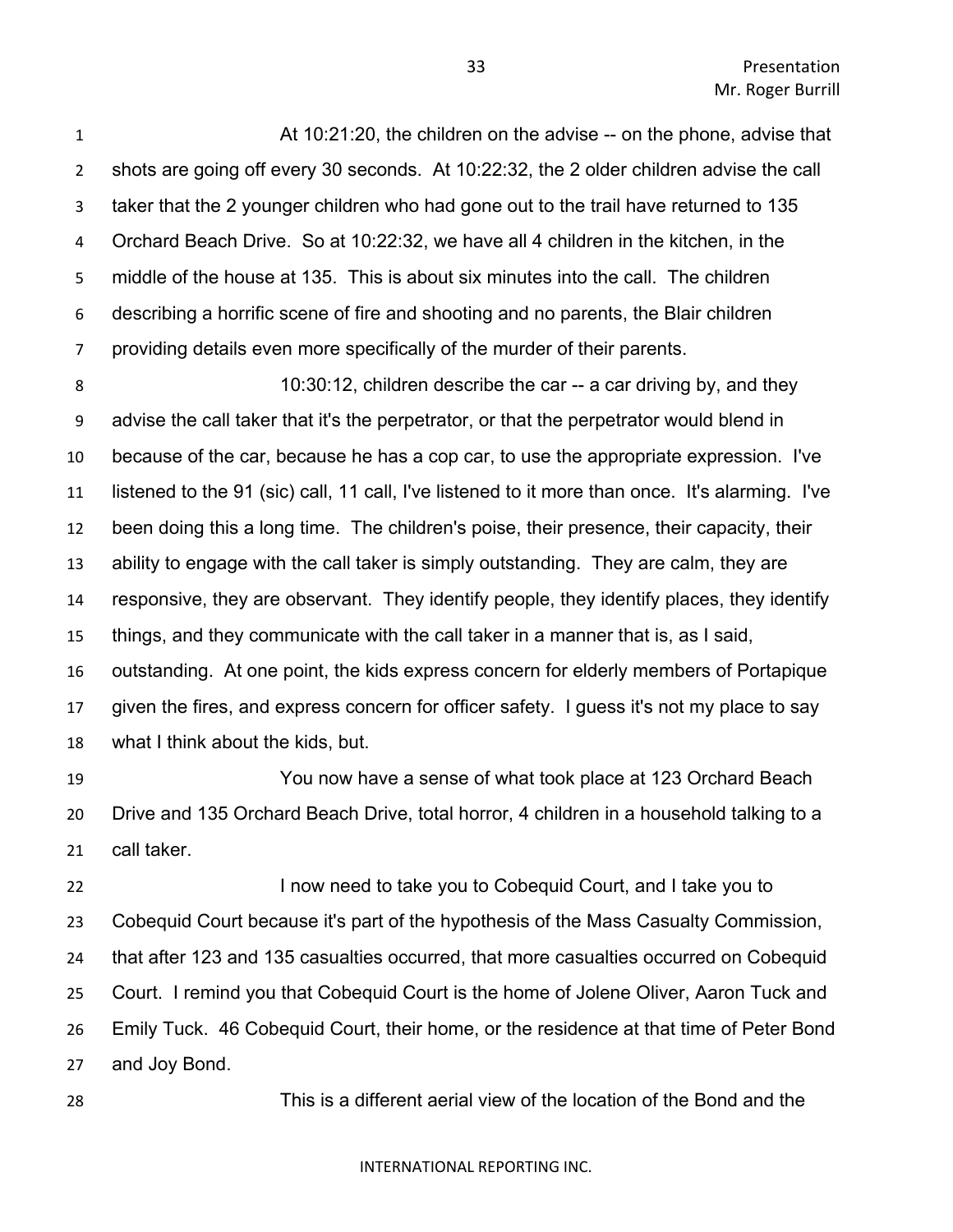Oliver Tuck residence. You get a sense of how close they are in terms of the physical proximity, given how things are a bit stretched out in Portapique. We have little information, I am afraid. We don't have a telephone call, a 911 call from the Tuck, Oliver or Bond residence. And as much as we have worked on this file with respect to trying to obtain what took place, tremendously frustrating aspects of it is the lack of information from the south of Portapique area, Cobequid Court.

 We know that the Tucks and Olivers were shot and killed in the entranceway, just inside the home at 41 Cobequid Court. They were shot one after another. Aaron Tuck was shot and killed first, followed by Jolene and then Emily. We know that the Bonds were shot in the entranceway at 46 Cobequid Court. Peter Bond was shot first and Joy was shot in the living room area of that residence. The houses were close together. It would not take much time for a perpetrator to go from one residence to another. We cannot provide for you details of where the perpetrator went first, whether he went to the Tuck, Olivers or whether he went to the Bonds, but we know that -- we believe that the proximity was very close. We have information that Emily Tuck was texting to her friend at 10:03, such that she would have been alive at the time of the atrocities at 123 Orchard Beach Drive.

 So this is where the Mass Casualty Commission has to hypothesize, and it's something that's not irregular in courts, drawing inferences from known facts. It would be great if we had the audio and the video in a macabre sort of way because it would be so easy to provide answers to Nova Scotians, but we can't do that other than to draw pieces together. The Mass Casualty Commission presents a hypothesis that the perpetrator, after the atrocities at 123, departed from that location and headed south. We just don't know the exact movements of him, other than to say 10:05 is likely the time, or thereabouts, he left the residence at 123 and about 10:20 is about the time he returned up to 71 Orchard Beach Drive, home of the Gulenchyns. That leaves a very short window of 15 minutes, given the geographical area that we're talking about here.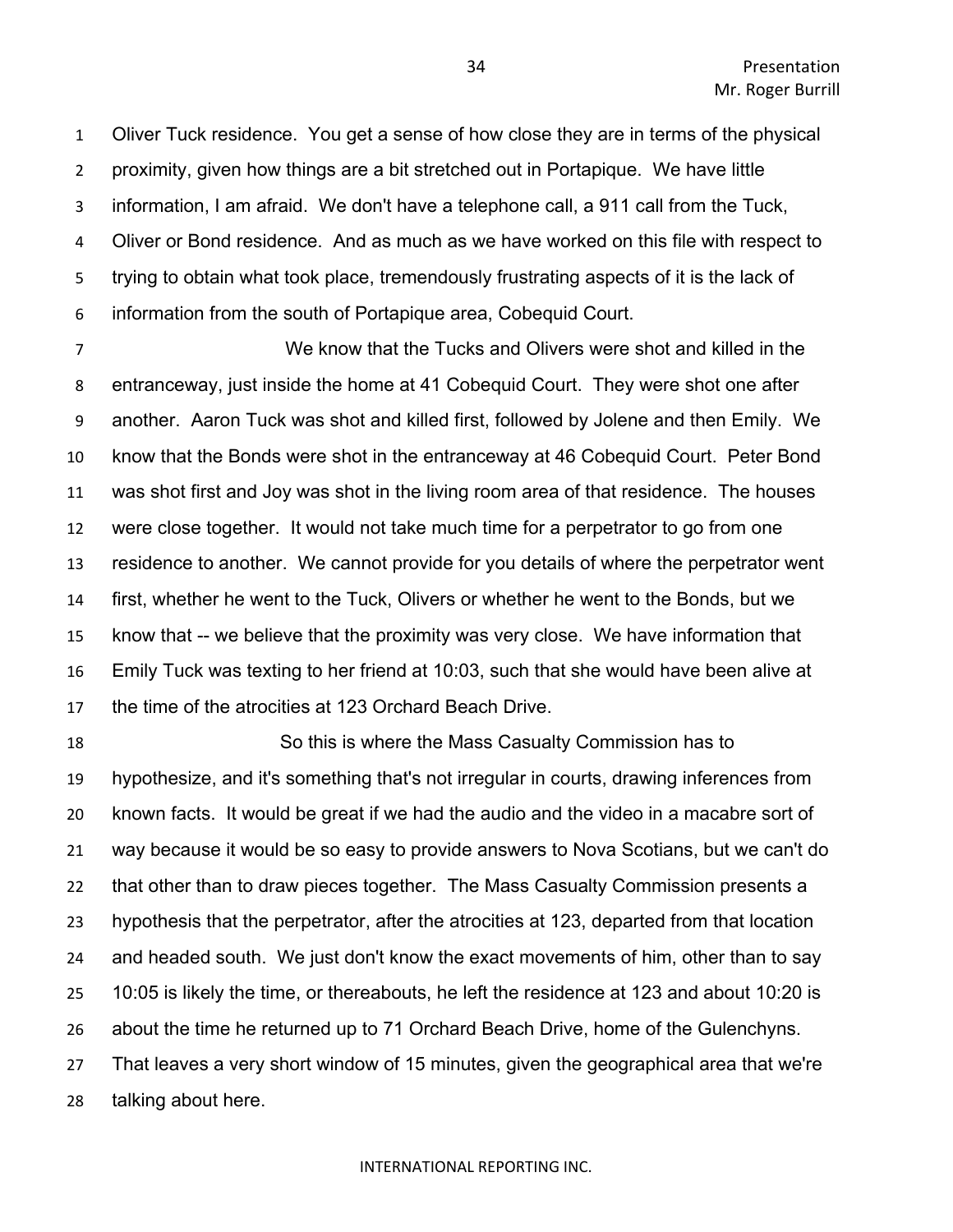The Commission hypothesizes that he left 123 Orchard Beach Drive and headed south, and that he attended the residences of the Tuck, Olivers and the Bonds and committed the atrocities therein in a very quick and just a sickly efficient manner. We hypothesize that he then returned north, up to Orchard Beach Drive, and at that time, it is plausible that he encountered Lisa McCully, who you will recall earlier from the telephone material extraction that had been located, was likely out on the front lawn area of 135. We would be hypothesizing that that is when she met her demise; was murdered by the perpetrator.

 The perpetrator then left that location and went to 71 Orchard Beach Drive, where there is more significant information of an actual physical description of where he was and what he did that we can help provide the Nova Scotians some answers.

 We present a hypothesis 2, which is similar -- not identical but similar to that which we have suggested with respect to the demise of the residents on Cobequid Court. That is that he leaves 123 Orchard Beach Drive at around 10:05, proceeded south and encountered Lisa McCully at that point.

 At that point it would be 10:13'ish or in that area, so he would have spent some time in the area of 123 Orchard Beach Drive. Kids say they saw him driving around, but other than that, it's very difficult to isolate where or how he could have been involved at that location and what he was doing.

 We hypothesize that after he met and murdered Lisa McCully, that he proceeded south to Cobequid Court. At that location, he committed the atrocities at the two households that we have identified. And then he proceeded north to 71 Orchard Beach Drive for purposes of engaging in the awful activity at that location where the Gulenchyns are. This second hypothesis is perhaps less plausible than the first

 hypothesis because it creates a very, very tight timeline for his activity on Cobequid Court and the ability to travel north and south on those roads that you've seen. The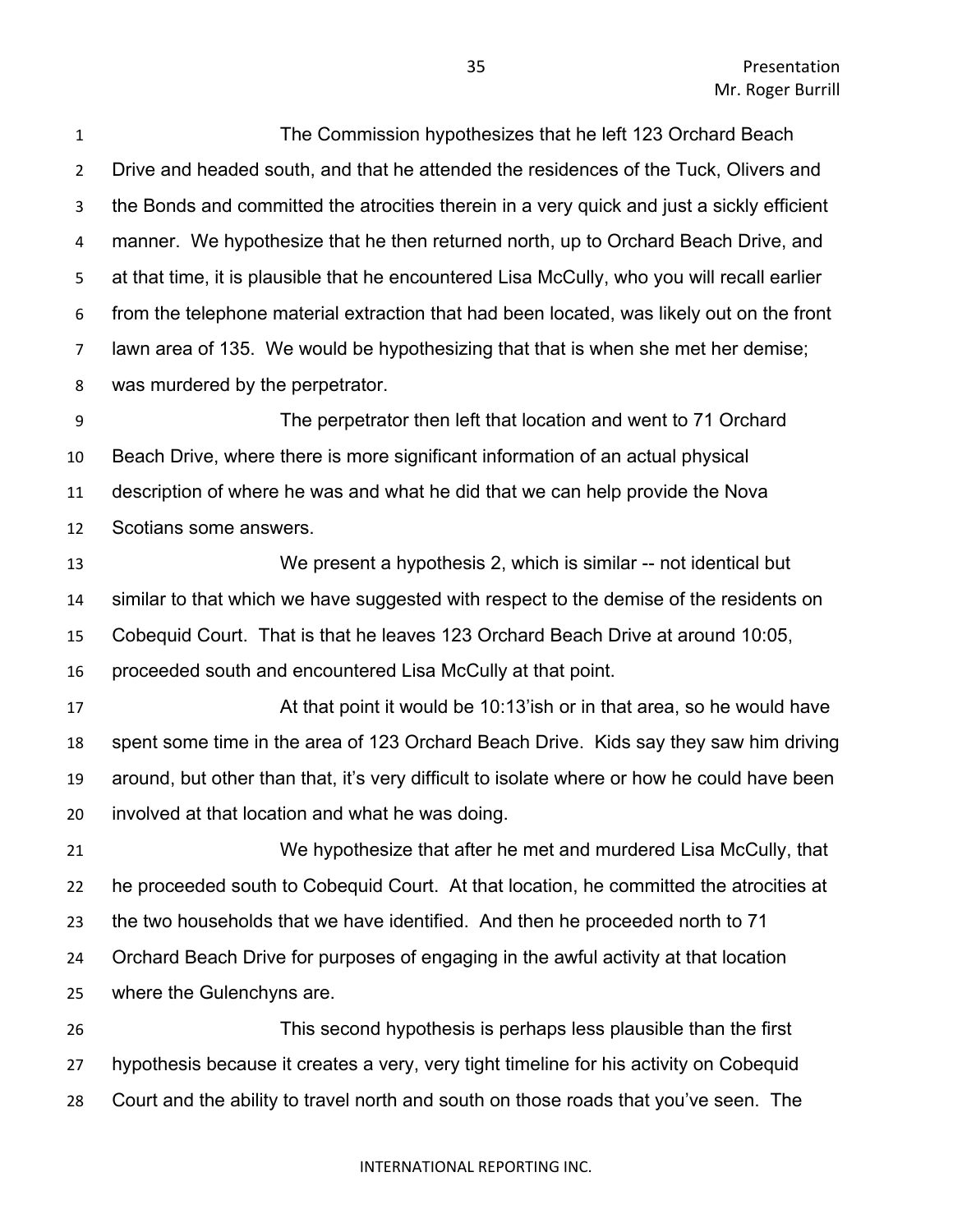Mass Casualty Commission cannot rule out the possibility that that took place, but under the circumstances, it's submitted that the first hypothesis is more plausible, given timing that has taken place.

 We can't rule out the second one but it is, nonetheless, significant in terms of what took place. It does provide you with an explanation and timing for the demise of the Blairs, Lisa McCully, or the Tuck/Oliver residence and the Bond residence.

 So I wish to summarize at this point, and I think probably this will be a good time to take a break. I wish to summarize what we know and what we believe we know or what we think we know, in terms of the observations and information that's been provided.

 That between 10:00 p.m. and 10:20 p.m. we hypothesize that the perpetrator victimized four households. We hypothesise that the perpetrator murdered eight individuals. We believe that by 10:20 p.m., the perpetrator has advanced from the south of the Portapique area up to 71 Orchard Beach Drive where then Frank and Dawn Gulenchyn were murdered and their house burned to the ground.

**I** would propose at this stage, Commissioners, that it's likely a good time to stop before we go into the next segment of information with respect to observation of witnesses.

 **COMMISSIONER MacDONALD:** Thank you, Mr. Burrill. Are you suggesting we would take what I would describe as an early lunchbreak, then? **MR. ROGER BURRILL:** It might be a good idea, Commissioner. **COMMISSIONER MacDONALD:** All right. **MR. ROGER BURRILL:** And then if we return early, I can finish earlier and that will be, I'm sure, --- **COMMISSIONER MacDONALD:** All right. **MR. ROGER BURRILL:** --- be pleasant to everybody. **COMMISSIONER MacDONALD:** Perhaps, then, we could -- we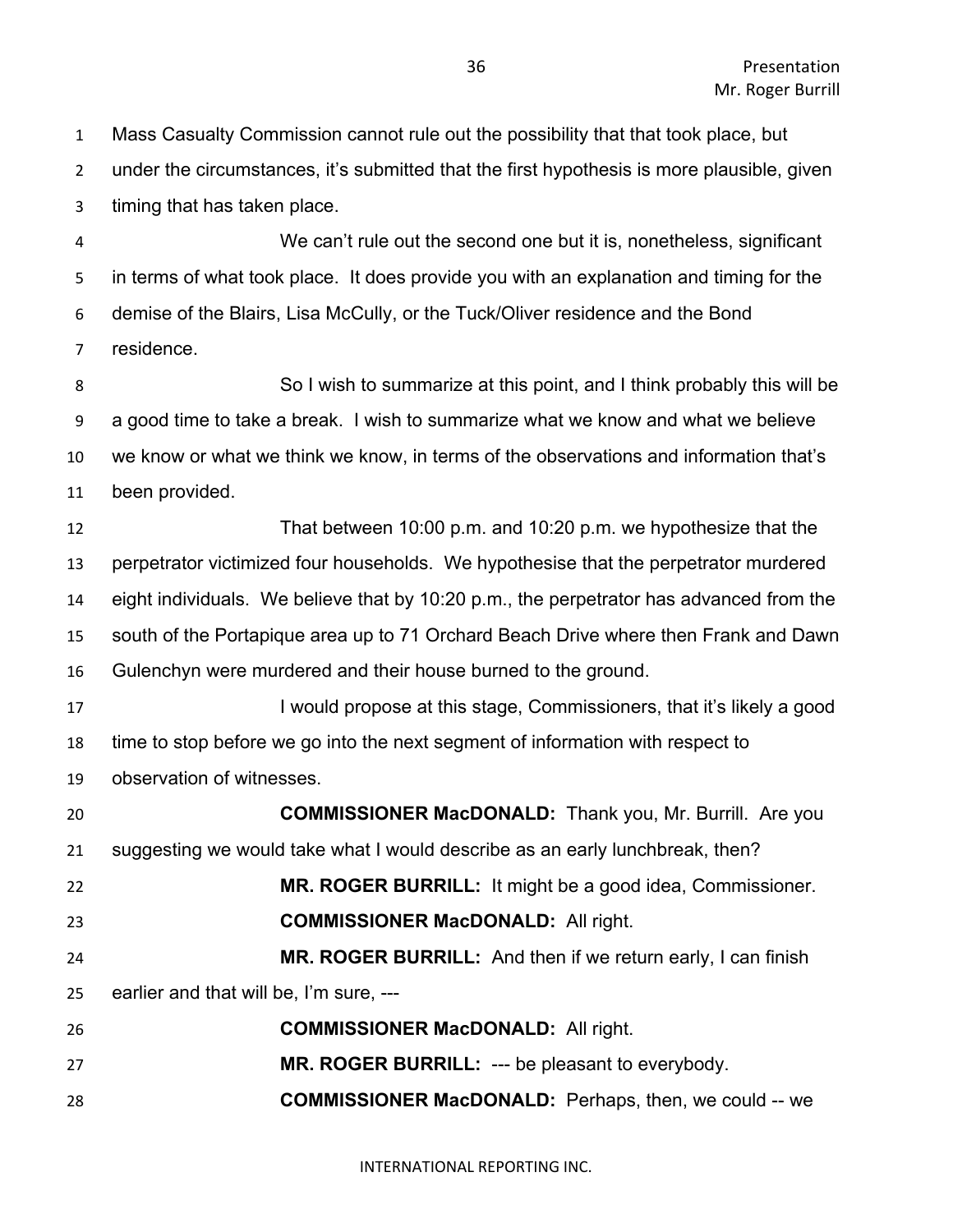| $\mathbf{1}$   | could break for an hour. Let's say we'll break, then, till 12:45, which is just a little more |
|----------------|-----------------------------------------------------------------------------------------------|
| $\overline{2}$ | than an hour. And thank everyone for their patience, and thank you, Mr. Burrill.              |
| 3              | MR. ROGER BURRILL: Thank you.                                                                 |
| 4              | REGISTRAR DARLENE SUTHERLAND: Thank you.                                                      |
| 5              | The proceedings are now on break, and will resume at 12:45.                                   |
| 6              | --- Upon breaking at 11:39 a.m.                                                               |
| $\overline{7}$ | --- Upon resuming at 12:46 p.m.                                                               |
| 8              | REGISTRAR DARLENE SUTHERLAND: Welcome back.                                                   |
| 9              | The proceedings are again in session.                                                         |
| 10             | <b>COMMISSIONER MacDONALD: Mr. Burrill.</b>                                                   |
| 11             | MR. ROGER BURRILL: Thank you, Commissioners.                                                  |
| 12             | Well, this morning we went through an extensive geography review                              |
| 13             | for purposes of familiarizing you with the location; we discussed some timing and some        |
| 14             | key points with respect to timing. And then we got into, what I would submit to you, was      |
| 15             | the first 20 minutes of the mass casualty event. It took a long time to do that; forgive      |
| 16             | me, but this information is important and you need to hear every piece of it.                 |
| 17             | The difficulty with the first 20 minutes, of course, is that the                              |
| 18             | Commission has had to hypothesize behaviour and movements of the perpetrator. But             |
| 19             | from about 10:20 p.m. on, information becomes a little bit more clear, and a little more      |
| 20             | precise, and a little more specific. And then at the tail end of the evening, things get a    |
| 21             | little bit more vague again, such that hypothesizing and theorizing will need to be           |
| 22             | reviewed.                                                                                     |
| 23             | However, at 10:20 -- forgive me a moment, folks. I've got to get                              |
| 24             | back in my rhythm here.                                                                       |
| 25             | At 10:20 there is some information that comes to the Commission,                              |
| 26             | in terms of what took place. The perpetrator's movements get noticed by witnesses.            |
| 27             | And you'll see on this slide that we have described the witnesses being the MacDonalds        |
| 28             | and identified them as the MacDonald group.                                                   |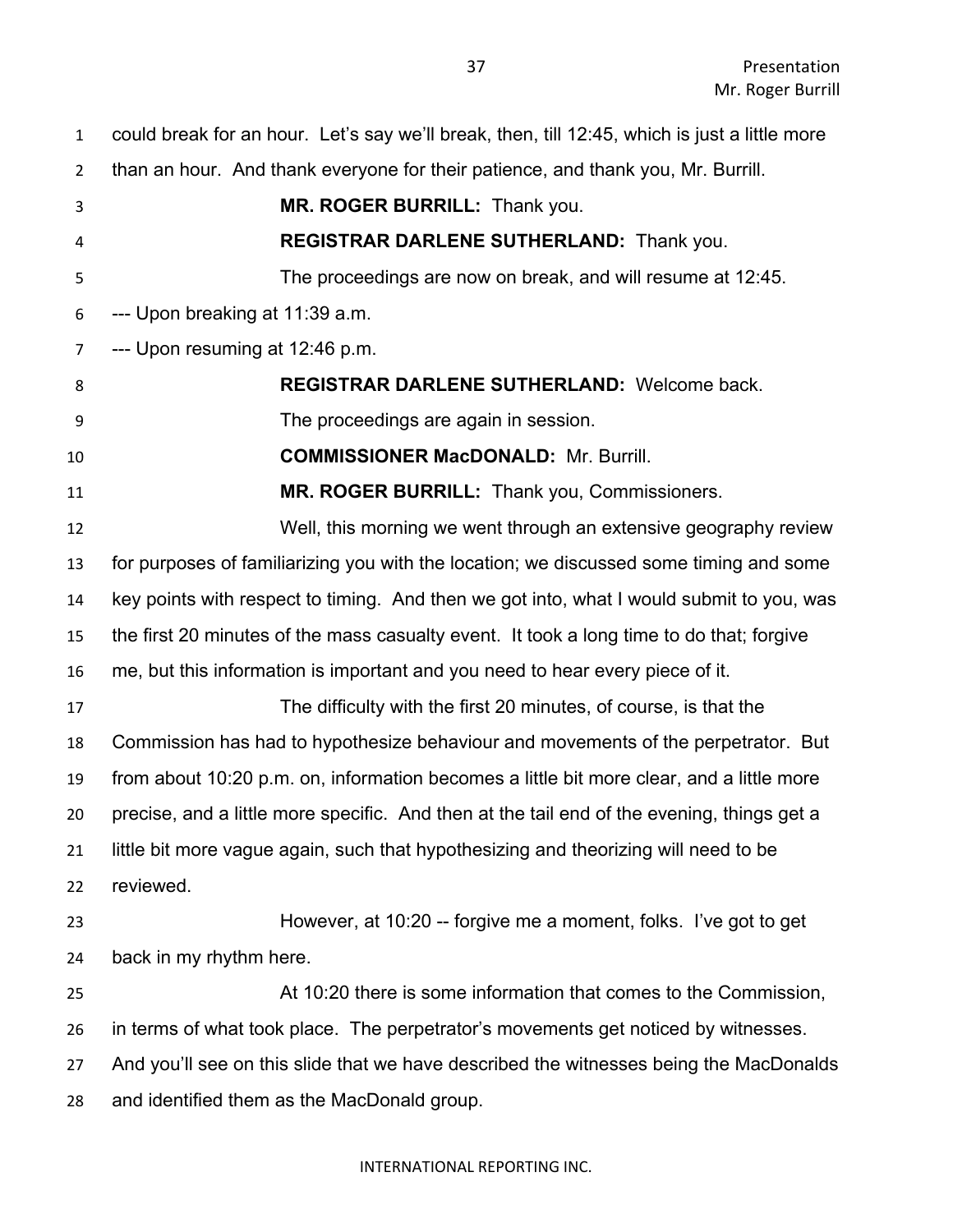Presentation Mr. Roger Burrill

| $\mathbf{1}$   | Andrew and Kate MacDonald are residents of Portapique who were                                     |
|----------------|----------------------------------------------------------------------------------------------------|
| $\overline{2}$ | home on the night of April 18 <sup>th</sup> . And, in fact, were getting ready for bed around that |
| 3              | time, nothing out of the ordinary having had occurred throughout the day for them.                 |
| 4              | However, at around 10 o'clock, they report that they saw fire                                      |
| 5              | coming from the south of their community. We know that around that time, 200                       |
| 6              | Portapique Beach Road and 136 Orchard Beach Drive had been set ablaze, so it's                     |
| $\overline{7}$ | reasonable that they made those observations.                                                      |
| 8              | The fire became significant enough that the MacDonalds decided to                                  |
| 9              | leave their home and travel south on Orchard Beach Drive for purposes of making the                |
| 10             | observations and perhaps determining what was taking place.                                        |
| 11             | So at that time, they decided to leave and travelled south down                                    |
| 12             | Orchard Beach Drive towards 136 Orchard beach Drive. And you will note as they went                |
| 13             | past -- as they went south towards 136 Orchard Beach Drive, they had to pass 71                    |
| 14             | Orchard Beach Drive; 71 Orchard Beach Drive, the residence of Frank Gulenchyn and                  |
| 15             | Dawn Gulenchyn.                                                                                    |
| 16             | At that point, Andrew MacDonald reports seeing a police vehicle in                                 |
| 17             | the driveway at 71 Orchard Beach Drive. He didn't make much note of it, other than the             |
| 18             | fact that there was a fire ongoing, there was a police car there; perhaps it was a police          |
| 19             | response.                                                                                          |
| 20             | He reached 136 Orchard Beach Drive and made some                                                   |
| 21             | observations of the fire that was at that location. Mr. MacDonald then checked his                 |
| 22             | phone for purposes of seeing whether he had contact information for the owner of 136               |
| 23             | Orchard Beach Drive, the perpetrator. And he didn't, so at that point he decided to                |
| 24             | make a call to 911.                                                                                |
| 25             | So at 10:25:25, Andrew dials 911, and he describes what it is he's                                 |
| 26             | seeing. So 10:25:25 is important because we've got MacDonald in the community                      |
| 27             | observing the fire at 136.                                                                         |
| 28             | He turns his vehicle around and heads north; and as he heads                                       |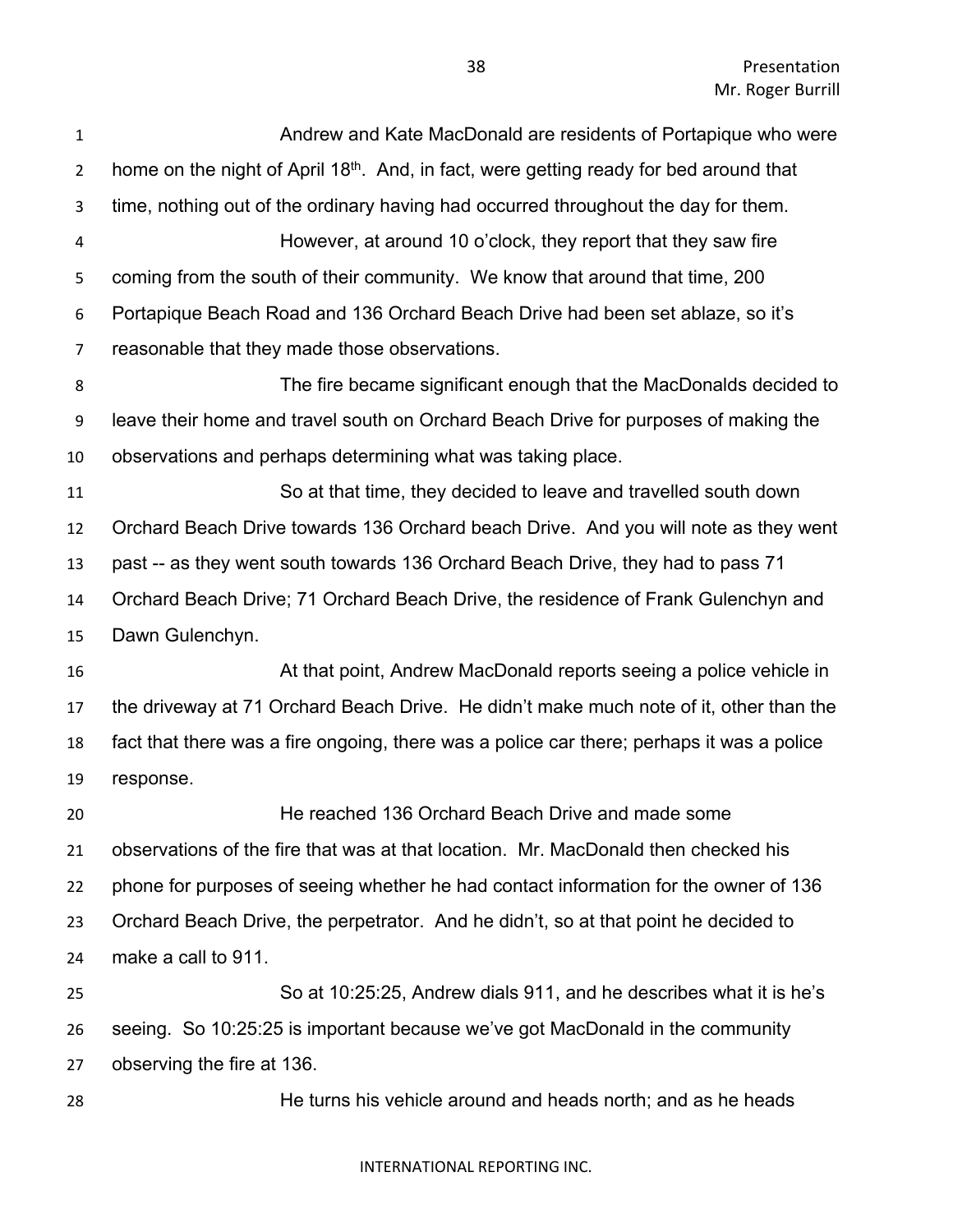| $\mathbf{1}$   | north, he gets to 71 Orchard Beach Drive; and this is important because at this stage,    |
|----------------|-------------------------------------------------------------------------------------------|
| $\overline{2}$ | he notices something different about the location and he makes -- as he's on the phone    |
| 3              | with 9-1-1, Kate MacDonald and Andrew MacDonald describe what they're seeing. At          |
| 4              | 10:26:25, Kate MacDonald says, "Oh my God." They are, at that time, at the                |
| 5              | Gulenchyn's, and viewing and seeing that the house is on fire.                            |
| 6              | MacDonald is in front of the residence at that time and there's                           |
| $\overline{7}$ | communication with the 9-1-1 operator in which they exchange some information.            |
| 8              | Now, this 9-1-1 call, when you listen to it, is very hard to understand                   |
| 9              | simply because there's a lot of talking very quickly in a panicked fashion. But at the    |
| 10             | same time, it has been transcribed in this way so that you can get a sense.               |
| 11             | There is Andrew MacDonald talking at points. There is Kate                                |
| 12             | MacDonald talking at points. There is the dispatcher, CT01 in this case, talking, Call    |
| 13             | Taker 1. And there is the fire dispatcher. The reason that there are four people talking  |
| 14             | is because the call has been on the line for about a minute and Andrew has advised of     |
| 15             | a fire, the Call Taker has contacted fire dispatcher, and they're all on the same call at |
| 16             | the same time.                                                                            |
| 17             | Andrew MacDonald, at 10:26:25 says:                                                       |
| 18             | "Yeah, like, the police officer is parked at this driveway                                |
| 19             | but I don't know what the, like he's coming around. I                                     |
| 20             | don't know if he's going to talk to me or what.                                           |
| 21             | Fire: Is it safe for him to be on that road?                                              |
| 22             | Andrew MacDonald: But, uh.                                                                |
| 23             | Fire:  Right now?                                                                         |
| 24             | Andrew MacDonald: Yeah, fire.                                                             |
| 25             | []                                                                                        |
| 26             | CT01: Sir? Sir?                                                                           |
| 27             | []                                                                                        |
| 28             | Andrew MacDonald: I've been shot.                                                         |
|                |                                                                                           |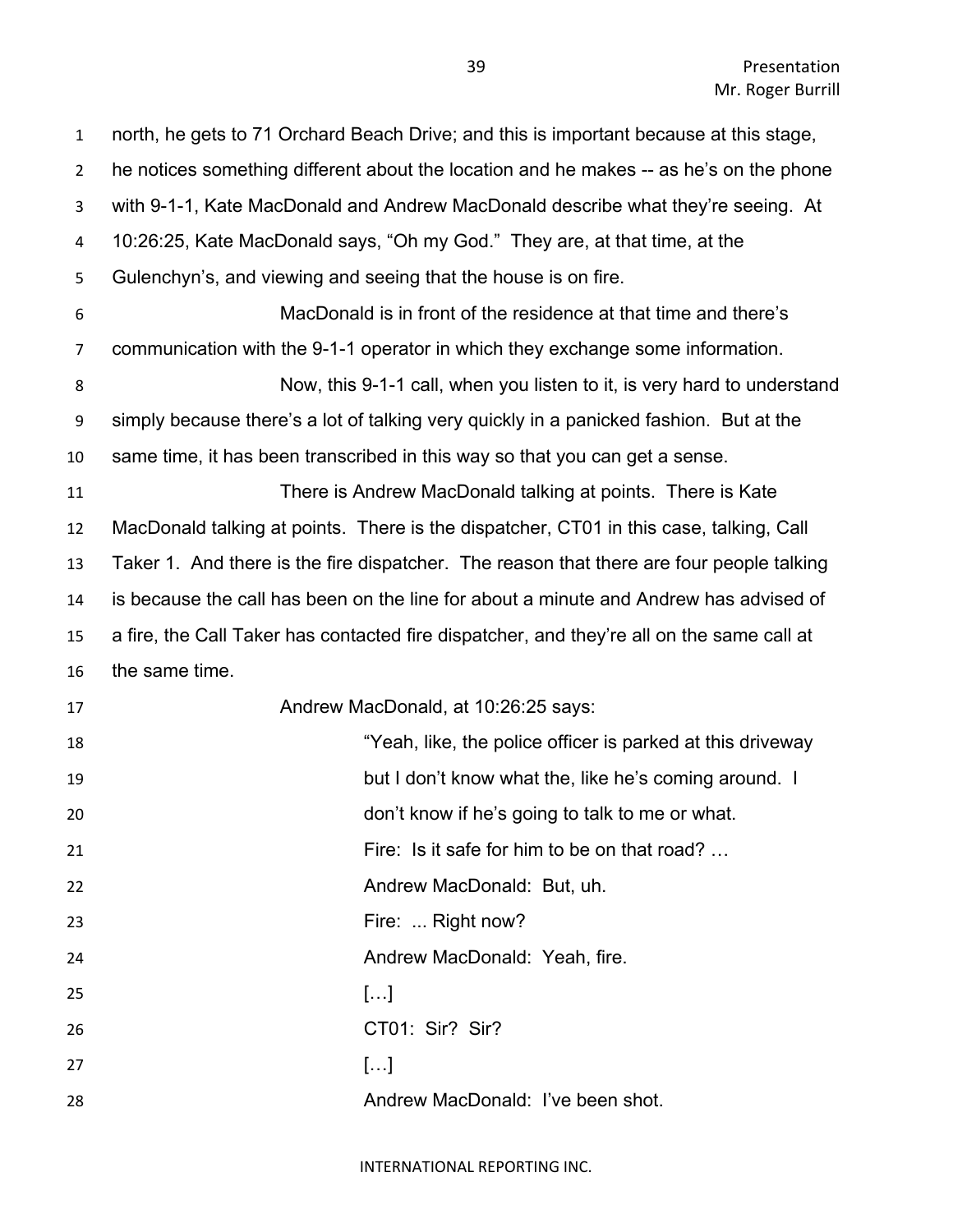| $\mathbf{1}$   | $[]$ Fire?                                                                                  |
|----------------|---------------------------------------------------------------------------------------------|
| $\overline{2}$ | [] I've been shot.                                                                          |
| 3              | [] Fire, so you aware there's [] shots [been] fired?                                        |
| 4              | $[\ldots]$                                                                                  |
| 5              | Kate MacDonald: What the fuck is happening?                                                 |
| 6              | Andrew MacDonald: It's our neighbour, Gabe, he just                                         |
| $\overline{7}$ | shot me in the arm."                                                                        |
| 8              | Now, the interesting thing about the call, of course, is not only the                       |
| 9              | words being used and the fact that it is contemporaneously recording the action of the      |
| 10             | shooting by the perpetrator, but the fact that you hear the shots in the call, you hear the |
| 11             | female screaming, in this case Kate MacDonald, and you can hear the woman                   |
| 12             | screaming again later in the call. It's alarmingly dramatic. And that is the MacDonalds,    |
| 13             | at that point, have experienced the perpetrator face to face.                               |
| 14             | At 10:26:25, and immediately thereafter, the MacDonalds are at 71                           |
| 15             | Orchard Beach Drive when the perpetrator left the driveway, came around, and pulled         |
| 16             | up beside the MacDonald vehicle. Both cars are heading north. The perpetrator's             |
| 17             | vehicle is, according to Andrew MacDonald, about two feet away from his vehicle. The        |
| 18             | vehicles are faced in the same direction. And at that time, Andrew MacDonald sees the       |
| 19             | perpetrator point a handgun at him with a laser pointer pointed into his vehicle and        |
| 20             | discharges two shots into the MacDonald vehicle.                                            |
| 21             | At 10:27:11, the call actually records the shooting. You can hear                           |
| 22             | the shooting in the call.                                                                   |
| 23             | Andrew MacDonald, the driver of the vehicle, is shot in the shoulder                        |
| 24             | and the second shot grazes his forehead.                                                    |
| 25             | Andrew MacDonald yells:                                                                     |
| 26             | "It's our neighbour, Gabe, he just shot me in the arm."                                     |
| 27             | Andrew MacDonald, at that time, floors it, to use his expression.                           |
| 28             | He heads north. He comes to the intersection of Portapique Beach Road and Orchard           |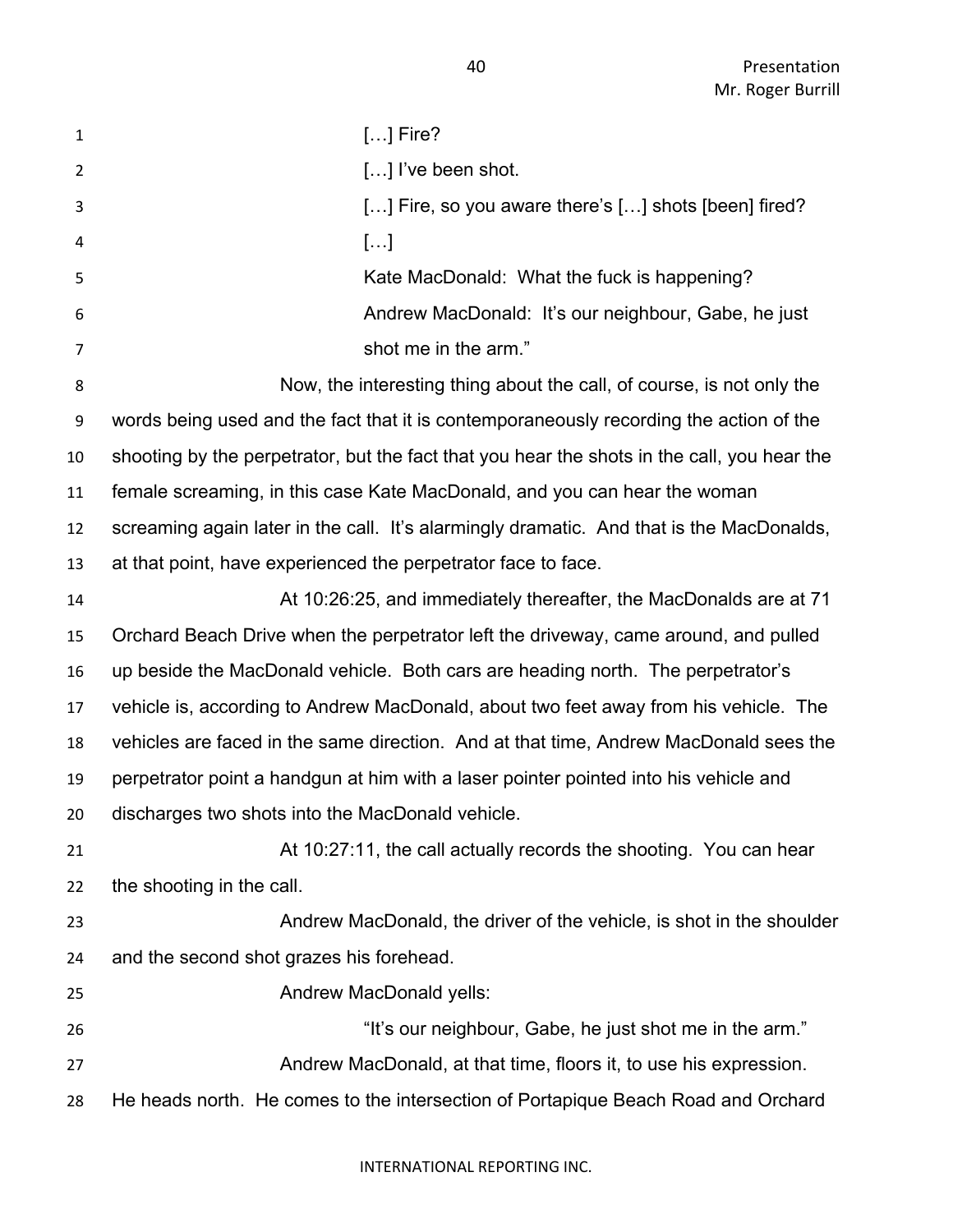perpetrator in the replica RCMP vehicle. When he turns right, he loses sight of where the RCMP replica vehicle is. At 10:28, Andrew MacDonald encounters Cst. Stuart Beselt. Stuart Beselt is the first responder from the Bible Hill Detachment, first arriver, and a person that arrives there at around -- well, at 10:28, around 33 Portapique Beach Road. So you'll recall three hours ago I told you about 33 Portapique Beach Road being important. That's where Andrew MacDonald and Stuart Beselt, Cst. Stuart Beselt, meet. Andrew MacDonald and Stuart Beselt know each other from the community and they exchange information very quickly. Andrew advises that he's been shot, and Stuart Beselt, at that stage, engages in what he will describe later as his IARD response. So we had Andrew up at the intersection -- sorry, at 33 Portapique Beach Road. We have the perpetrator somewhere behind him. We have the RCMP engaged at that point. **But that's not all.** With the assistance of some of the Participants in this inquiry, the Inquiry has been able to -- the Commission has been able to learn of the presence and involvement of David Faulkner and his family. At around 10:20 p.m., David Faulkner and his family, his partner and his daughter, were returning from the east, near Truro, along Highway 2 towards Bass River. David Faulkner reports that he notices fire in Portapique. He's a former resident of Portapique. He's of the view that there's something out of the ordinary. He turns at Portapique Beach Road and enters into the community, where he sees the fire. He drives into Portapique Beach Road, passes 71 Orchard Beach Drive, the Gulenchyn residence, just like Andrew MacDonald had done.

Beach Drive and turns right towards Highway Number 2. He's followed by the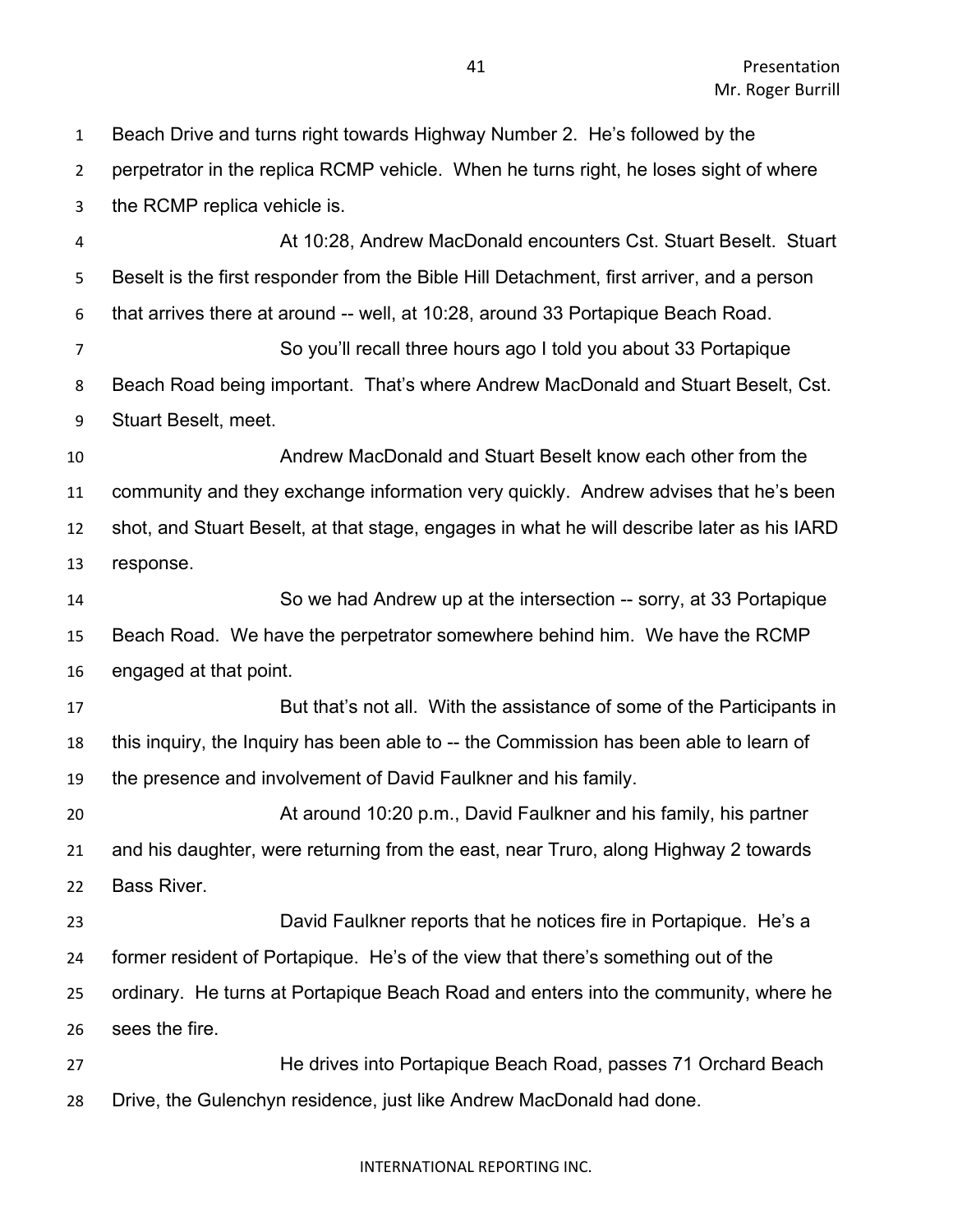| $\mathbf{1}$   | He saw, at that stage, a marked police vehicle at Frank's. He                           |
|----------------|-----------------------------------------------------------------------------------------|
| $\overline{2}$ | knows Frank as being a former neighbour. He says that the driver's door is right at the |
| 3              | front door of the Gulenchyn residence, pointing south.                                  |
| 4              | David Faulkner said he sees a fire on the left side of 71 Orchard                       |
| 5              | Beach Drive. The flames are about two feet high. He says in his description and his     |
| 6              | statement that it almost looked fake to him.                                            |
| $\overline{7}$ | He's on his way into 140 Portapique Crescent, which is where he                         |
| 8              | formally resided and has an acquaintance/friend who lives there, and he was simply      |
| 9              | going in to check and see what it was about, given the fires in the community.          |
| 10             | He drives in 140 Portapique Beach -- Portapique Crescent,                               |
| 11             | according to his statement, pulls into the driveway, and makes a phone call to the      |
| 12             | resident at 140, Mr. Joudry. He doesn't get a response. He gets voicemail.              |
| 13             | At that stage, he and his family decide, "We best make our way out                      |
| 14             | of this community, given the substance and the nature of the fires.                     |
| 15             | So he turns around in the driveway, retraces his route to Orchard                       |
| 16             | Beach Drive, and then turns right. And when he turns right, he notices two cars side by |
| 17             | side positioned ahead of him, entirely consistent with the description provided by      |
| 18             | Andrew MacDonald and Kate MacDonald about their interaction -- encounter with the       |
| 19             | perpetrator.                                                                            |
| 20             | He not only says that he sees two cars side by side, but he hears                       |
| 21             | loud sounds. And then he noticed both cars speed north.                                 |
| 22             | The Faulkners, at that time, are in an unusual position, obviously.                     |
| 23             | Fires in the area, two cars, loud noises. The Faulkners -- David Faulkner decides to    |
| 24             | leave the area and follows the vehicles as they leave Portapique Beach Road and         |
| 25             | Orchard Beach Drive.                                                                    |
| 26             | He's following Andrew MacDonald. He's following the replica police                      |
| 27             | car. And as he approaches the intersection at Portapique Beach Road and Orchard         |
| 28             | Beach Drive, the MacDonald car turns right and meets the first responders.              |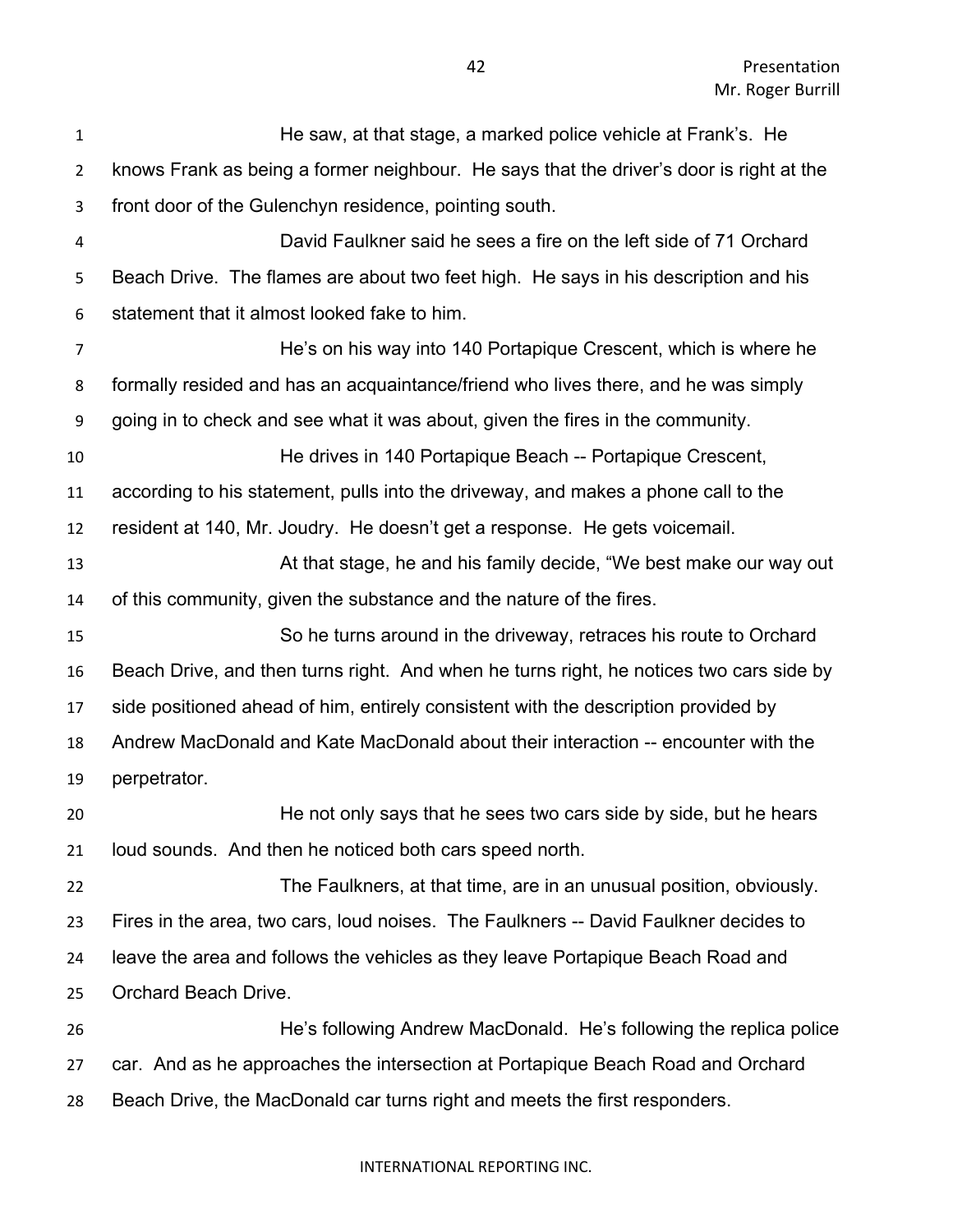The police car, according to David Faulkner, goes across the intersection of Portapique Beach Road and Orchard Beach Drive and stops there. Mr. Faulkner obviously has a decision to make as to where and what he's going to do. Mr. Faulkner turns right. He turns right and follows the MacDonald vehicle. He does not engage with the replica RCMP vehicle. He stops about three or four car lengths behind the MacDonald vehicle while the police interact with Andrew MacDonald. He describes the police vehicle of Stuart Beselt as being an SUV that parks nearly across ways in the road. He does not see the path of the perpetrator from his position there because he says there's a dip in the road. You will recall from the clip that was shown earlier between 33 Portapique Beach Road and Orchard Beach Drive there's a dip in the road. There is a brief interaction with the police by the Faulkners. The Faulkners have an exchange with Cst. Beselt. Cst. Beselt describes it as being a full exchange with the carbine drawn at that stage on the basis of information that he's received from Andrew MacDonald, an intense situation. He gleans information from Faulkner to the point where he says, "You can leave. Please report your -- who you are, what you saw. Just get out of this neighbourhood." The Faulkners then leave Portapique Beach Road, travel west, and go to Bass River.

 So we now have information from Andrew MacDonald, sighting the perpetrator at 10:20 to 10:28. We have information from David Faulkner and his family sighting the perpetrator at around that time. But we also have additional information. At 10:27 p.m., Allison Francis, a resident of Portapique Beach Road, the -- sorry, Orchard Beach Drive, forgive me, the northern portion of Orchard Beach Drive makes a call to 911. She's in that house with her family, and is observing fires, and is observing things going on in her neighbourhood, and calling 911 to report this. She says that she makes an observation that is entirely consistent with what the MacDonalds had described and the Faullkners had described, and we have excerpted a portion of the 911 call that I'll read in the record. At 10:27, Allison Francis says: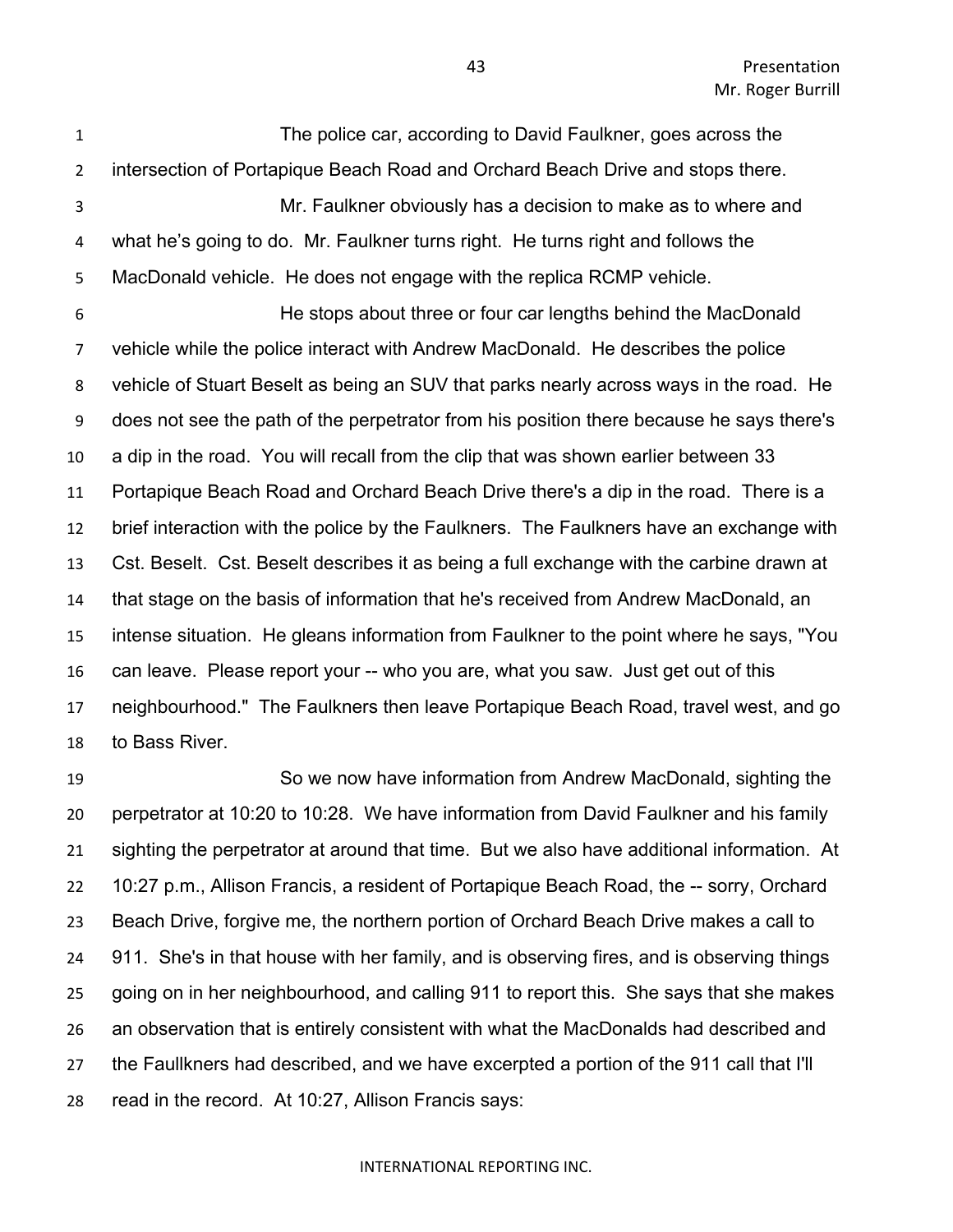| $\mathbf{1}$   | "I hear shots, or fireworks, or something. Three                                        |
|----------------|-----------------------------------------------------------------------------------------|
| $\overline{2}$ | vehicles leaving Orchard Beach Drive. I hear the fire                                   |
| 3              | alarms. They're not answering. I texted."                                               |
| 4              | The 911 operator or the call taker says, "Okay. So do we know                           |
| 5              | what's going on there?" Allison Francis says,                                           |
| 6              | "No, we don't know what's going on in particular. Just                                  |
| $\overline{7}$ | as I was calling you there, somebody's screaming,                                       |
| 8              | like, kids sounding, and then three vehicles just left."                                |
| 9              | MacDonald describes the shooting, Faulkner describes seeing the                         |
| 10             | MacDonald perpetrator vehicle, Allison Francis hears the interaction of the shooting at |
| 11             | the side of the road. So we have very dramatic information with respect to the          |
| 12             | behaviour of the perpetrator at around 10:27 p.m. after he's engaged in all of this     |
| 13             | mayhem. She makes reference, Allison says, to texting and calling. She has actually,    |
| 14             | previous to this 911 call, texted her neighbours, the Gulenchyns, and has been unable   |
| 15             | to get response from them.                                                              |
| 16             | So we've got information now, as I've described, from the                               |
| 17             | MacDonalds, the Faulkners, and from Allison Francis, but we also have information that  |
| 18             | was gleaned from the Zimmerman family. Prior to 10:33, the Zimmermans were at their     |
| 19             | residence at 134 Portapique Crescent. 10:33 is the time of a 911 call by Patricia       |
| 20             | Zimmerman reporting concerns over fires in her community, but before she makes that     |
| 21             | 911 call, her husband and her son, Ron and Patrick Zimmerman, noticed fires in the      |
| 22             | community and they decided to go have a closer look in the community to see what they   |
| 23             | saw. They live at 134 Orchard -- Portapique Crescent, as I said. They travelled south   |
| 24             | in their van along Portapique Crescent to the southern intersection of Portapique       |
| 25             | Crescent and Orchard Beach Drive. This is all before 10:33. Then they travel north on   |
| 26             | Orchard Beach Drive and notice a fire, the fire being at 136 Orchard Beach Drive, the   |
| 27             | warehouse that we've already described having been lit. They then return to 134         |
| 28             | Portapique Crescent, but not before they actually get to 134 Portapique Crescent and    |
|                |                                                                                         |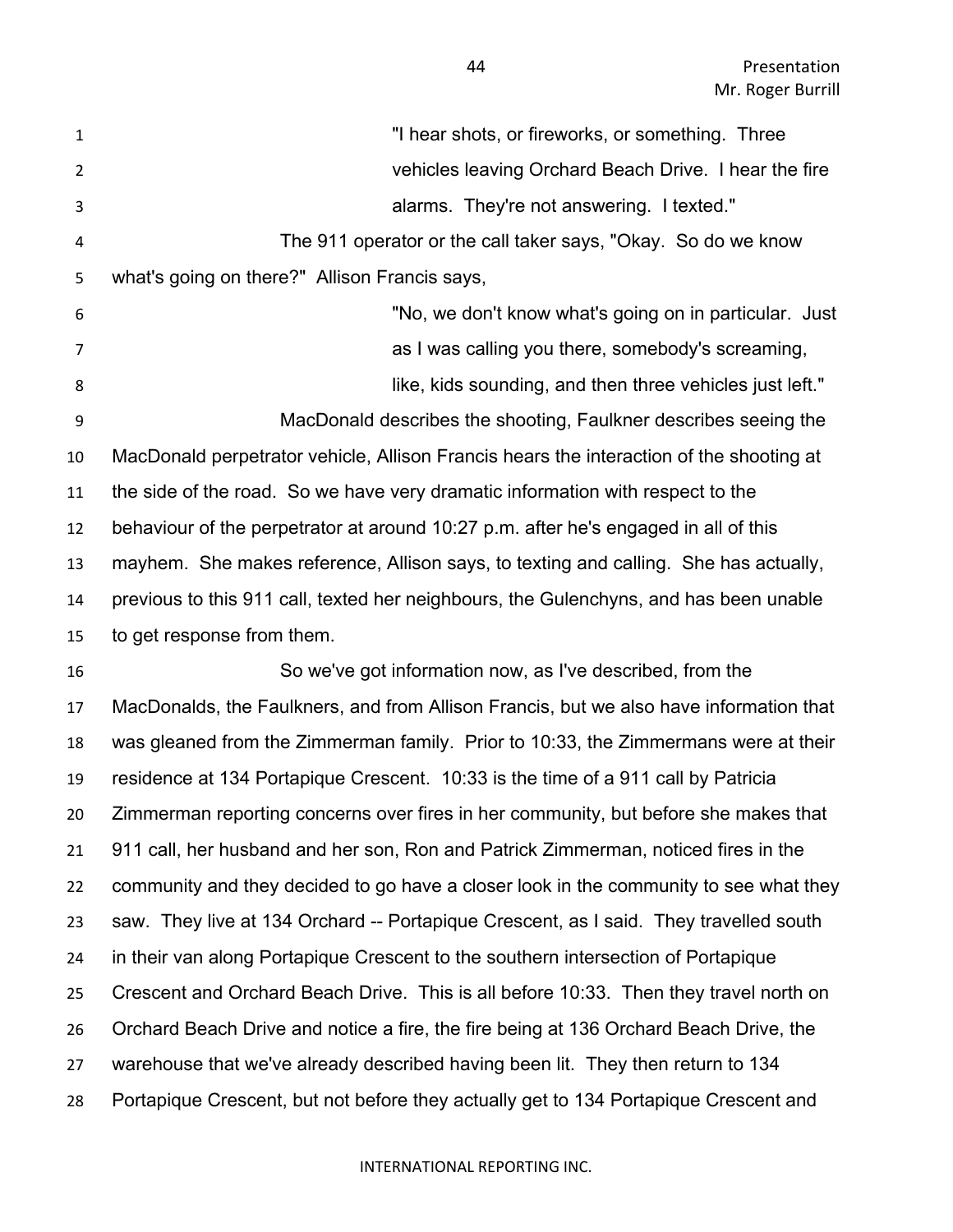then turn around to come back and look at the civic number at 136 for purposes of ensuring that when they call 911, they'll be able to give a civic number for the scene of the fire. The point being is that the Zimmermans, before 10:33, are actively engaged in driving around the Orchard Beach Drive area. They do not proceed -- they proceed to 134. They do not proceed up to 71 Orchard Beach Drive, where we have described the shooting and the fire and the murder of the Gulenchyns at that residence.

 So, at this stage, there was the call at 10:33, and the Zimmermans are engaged in moving around that neighbourhood and making a great deal of observations. None of their observations involve seeing the perpetrator.

 So I'm afraid we have to hypothesize again here for purposes of creating a narrative. We're able to determine without any question that the perpetrator was at the residence at 71 for the period of time that he was in advance of shooting Andrew MacDonald, but we're also able to determine that he goes to the corner of Portapique Beach Road and Orchard Beach Drive and is there for some time when the police are to the north responding. It is at this point that the Mass Casualty Commission hypothesizes, as a result of a number of factors, that the perpetrator must have gone south on Portapique Beach Road, and we say that for a number of reasons.

 Given the presence of the RCMP at the north and no observations of him at that time, it's unlikely that he went north. Given the timing hypothesized with respect to Cobequid Court and the disasters that were at that location, we're of the view that that period of time had actually occurred such that the only location whereby the atrocities we have not accounted for are at the southern portion of Portapique Beach Road. Given the presence of the Zimmermans in and around Orchard Beach Drive and their absence of seeing the perpetrator coming back in that area, and given, of course, the victimization of Joanne Thomas and John Zahl after 10:23, it is hypothesized by the Commission that the perpetrator proceeded south towards 293 Portapique Beach Road after 10:28 p.m. when he was at the corner of Orchard Beach Drive and Portapique Beach Road. 293 Portapique Beach Road, of course, was the residence of John Zahl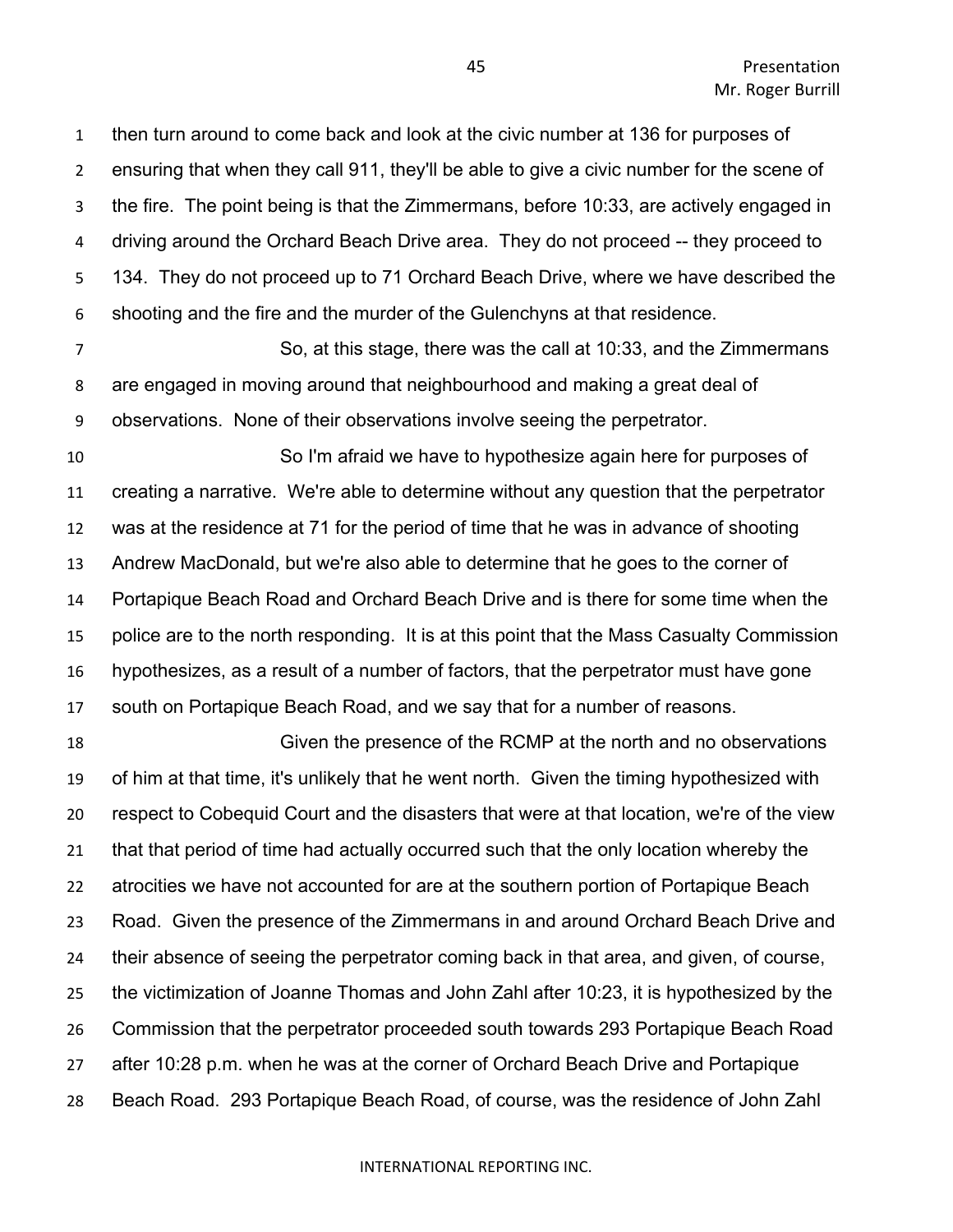and Joanne Thomas. This also was a home that was destroyed by fire.

 So Mass Casualty Commission posits that, at this stage, the perpetrator went to 293 Portapique Beach Road. The information that we have is that at 10:23, Joanne Thomas had text her neighbours and -- sorry, her family in the United States. She made no mention in the context of those discussions of anything going on in her community. The only way to fit the pieces together, and I talked to you earlier about thousands of pieces being tried to put together, is that this is when the perpetrator attended at the Portapique Beach Road, 293 Portapique Beach Road residence. We know that Alon Griffon resided at 4 Faris Lane, right across the street from 293 Portapique Beach Road. He heard popping sounds at an unspecified time in the 11 evening of April 18<sup>th</sup>, but before he made a call to 911. He made a 911 call at 10:39 p.m. and indicated that he had seen a fire at 200 Portapique Beach Road, the cottage. He did not describe seeing a fire at 293 Portapique Beach Road right across the street from him. You would think that he would have seen that if that actually occurred. So all of the information that is presented collectively, the Commission is of the view that the perpetrator travelled south. Because of the 10:23 text to Joanne Thomas, because of the Zimmerman's observations of no movement in that area of -- by the perpetrator, and because of Alon Griffon's observations, we're of the view that he went to 293 Portapique Beach Road at that time, but this leaves a very important question. If after 10:23, after 10:28, he went to that location, where did he go after that?

 After the perpetrator proceeded south and committed the atrocities at 293 Portapique Beach Road, where did he go? How could he possibly have avoided detection given his physical location at the southwest corner of Portapique? What did he do?

 We know that at 10:33 the police response was undertaken, that is, three members of the Bible Hill detachment attended at Portapique Beach Road, organized together in what's known as an Immediate Action and Rapid Deployment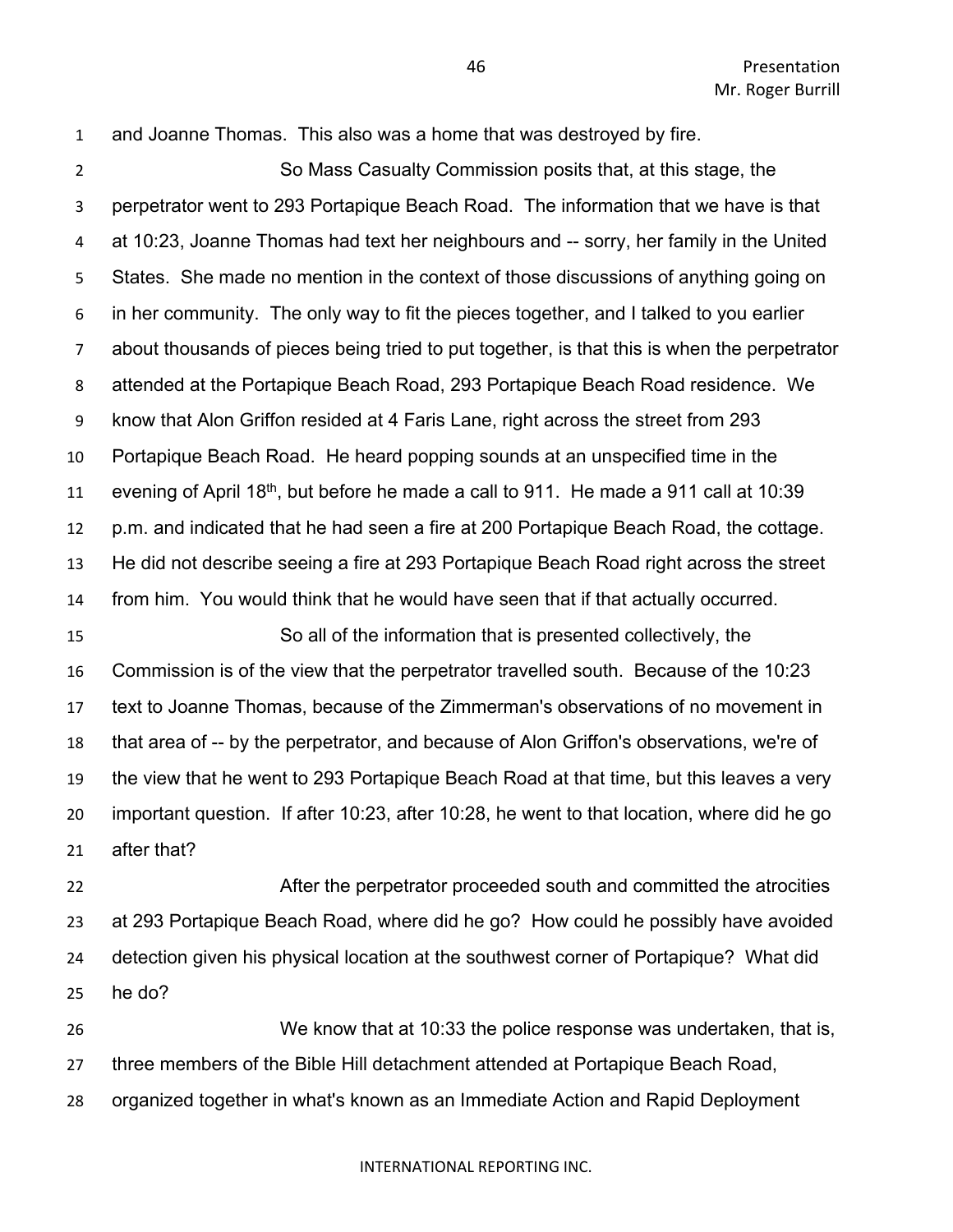methodology, and started proceeding south on Portapique Beach Road. When they got to about 200 Portapique Beach Road and observed a fire there at the cottage, they, too, did not see any fire to the south. So the Portapique Beach Road area has police responding from the north pressing down. How could the perpetrator have escaped by going north unless the police didn't see him? We will be talking tomorrow about the police response, what they saw and what they did. I'm going to suggest to you that it would be highly unlikely that the police under those circumstances didn't see him. This is where 287 Portapique Beach Road becomes so important to the narrative. You will recall a few hours ago I had described Portapique Beach Road as a property owned by the perpetrator located between the perpetrator's properties up at 136, 200 in the north, and between 293 Portapique Beach Road, the residence of the Thomas Zahls, and also Cobequid Court to the east. The question becomes could the perpetrator have left the area without detection by use of this property. We'll suggest to you that there are traversable trails through the property at 287 Portapique Beach Road and, in an effort to give you a sense of those trails at Portapique Beach Road, the Mass Casualty Commission's investigators in August of 2021 went out and made observations of the property. And the same caveat that I described for you earlier about foliage, timing, differences in location, lighting apply to this, but it will be submitted that under these -- these trails existed in 287 Portapique Beach Road and not only existed, but existed such that a vehicle could have made their way from 29 Portapique Beach Road up through the trails to 136 Orchard

Beach Drive.

 And there's more than just one reason for saying that, but I think it's important for you to get a sense of the cut trails that the Commission's investigators have found or found in August.

So I have a one-minute, 45-second video of some of the trails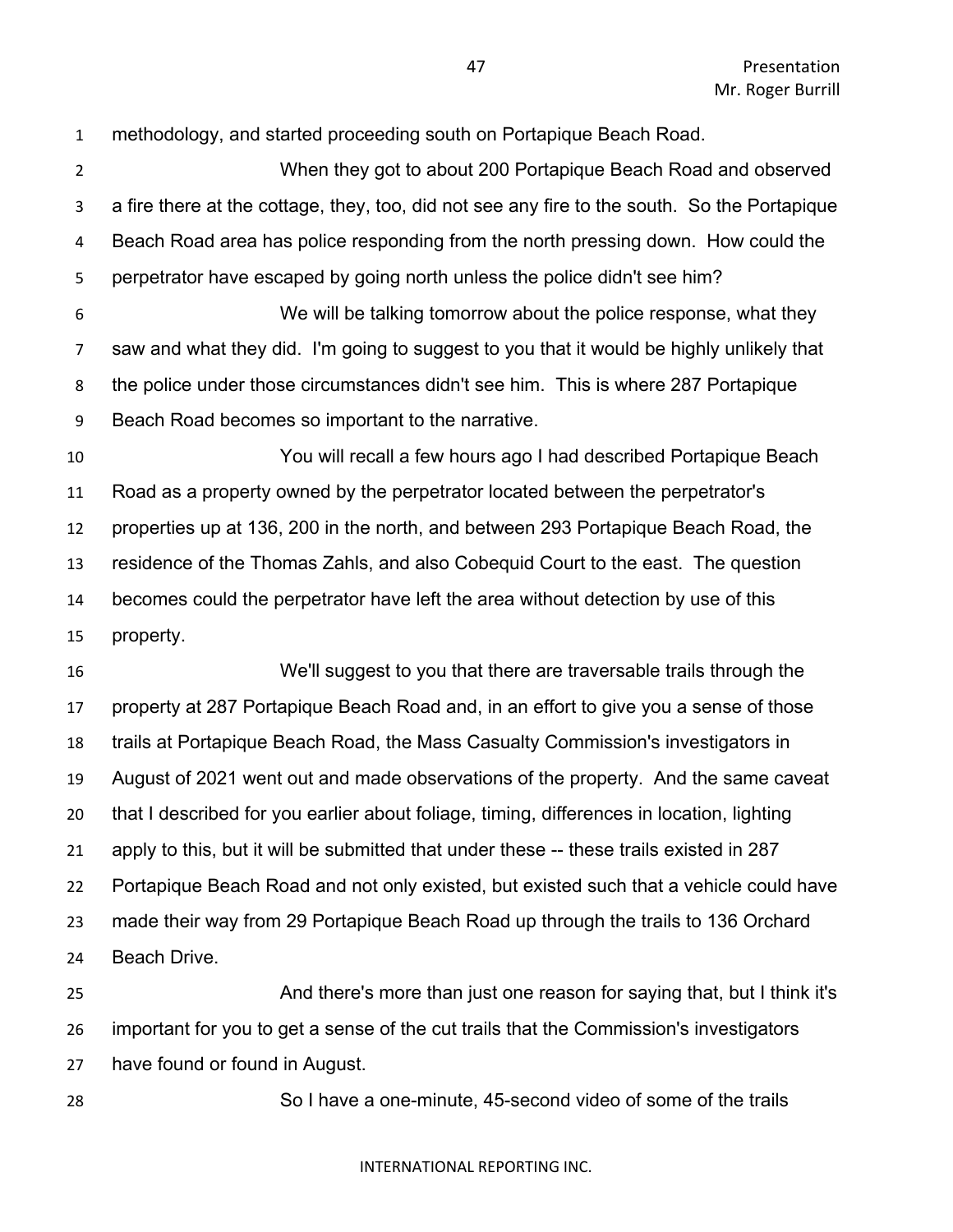through that property and I'm going to show it to you now. Same problem that I described earlier about the jumpiness of the video. If you're at all susceptible to that, you may want to look away. This is the opening of the trail at 136, so I had said to you that the Mass Casualty Commission's positing that the perpetrator left from 293 and proceeded north. 7 The video that we have for you is actually from the other way around. My apologies for that. But we start at the north from behind the warehouse property of the perpetrator, and we'll show you what you can observe from that position. **[VIDEO PLAYBACK]** So you've seen a minute and 45 seconds of the trails, the cut trails through 287 Portapique Beach Road. I'm informed that the complete video is available on the website for you to see it going from point A to point B. We have the video actually at the south end now at Portapique Beach Road. Once again, it's kind of inverted, but this will show you the video at the south end of Portapique Beach Road as you emerge onto Portapique Beach Road by 293 Portapique Beach Road. **[VIDEO PLAYBACK]** So you get a sense that there are trails through that property. You also get a sense that there are trails through that property whereby a motor vehicle could be operated, and it's important that it could be operated because it would be undetectable to people who are responding at that point. So the information from August of 2021 is that there are cut trails that are traversable. The Commission posits that those trails were suitable for a motor vehicle. Our investigators have gone through the process of concluding that that's the case and, as a result, there is the ability of the perpetrator to make his way to Orchard Beach Drive from Portapique Beach Road without being detected by the responding police officers.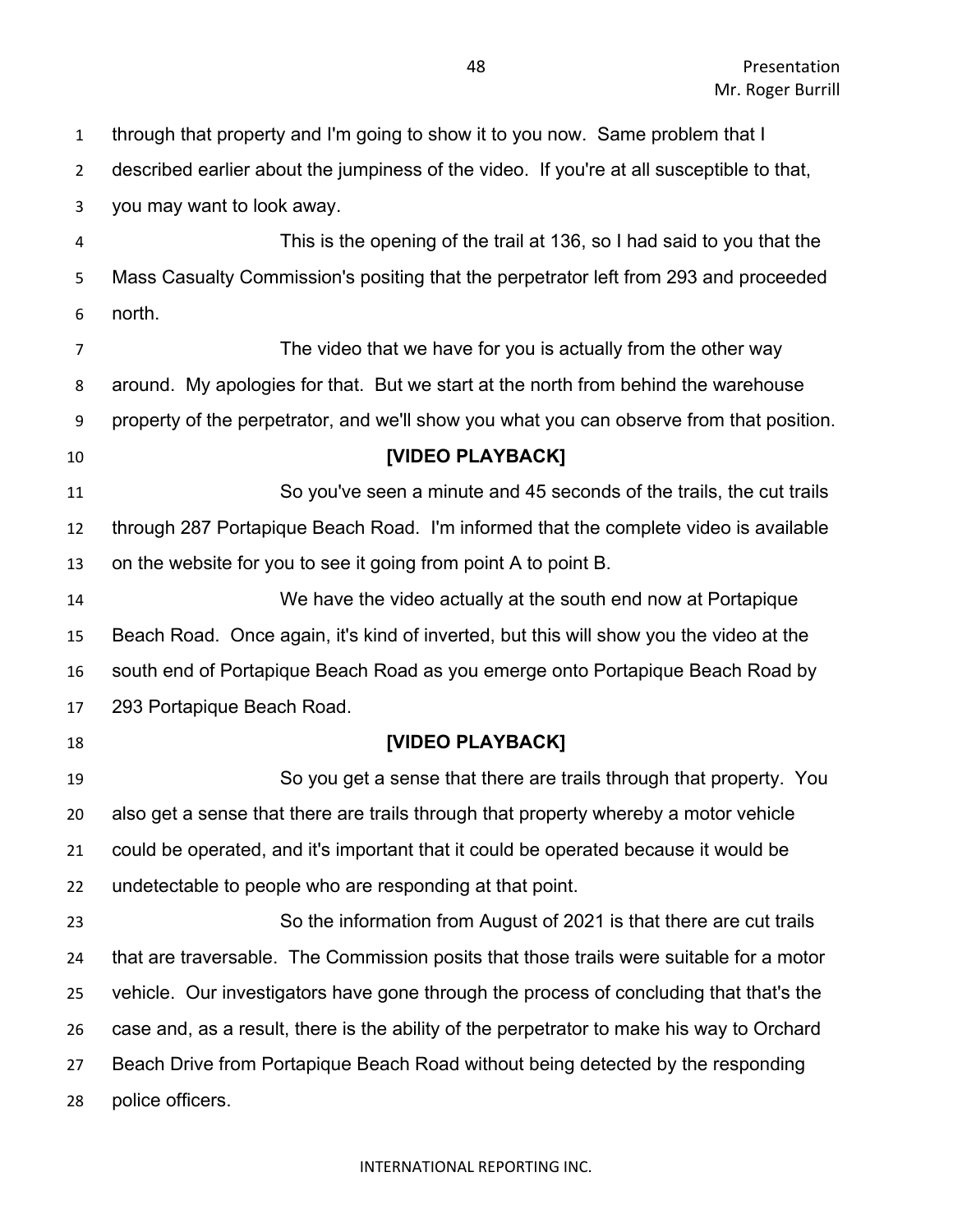| $\mathbf{1}$   | But there's more information than just the fact that there are cut                            |
|----------------|-----------------------------------------------------------------------------------------------|
| $\overline{2}$ | trails available, and that is, there are observations of the children.                        |
| 3              | So we go back to that telephone call from 10:16 that the children                             |
| 4              | had with the call taker. At 10:39, they're still on the line with the call talker and they're |
| 5              | describing what it is they're seeing. And the description that they provide is extremely      |
| 6              | important for terms -- in terms of trying to determine the whereabouts and movements          |
| $\overline{7}$ | of the perpetrator.                                                                           |
| 8              | And I'm going to read the transcript to you. It's partially here. But                         |
| 9              | the important thing for you to know is that there are four kids that are involved in          |
| 10             | communicating information and there is a call taker who's doing his best to synthesize        |
| 11             | that information.                                                                             |
| 12             | At 10:39, the call taker says, after talking about the person named                           |
| 13             | Gabriel, "This Gabriel doesn't live in the area does he?".                                    |
| 14             | AB says:                                                                                      |
| 15             | "Ah he does. He, he live – he kind of does, he lives                                          |
| 16             | on the main road, like on $-$ not the paved road but like                                     |
| 17             | - he lives on the government road. But he, he's been                                          |
| 18             | here the past few weeks but he doesn't coming out                                             |
| 19             | [then there's a break] – oh there's a car going out of                                        |
| 20             | Gabriel's. It's Gabriel. No, you don't know that, Bud."                                       |
| 21             | "There's a car."                                                                              |
| 22             | OCC:                                                                                          |
| 23             | "Okay. Just stay where you are; okay?"                                                        |
| 24             | AB:                                                                                           |
| 25             | "There's gunshots."                                                                           |
| 26             | Call-taker:                                                                                   |
| 27             | "Just stay on the floor where you guys are; okay?                                             |
| 28             | AB:                                                                                           |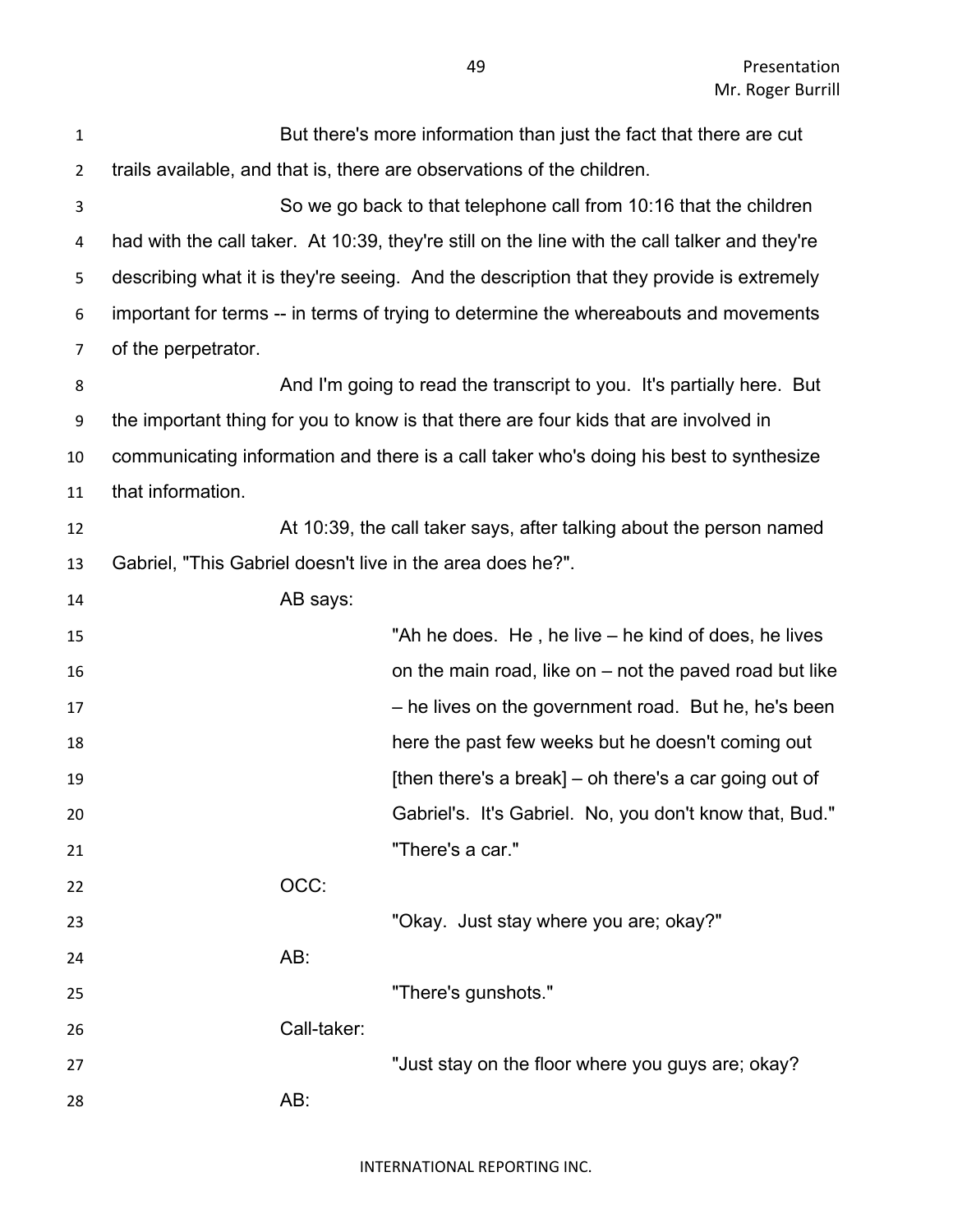| 1              | "I can hear him talking. He's talking. Well, I can hear                                     |
|----------------|---------------------------------------------------------------------------------------------|
| $\overline{2}$ | someone. Yeah. No."                                                                         |
| 3              | Call-taker:                                                                                 |
| 4              | "Okay. Are they talking outside?"                                                           |
| 5              | AB:                                                                                         |
| 6              | "No, but we can hear gunshots."                                                             |
| 7              | Call-taker:                                                                                 |
| 8              | Okay. Just stay on the floor; okay? Everybody stay                                          |
| 9              | together on the floor there. Stay away from the                                             |
| 10             | windows or the doors; try not to look outside."                                             |
| 11             | "We gotta move then because we're right by the"                                             |
| 12             | The children, at 10:39, have heard gunshots and seen a car going                            |
| 13             | out of Gabriel's. All observations from the children have been consistent with what they    |
| 14             | saw, what they did, and how they reacted. It's extremely important information. A car       |
| 15             | coming out of Gabriel's. We know that on the 9-1-1 tape the kids are talking over each      |
| 16             | other because they're excited. "Okay, there's a car going out of Gabriel's." It's Gabriel." |
| 17             | "No, you don't know that, Bud." These are kids talking over each other. But the point       |
| 18             | simply is, is that there's a car coming out of Gabriel's. If there's a car coming out of    |
| 19             | Gabriel's at 139 that's entirely consistent with the hypothesis being presented that the    |
| 20             | perpetrator left 293 and went through the cut trails and emerged at 136                     |
| 21             | Recall, that the children had been on the phone since 10:16 and                             |
| 22             | been on this line for over 20 minutes and have at least developed some relationship         |
| 23             | with the call-taker with respect to information being provided. Cut trails, children's      |
| 24             | observations, and something else.                                                           |
| 25             | 10:36 p.m., three minutes earlier, Corrie Ellison and Clinton Ellison                       |
| 26             | are involved in this matter. Corrie Ellison and Clinton Ellison are brothers. You, I'm      |
| 27             | sure, have heard some of them out of the press and otherwise. They were visiting their      |
| 28             | father, Richard Ellison, on the southern portion of Portapique Beach -- Orchard Beach       |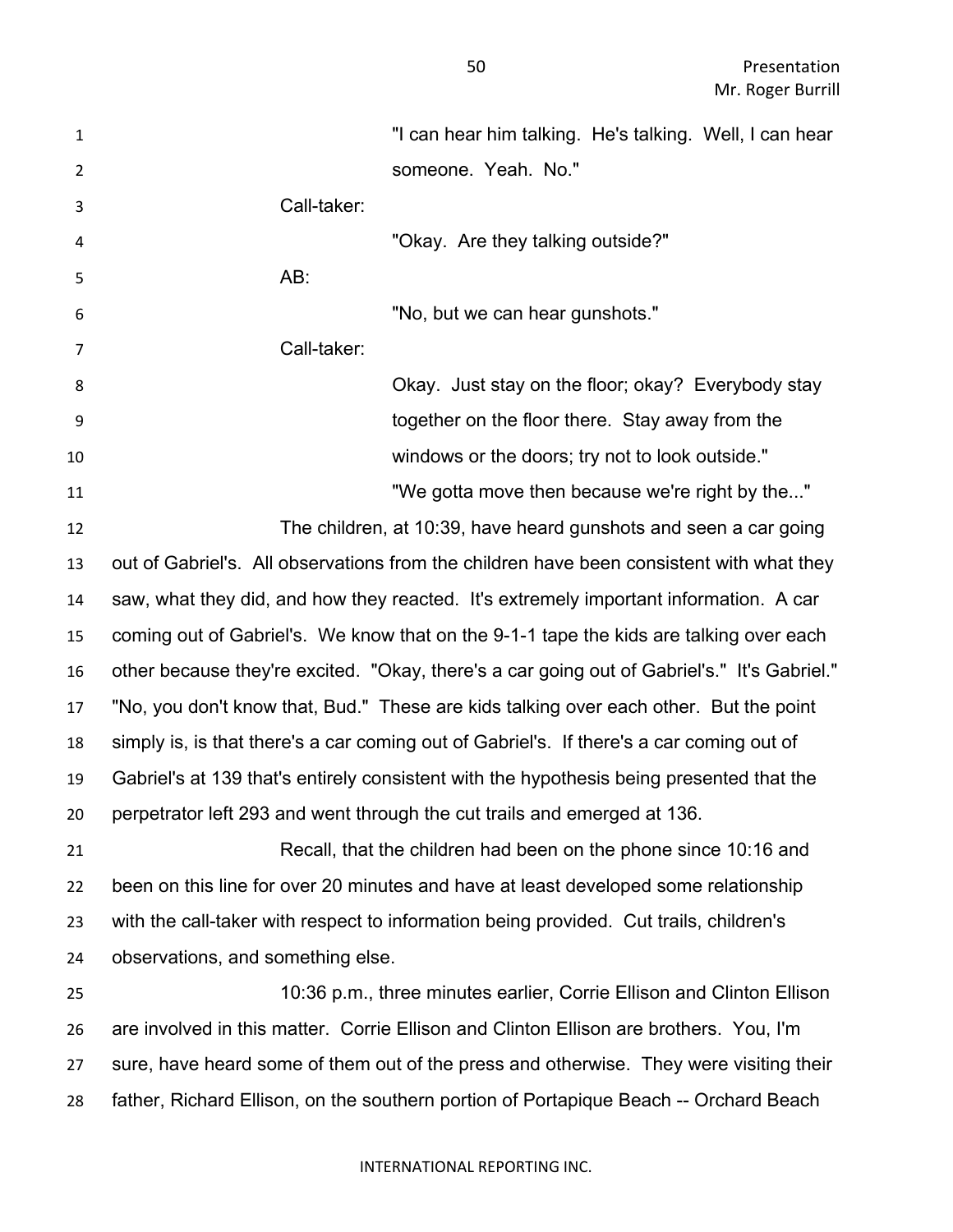Drive that day and that evening. Corrie and Clinton Ellison notice a fire to the north of them up on Orchard Beach Drive. They both decide to go see what it is.

 Clinton and Corrie Ellison walk to the end of the driveway at the residence on Orchard Beach Drive. Corrie Ellison walks north, Clinton says, "Ah, I'm not going to bother." Forgive me, I'm paraphrasing. He says he's not going to do that. Corrie Ellison goes up.

 At 10:36, 10:36, now, Corrie Ellison telephones his father, Richard, and he says, "There's a big fire going on here at 136.", leaving the conclusion that he's at the scene outside 136 Orchard Beach Drive where there's a fire. We know from the police response that Corrie was murdered outside 136 Orchard Beach Drive. His body was discovered by the first responders at 10:49.

 This is a photo taken from Corrie Ellison's cell phone at 10:39:26. His position, his vantage point is outside 136 on the road where his body was found in that area. Corrie is taking a picture of the fire at 136. You can see how significant it is. 10:39:33, a few seconds later, a second photograph is taken of the fire and retrieved from Corrie Ellison's cell phone. 10:40:12, this is not a picture of the fire, this is a picture of an indiscernible dark image. What does that mean? We know that Corrie Ellison's body was discovered by first responders within 10 minutes. We know from the transcripts of the responders that they discovered his body at that time. It is being suggested, posited that at 10:42 this was the last image that Corrie Ellison took before he murdered. We surmise that he was killed at this time and that is entirely consistent with the observations of the children of the perpetrator leaving 136 Orchard Beach Drive, encountering Corrie Ellison outside 136 Orchard Beach Drive, and consistent with there being cut trails from 293 in order for this to happen. There were no videos, there was no audio. This is the best that we can hypothesise with respect to what took place at that time.

 But if this is the case, we know that Corrie Ellison was shot, we know that the DNA of Corrie Ellison was found on the boots of the perpetrator later, we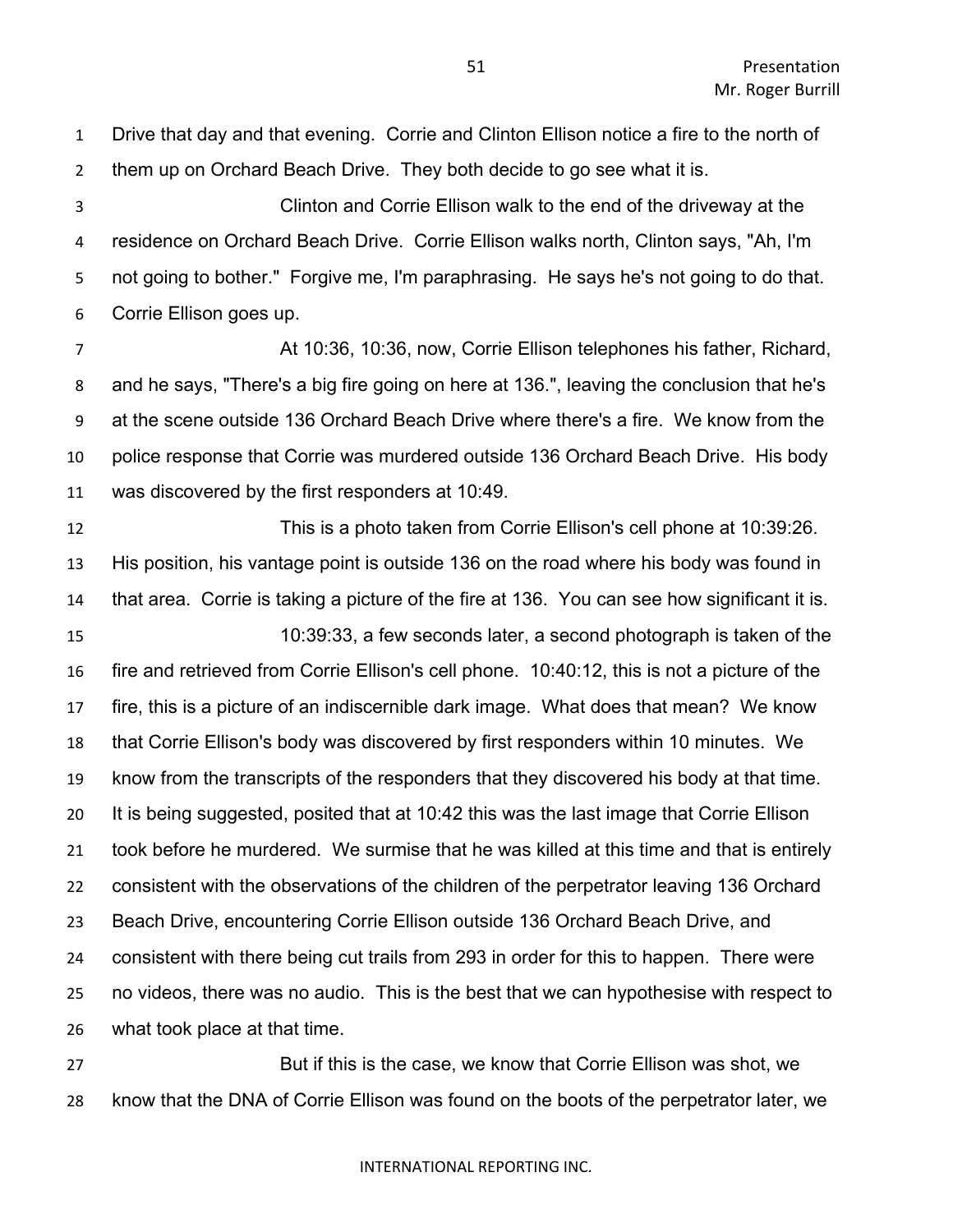know that Corrie Ellison was shot by the perpetrator. Where and what took place at that point?

 Mass Casualty Commission is suggesting at this stage that after he shoots, forgive me, when the perpetrator shoots and kills Corrie Ellison that he proceeds south on Orchard Beach Drive. He then takes a left on Cobequid Court. He then takes another left on Blueberry Field Road. He proceeds to Brown Loop. He then leaves Brown Loop onto Highway 2 and proceeds east to Great Village. That raises questions again about traversability. We had discussed it earlier with respect to the 287 cut trails.

 But what about Blueberry Field Road? Is it possible for a person to commit the murders and the mayhem that he has and then make his departure from Portapique on this road? Well, it would depend on a number of things. Familiarity with the area, the traversability of the road and what and how much of a hurry a person is in. I would suggest, or it's being suggested here by the Commission, that he did indeed depart by the Blueberry Field Road, and I'm also going to suggest that Blueberry Field Road is a road that was very traversable on April 18th and 19th, that the information that's become available to the Commission from witnesses is that it was used, irregularly, but used and was in very good shape by the owner at the time.

**In an effort to give you some sense of the travel route, we're going**  to show for you a video of the possible route or the route of the perpetrator from the intersection of Orchard Beach Drive and Cobequid Court to Blueberry Field Road up to Highway 2. It's about seven minutes long, but it will give you some sense once again of the topography and the traversability of the road.

### **[VIDEO PLAYBACK]**

 So the clip ends at Highway 2, and if you're anything like me, you will notice one thing that's significant, and that is that's a lengthy drive. That takes some time to get from the corner of Cobequid Court, Orchard Beach Drive to Highway 2, but it is being submitted by the Commission under these circumstances that the quality of the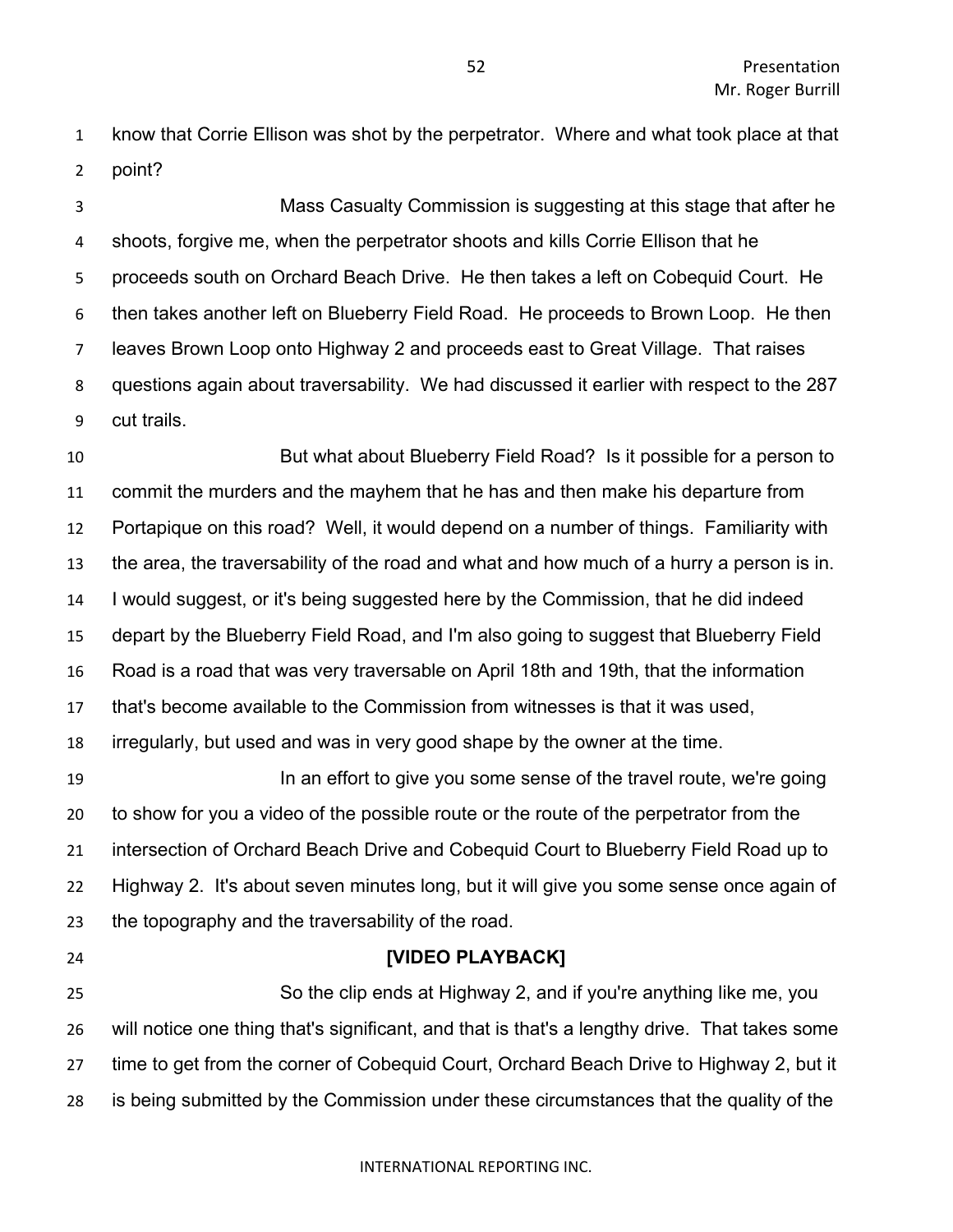road was traversable and relatively consistent, keeping in mind the climate and the time of year in April, and the differences that would have been experienced under those circumstances.

 We hypothesize that the perpetrator made his way to Highway 2, and at that stage, was able to depart Portapique without going up the Portapique Beach Road where there was a police presence. There was no police presence at Brown Loop at this time. We then are of the view that the perpetrator left from Brown Loop, went east, and was seen passing Wilson Gas Stop at around 10:51 in the evening. At the very least, the perpetrator, having taken this route, would have been travelling a significant speed.

 Now we don't just say that the Blueberry Road was utilized because the Blueberry Road is there, in the same way we didn't say that 287 Portapique Beach Road cut trails were utilized because they're there. We're suggesting that the Blueberry Road was used not only because it was there, it was traversable, but there were observations of witnesses at that time. The Zimmerman family, who I referred to earlier, made observations quite significantly of a vehicle travelling north along the Portapique Beach Road at that time. We have excerpted the quote of Patricia Zimmerman wherein she says she saw, while she was standing out there and going on about the glow in the sky, "We saw lights of the vehicle come because there's a road right here," referring to Blueberry Road behind her. She's at 134 Portapique Crescent. It was a set of lights moving like a bat out of hell, zipping down a road that nobody ever uses. That road obviously would be the Blueberry Road.

 Dean Dillman is a name that you should be familiar with in terms of observations made that night as well. Dean Dillman is a resident, or was at that time, at Five Houses where his family was located. He saw fires in Portapique and he attended to Brown Loop, was on the corner, the southwest corner of Brown Loop. He indicates that he thought he got there at around 10:45. He does recall and showed investigators that he made a call at 10:53 to a colleague, making inquiries about his other colleague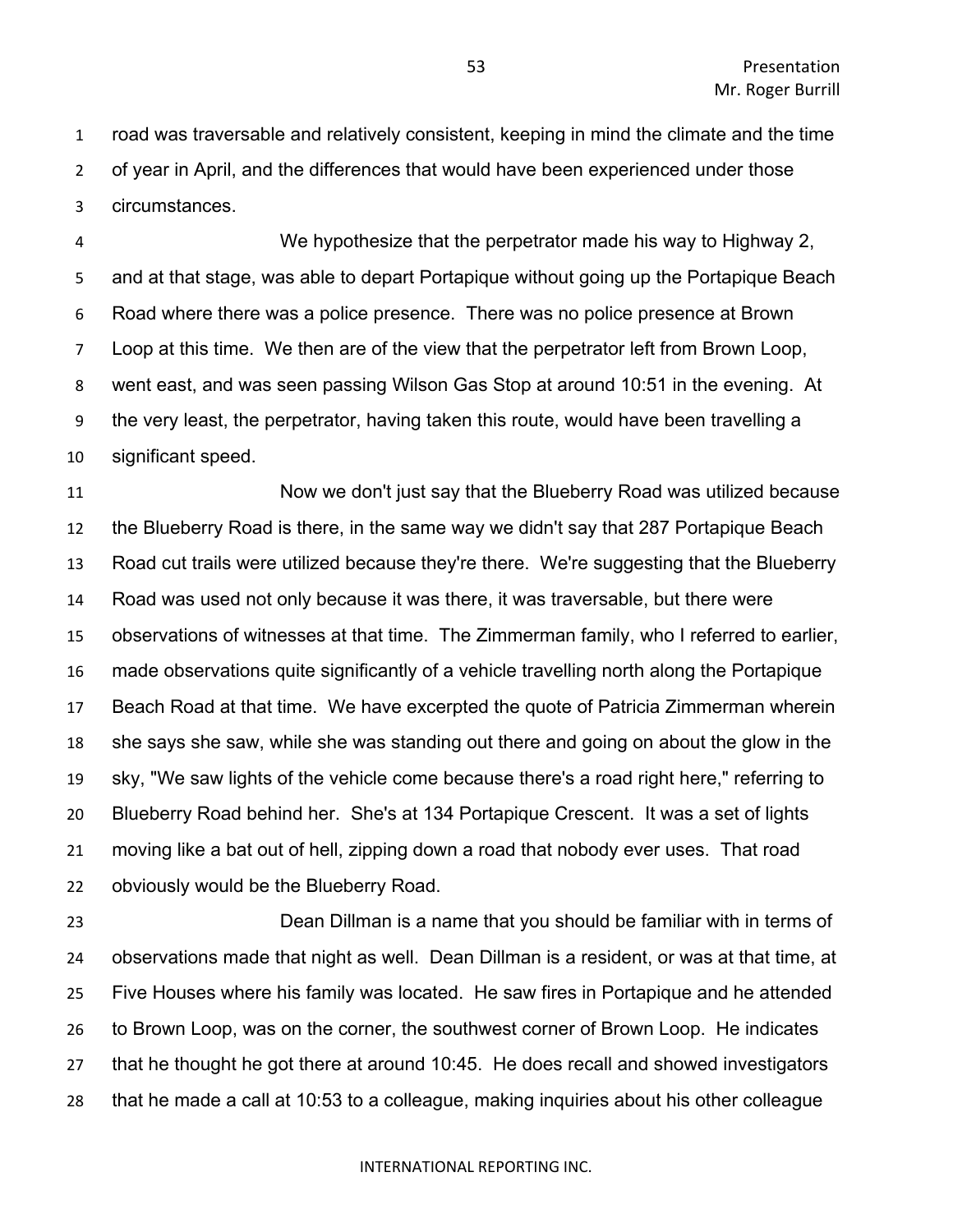who we believe was in Portapique at that time where the fires were. He's imprecise on his timing other than to say he was there at about 10:45. If Dean Dillman was there at 10:45, Cory Ellison was murdered at 10:40, and the perpetrator was moving extremely quickly to get up that road. Doesn't mean that it can't -- couldn't have been done. It does mean, however, that there's a very small window in which the perpetrator could have departed from Portapique. If Dean Dillman is imprecise on his timing about 10:45 and it was perhaps closer to 10:46, 10:47, then it may be easier to put the pieces together, as I described earlier, to say this is what happened in Portapique.

 Difficult, difficult in this whole process to be able to fit the pieces together comfortably, but it is clear, no doubt, that the perpetrator departed Portapique and he did not do so by going out Portapique Beach Road and Highway 2.

 10:51, to come to a conclusion here, that you'll be grateful for, at 10:51, there is video taken in Great Village at the Wilson's Gas Bar. Vehicle travelling from the west to the east with markings that appear to be RCMP replica like travels along that road towards the east. It's suggested that at 10:51, the perpetrator had not only left Portapique, but he was in Great Village, long gone on his way after wreaking terrible havoc in that community.

 Commissioners, we've made our very best attempt to try to provide 19 you information with respect to Portapique April  $18<sup>th</sup>$  and  $19<sup>th</sup>$ . We've done our very best to attempt to provide you information with respect to the perpetrator's movements, knowing, of course, what inferences can be drawn and what can't be drawn and the role that you have to play in that regard. It is, however, at this stage, that I have tendered 23 the Foundational Document Portapique April  $18<sup>th</sup>$  and  $19<sup>th</sup>$ , 2020. I complete my remarks and presentation thereof, and look forward to discussing matters with you tomorrow with respect to the first responders.

 **COMMISSIONER MacDONALD:** Thank you very much, Mr. Burrill, for your presentation. Ladies and gentlemen, it's been certainly an emotional experience to watch and hear that presentation, and that will be our plan for today. As